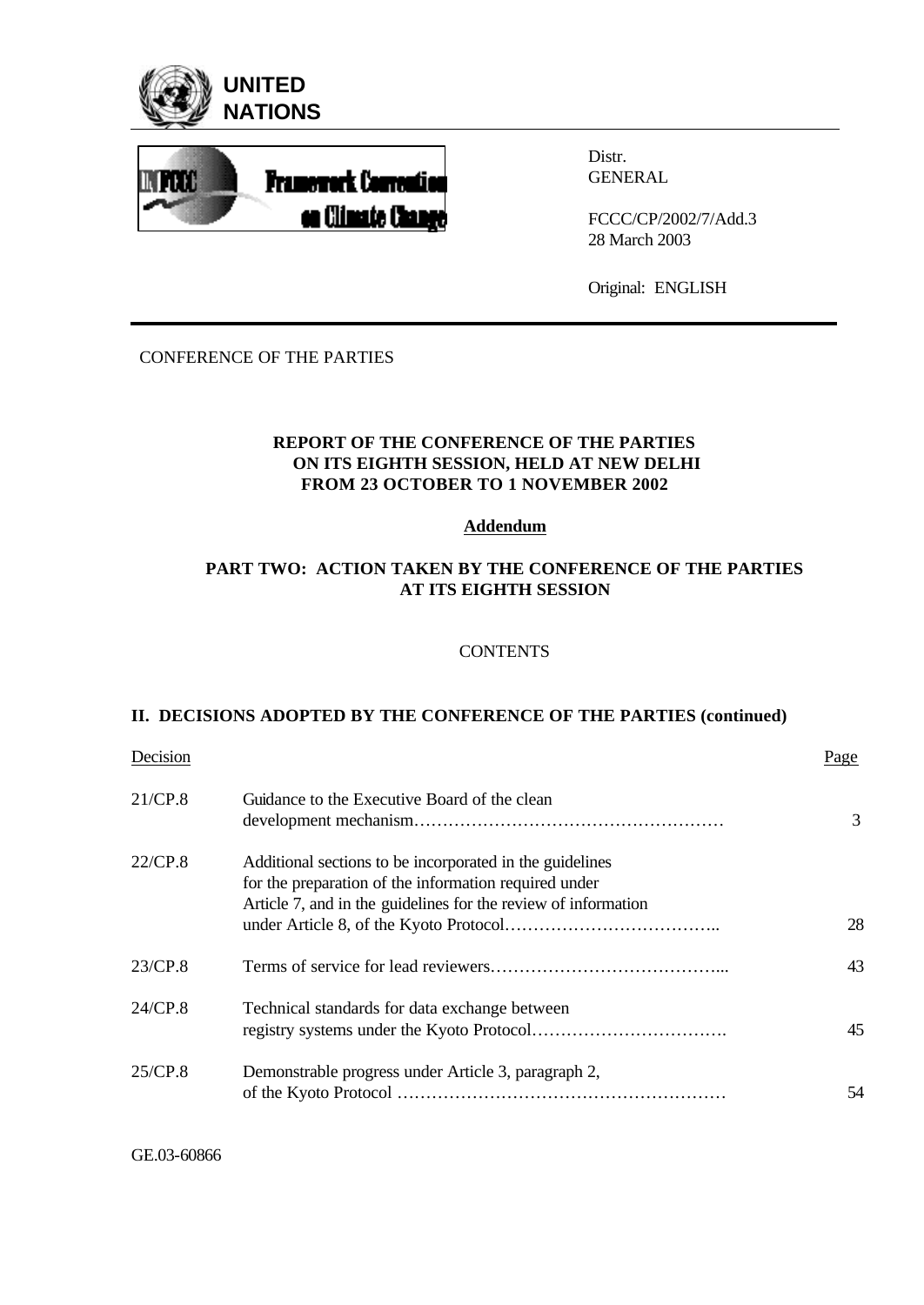# **III. RESOLUTIONS ADOPTED BY THE CONFERENCE OF THE PARTIES**

| Resolution |                                                                    | Page |
|------------|--------------------------------------------------------------------|------|
| 1/CP.8     | Expression of gratitude to the Government of the Republic of India | 56   |
|            | IV. OTHER ACTIONS TAKEN BY THE CONFERENCE OF THE PARTIES           |      |
| A.         | Report of the Global Environment Facility to                       | 57   |
| В.         |                                                                    | 58   |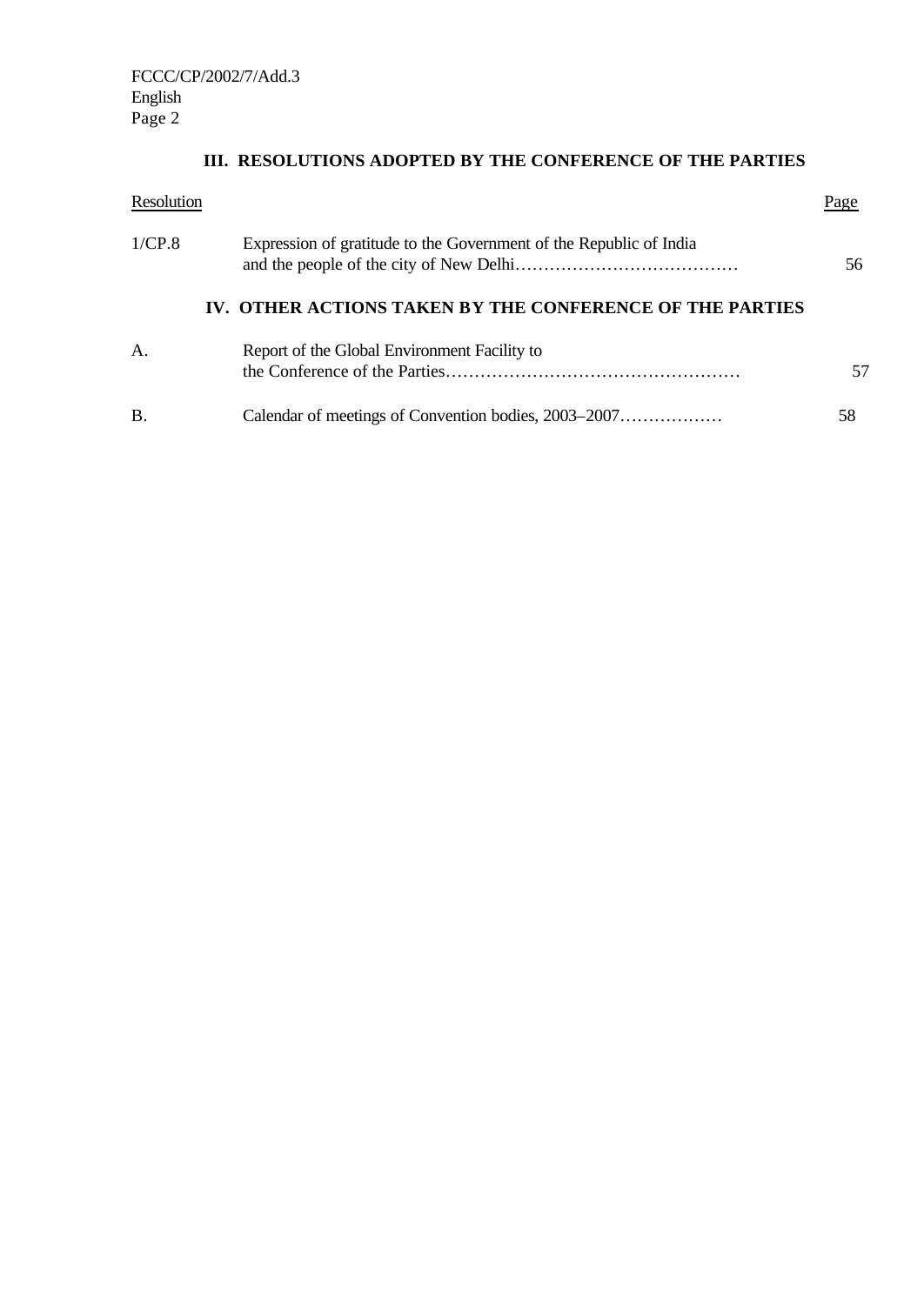### **Decision 21/CP.8**

### **Guidance to the Executive Board of the clean development mechanism**

*The Conference of the Parties,* 

*Recalling* its decisions 15/CP.7 and 17/CP.7,

*Noting with appreciation* the first report of the Executive Board of the clean development mechanism,<sup>1</sup> and encouraging the Executive Board to continue to report on its activities, including on the implementation of rules 26 and 27 of the rules of procedure contained in annex I to this decision,

*Expressing its appreciation* to the Executive Board for the successful accomplishment of all elements of the work programme stipulated in decision 17/CP.7 and for its efforts to provide for dialogue and the exchange of information with the public,

1. *Decides,* in accordance with the provisions of decision 17/CP.7 and its annex:

(a) To adopt the rules of procedure of the Executive Board as contained in annex I to this decision;

(b) To encourage the Executive Board to keep its rules of procedure under review and, if necessary, make recommendations, in accordance with paragraph 5 (b) of the annex to decision 17/CP.7, on any amendments or additions aimed at safeguarding its efficient, cost-effective and transparent functioning;

(c) To adopt the simplified modalities and procedures for small-scale clean development mechanism project activities as contained in annex II to this decision;

(d) To authorize the Executive Board to accredit operational entities and designate them, on a provisional basis, pending the designation by the Conference of the Parties at its next session;

(e) To commend the Executive Board and the secretariat for the provision of up-to-date public information on the operational requirements of the clean development mechanism, such as on the accreditation procedures for operational entities and on the clean development mechanism project design document available in all six official languages of the United Nations on the secretariat web site<sup>2</sup> and on CD-ROM;

(f) To call to the attention of each Party wishing to participate in clean development mechanism project activities the need to identify a designated national authority and the possibility that information pertaining to the establishment of this authority can be made publicly available through the secretariat web site;

(g) To reiterate its invitation to Parties to finance the administrative expenses of operating the clean development mechanism by making contributions to the UNFCCC Trust Fund for Supplementary Activities;

j

<sup>1</sup> FCCC/CP/2002/3 and Add.1.

<sup>2</sup> http://unfccc.int/cdm/index.html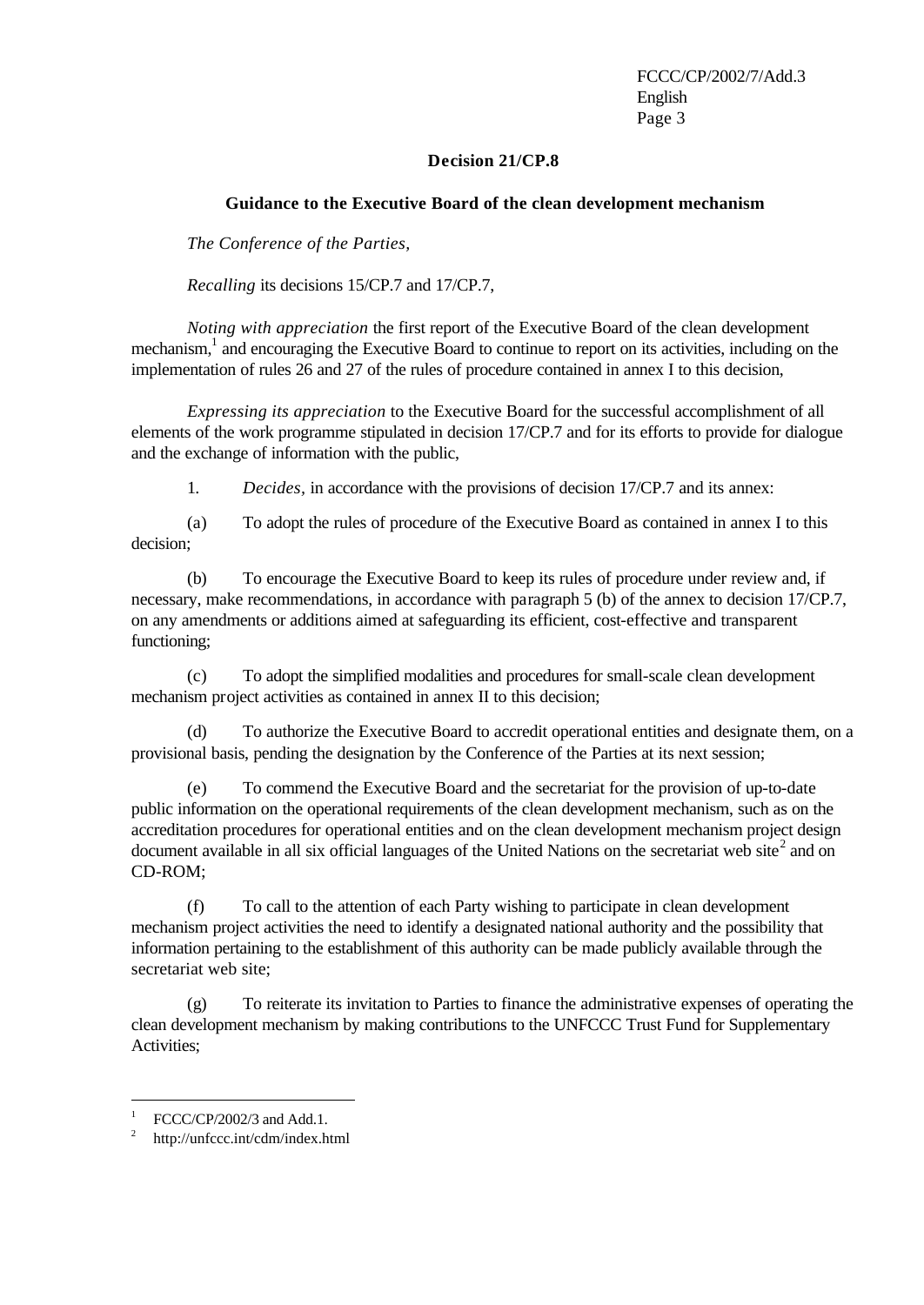2. *Recommends* that the Conference of the Parties serving as the meeting of the Parties to the Kyoto Protocol, at its first session, adopt the draft decision below.

> *7 th plenary meeting 1 November 2002*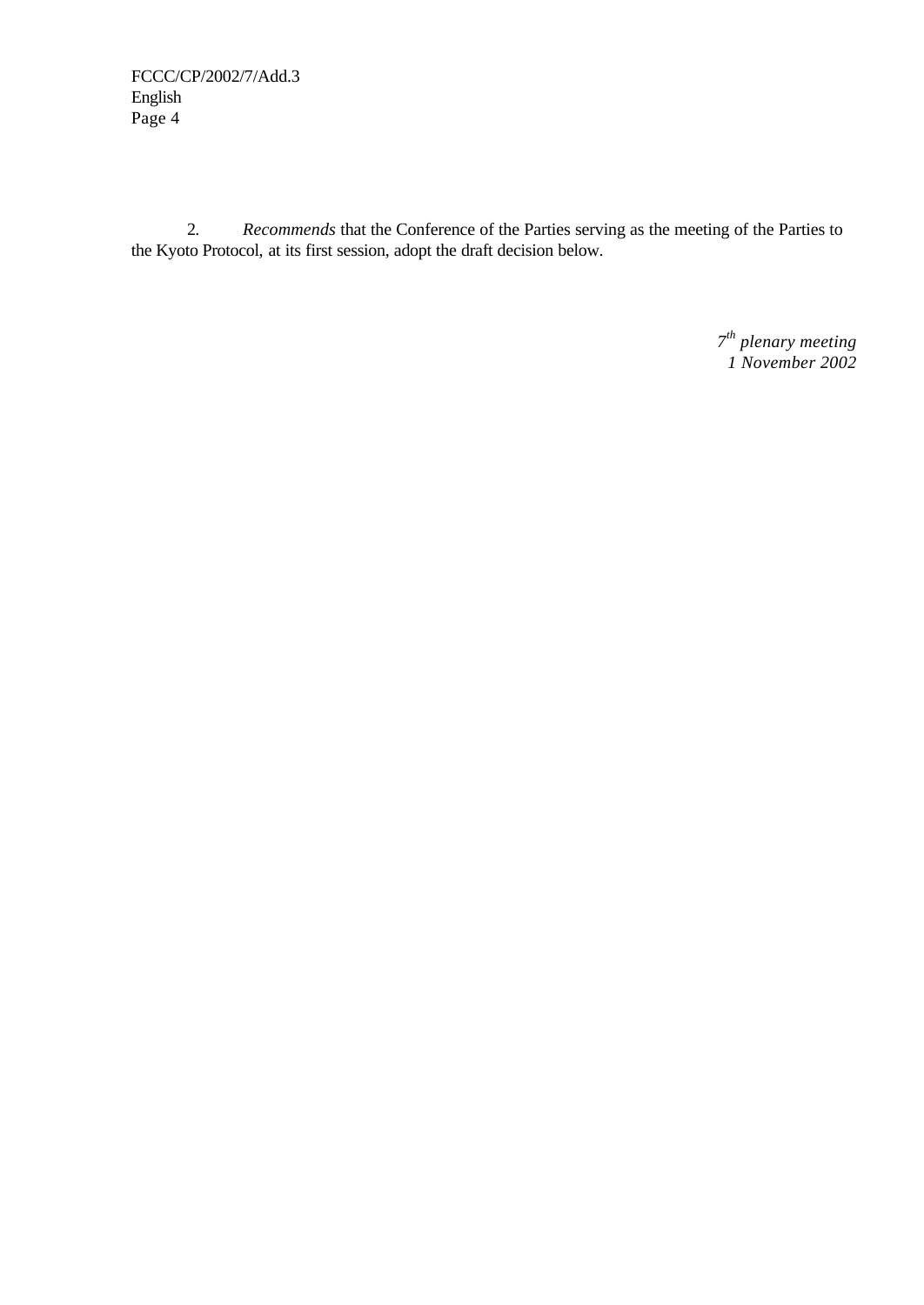# **Draft decision -/CMP.1**

### **Guidance to the Executive Board of the clean development mechanism**

*The Conference of the Parties serving as the meeting of the Parties to the Kyoto Protocol,*

*Aware* of its decisions -/CMP.1 *(Mechanisms)*, and -/CMP.1 *(Article 12),*

*Cognizant of* decisions 15/CP.7 and 17/CP.7,

*Decides* to confirm and give full effect to any actions taken pursuant to decision 21/CP.8.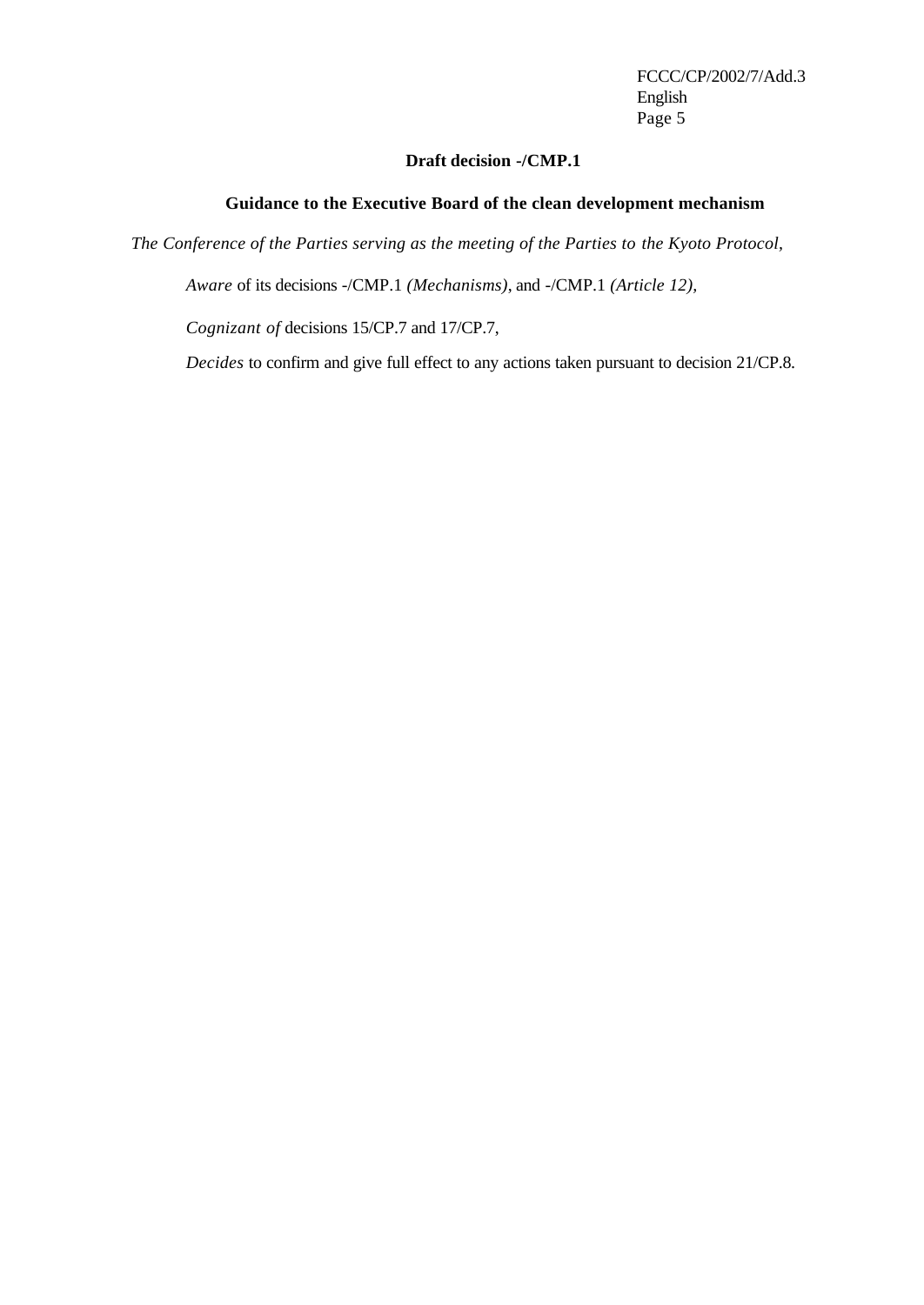### ANNEX I

# **Rules of procedure of the Executive Board of the clean development mechanism**

### **I. SCOPE**

Rule 1

These rules of procedures shall apply to all activities of the Executive Board of the clean development mechanism (CDM) undertaken in accordance with decision 17/CP.7, and the annex thereto on the modalities and procedures for a CDM, as defined in Article 12 of the Kyoto Protocol.

# **II. DEFINITIONS**

Rule 2

For the purpose of these rules:

1. "Decision 17/CP.7" means the decision taken by the Conference of the Parties to the United Nations Framework Convention on Climate Change at its seventh session on the modalities and procedures for a clean development mechanism as defined in Article 12 of the Kyoto Protocol;<sup>1</sup>

2. "CDM modalities and procedures" means modalities and procedures for a clean development mechanism contained in the annex to decision  $17/CP.7$ ;<sup>2</sup>

3. "UNFCCC" means the United Nations Framework Convention on Climate Change;

4. "COP" means the Conference of the Parties to the United Nations Framework Convention on Climate Change;

5. "COP/MOP" means the Conference of the Parties serving as the meeting of the Parties to the Kyoto Protocol;

6. **"**CDM" means the clean development mechanism as defined in Article 12 of the Kyoto Protocol;

7. "Executive Board" means the Executive Board of the clean development mechanism as defined in Article 12 of the Kyoto Protocol;

8. "Chair" and "Vice-Chair" mean the members of the Executive Board elected as Chair and Vice-Chair by the Executive Board of the clean development mechanism;

9. "Member" means member of the Executive Board of the clean development mechanism;

10. "Alternate member" means alternate member of the Executive Board of the clean development mechanism;

11. "Secretariat" means the secretariat referred to in Article 14 of the Kyoto Protocol and the paragraph 19 of the CDM modalities and procedures;

12. "Technical reports commissioned" refers to reports commissioned by the Executive Board to obtain outside expertise other than reports produced by committees, panels and working groups specified in section VII of these rules of procedure;

j

<sup>1</sup> FCCC/CP/2001/13/Add.2

<sup>&</sup>lt;sup>2</sup> FCCC/CP/2001/13/Add/2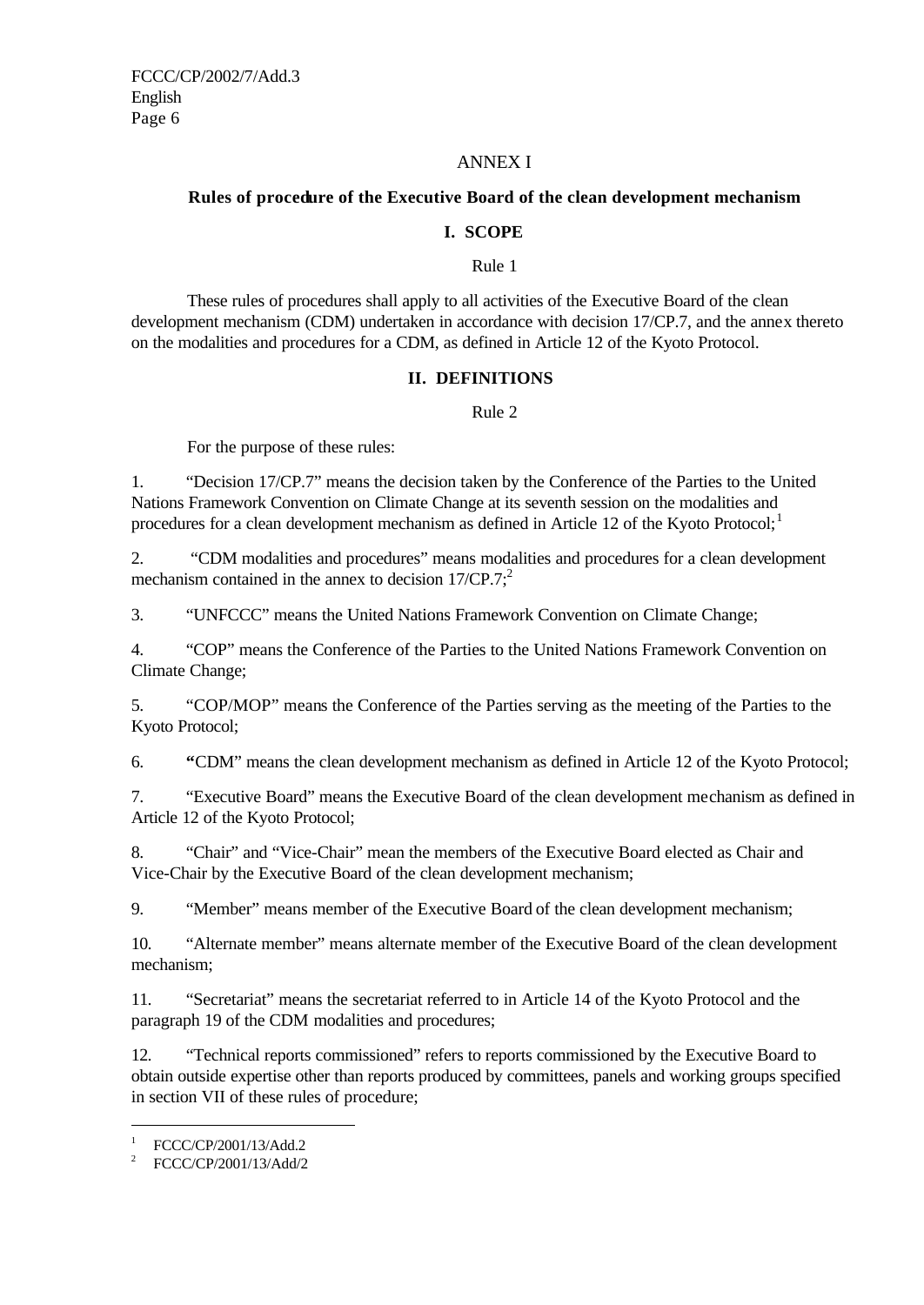Paragraph 1 (e) of the CDM modalities and procedures:

13. "Stakeholders" means the public, including individuals, groups or communities affected, or likely to be affected, by the proposed clean development mechanism project activity.

14. For the purpose of rules 26 and 27, Parties to the Convention that are not Parties to the Kyoto Protocol may exercise the same rights as all other observers.

# **III. MEMBERS AND ALTERNATE MEMBERS**

### **A. Nomination, election and re -election**

Rule 3

Paragraph 7 of the CDM modalities and procedures:

 The Executive Board shall comprise ten members from Parties to the Kyoto Protocol, as follows: one member from each of the five United Nations regional groups, two other members from the Parties included in Annex I, two other members from the Parties not included in Annex I, and one representative of the small island developing States, taking into account the current practice in the Bureau of the Conference of the Parties.

Rule 4

2. The term of service of a member, or an alternate member, shall start on 1 January of the calendar year following his/her election by the COP/MOP and shall end on 31 December, two or three years thereafter, as applicable.

Rule 5

Paragraph 9 of the CDM modalities and procedures:

1. The COP/MOP shall elect an alternate for each member of the Executive Board based on the criteria in paragraphs 7 and 8 {of the CDM modalities and procedures}. The nomination by a constituency of a candidate member shall be accompanied by a nomination for a candidate alternate member from the same constituency.

2. Any reference in these rules to a member shall be deemed to include his/her alternate when such alternate acts for the member.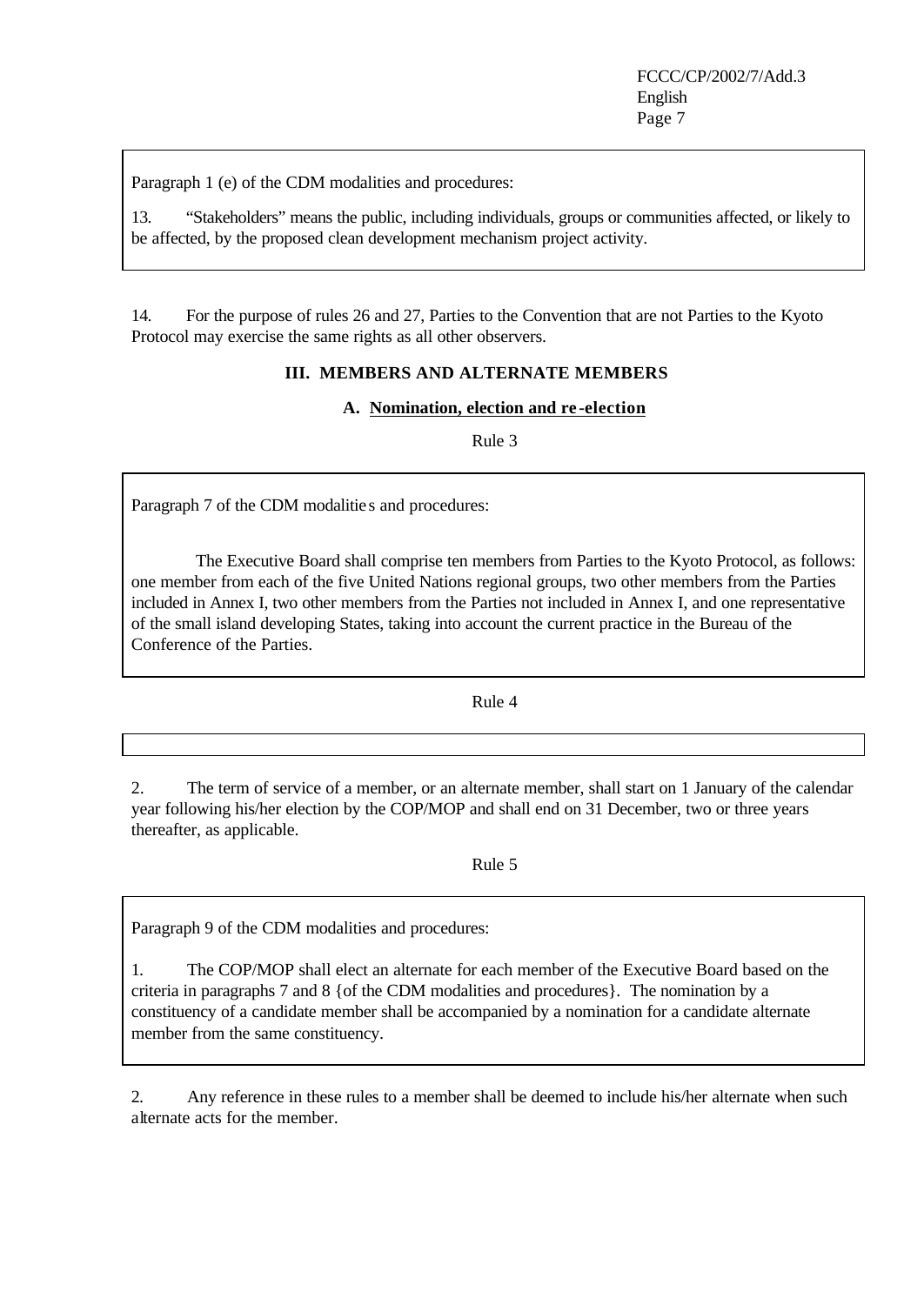3. In the absence of a member from a meeting of the Board, his/her alternate shall serve as the member for that meeting.

1.

# Rule 6

Paragraph 8 (c) of the CDM modalities and procedures:

1. The cost of participation of members, and of alternate members, from developing country Parties and other Parties eligible under UNFCCC practice shall be covered by the budget for the Executive Board.

2. Funding for participation shall be provided in accordance with the financial regulations of the United Nations and the financial procedures of the UNFCCC.

# **B. Suspension, termination and resignation**

Rule 7

Paragraph 10 of the CDM modalities and procedures:

1. The Executive Board may suspend and recommend to the COP/MOP the termination of the membership of a particular member, including an alternate member, for cause including, inter alia, breach of the conflict of interest provisions, breach of the confidentiality provisions, or failure to attend two consecutive meetings of the Executive Board without proper justification.

2. Any motion calling for the suspension of, and recommendation to the COP/MOP to terminate the membership of, a member, or an alternate member, shall immediately be put to the vote in accordance with the voting rules in section V below. When the motion concerns the suspension of, and recommendation to the COP/MOP to terminate the membership of, the Chair, the Vice-Chair shall act as Chair until the voting has been conducted and its result announced.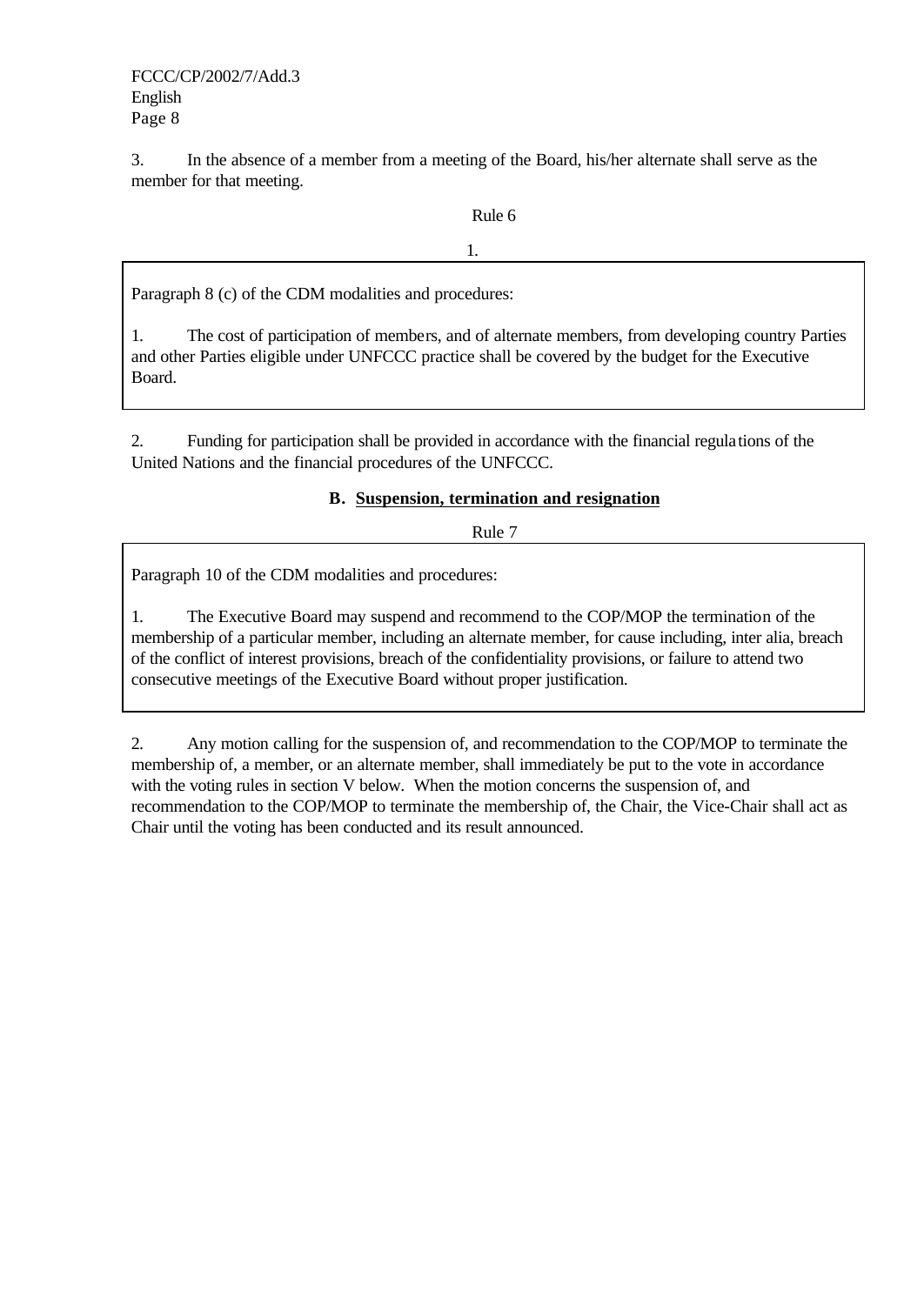3. The Executive Board shall suspend and recommend termination of the membership of a member, or an alternate member, only after the member, or alternate member, has been afforded the opportunity of a hearing by the Board in a meeting.

Rule 8

Paragraph 11 of the CDM modalities and procedures:

1. If a member, or an alternate member, of the Executive Board resigns or is otherwise unable to complete the assigned term of office or to perform the functions of that office, the Executive Board may decide, bearing in mind the proximity of the next session of the COP/MOP, to appoint another member, or an alternate member, from the same constituency to replace the said member for the remainder of that member's mandate.

2. The Executive Board shall request the relevant constituency to nominate the new member, or the new alternate member, to be appointed in accordance with paragraph 1 of this rule.

# **C. Conflict of interest and confidentiality**

Rule 9

Paragraph 8 (f) of the CDM modalities and procedures:

{Members, including alternate members, of the Executive Board shall} {h}ave no pecuniary or financial interest in any aspect of a CDM project activity or any designated operational entity.

### Rule 10

Paragraph 8 (e) of the CDM modalities and procedures:

1. {Members, including alternate members, of the Executive Board shall} take a written oath of service witnessed by the Executive Secretary of the UNFCCC or his/her authorized representative before assuming his or her duties.

2. The written oath of service shall read as follows:

"I solemnly declare that I will perform my duties as a member/alternate member of the Executive Board of the clean development mechanism pursuant to Article 12 of the Kyoto Protocol, honourably, faithfully, impartially and conscientiously.

"I further solemnly declare and promise that I shall have no financial interest in any aspect of the clean development mechanism, including accreditation of operational entities, registration of CDM project activities and/or the issuance of related certified emission reductions. Subject to my responsibilities to the Executive Board, I shall not disclose, even after the termination of my functions, any confidential or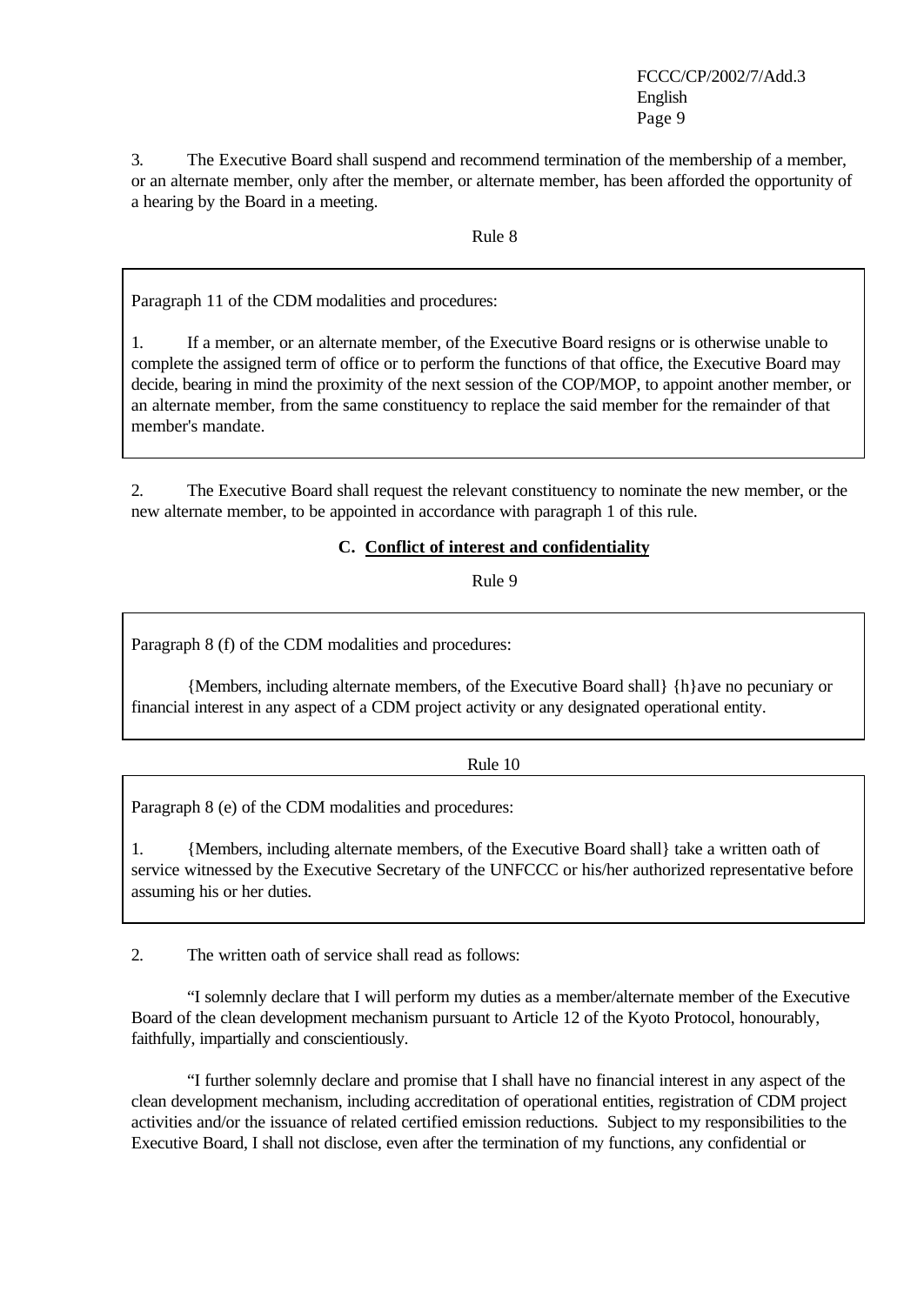proprietary information which is transferred to the Executive Board in accordance with the CDM modalities and procedures, or any other confidential information coming to my knowledge by reason of my duties for the Executive Board.

"I shall disclose to the Executive Secretary of the United Nations Framework Convention on Climate Change and to the Executive Board any interest in any matter under discussion before the Executive Board which may constitute a conflict of interest or which might be incompatible with the requirements of integrity and impartiality expected of a member of the Executive Board and I shall refrain from participating in the work of the Board in relation to such matter."

Rule 11

Paragraph 8 (g) of the CDM modalities and procedures:

1. {Members, including alternate members of the Executive Board shall,} subject to their responsibilities to the Executive Board, not disclose any confidential or proprietary information coming to their knowledge by reason of their duties for the Executive Board. The duty of the member, including alternate member, not to disclose confidential information constitutes an obligation in respect of that member, and alternate member, and shall remain an obligation after the expiration or termination of that member's function for the Executive Board.

Paragraph 6 of the CDM modalities and procedures:

2. Information obtained {by members, and alternate members} from CDM project participants marked as proprietary or confidential shall not be disclosed without the written consent of the provider of the information, except as required by national law. Information used to determine additionality as defined in paragraph 43 {of the CDM modalities and procedures}, to describe the baseline methodology and its application, and to support an environmental impact assessment referred to in paragraph 37 (c) {of the CDM modalities and procedures}, shall not be considered as proprietary or confidential.

# **D. Officers**

Rule 12

Paragraph 12 of the CDM modalities and procedures:

1. The Executive Board shall elect its own {Chair} and {Vice-Chair}, with one being a member from a Party included in Annex I and the other being from a Party not included in Annex I. The positions of {Chair} and {Vice-Chair} shall alternate annually between a member from a Party included in Annex I and a member from a Party not included in Annex I.

2. At the first Executive Board meeting of each calendar year, the Board shall elect a Chair and a Vice-Chair from among its members.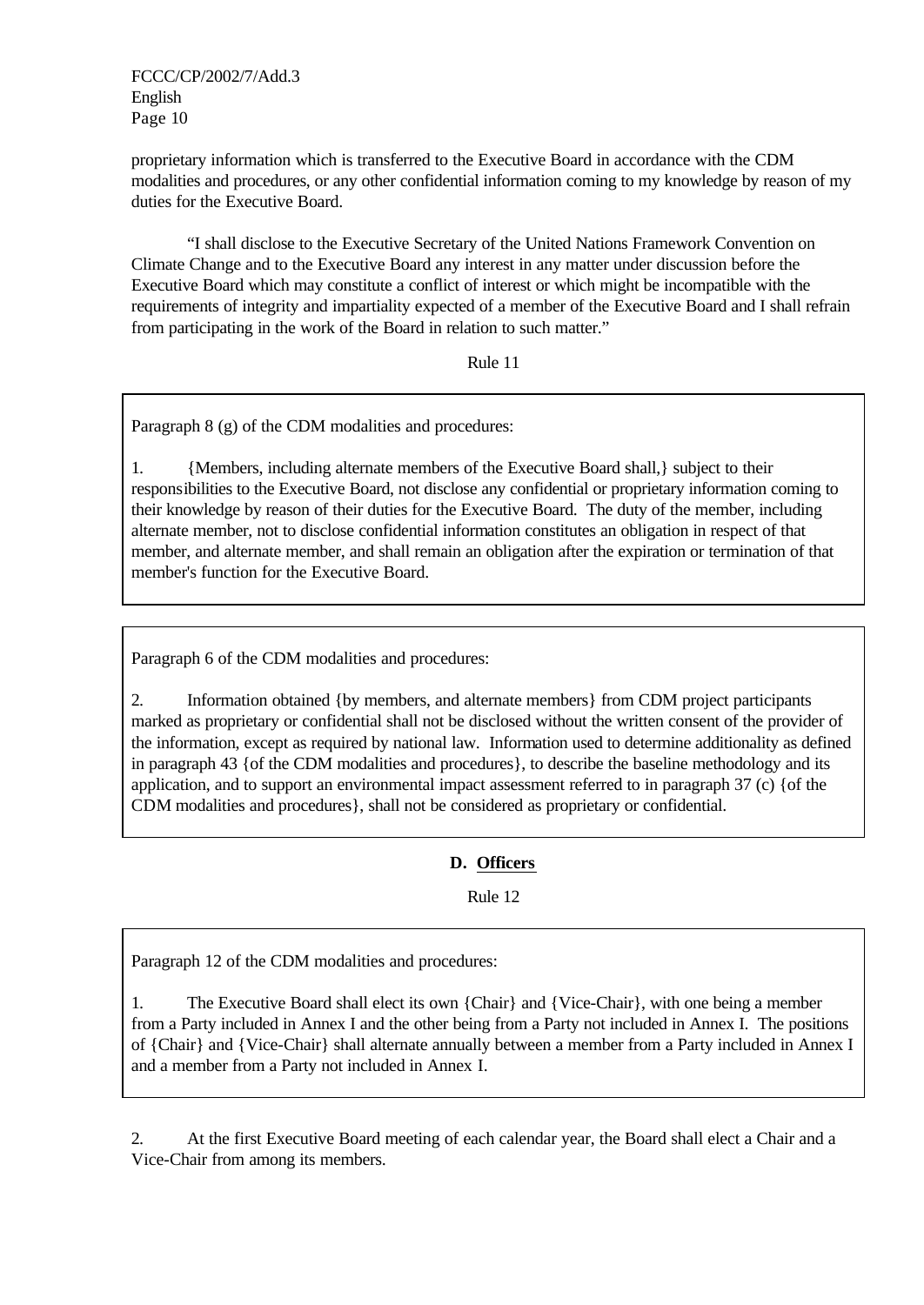### Rule 13

1. The Chair and Vice-Chair shall serve in their respective capacities at any meeting of the Executive Board.

2. If the elected Chair is not able to serve in that capacity for a meeting, the Vice-Chair shall serve as Chair. If both are unable to serve in their respective capacities, the Board shall elect a member from among its members present to serve as Chair for that meeting.

3. If the Chair or Vice-Chair ceases to be able to carry out his or her functions, or ceases to be a member, a new Chair or Vice-Chair shall be elected for the remainder of the term.

# Rule 14

1. The Chair shall preside over the meetings of the Executive Board as provided for under this rule.

2. In addition to exercising the functions conferred upon the Chair elsewhere by these rules, the Chair shall declare the opening and closing of meetings, preside at meetings, ensure the observance of these rules, accord the right to speak, put questions to the vote and announce decisions. The Chair shall rule on points of order and, subject to these rules, shall have complete control of the proceedings and over the maintenance of order at the meeting.

3. The Chair may propose to the Executive Board a limitation on the time to be allowed to speakers and on the number of times each member may speak on a question, the adjournment or closure of the debate and the suspension or adjournment of a meeting.

4. The Chair, or any other member designated by the Executive Board, shall represent the Board as necessary, including at sessions of the COP/MOP.

# **IV. MEETINGS**

### **A. Dates**

Rule 15

Paragraph 13 of the CDM modalities and procedures:

The Executive Board shall meet as necessary but no less than three times a year, bearing in mind the provisions of paragraph 41 {of the CDM modalities and procedures.}

### Rule 16

1. At the first Executive Board meeting of each calendar year, the Chair shall propose for the approval of the Board a schedule of meetings for that calendar year. To the extent possible, these meetings shall be held in conjunction with sessions of the COP, the COP/MOP or their subsidiary bodies.

2. If changes to the schedule or additional meetings are required, the Chair shall, after consultations with all members, give notice of any changes in the dates of scheduled meetings, and/or of the dates of additional meetings.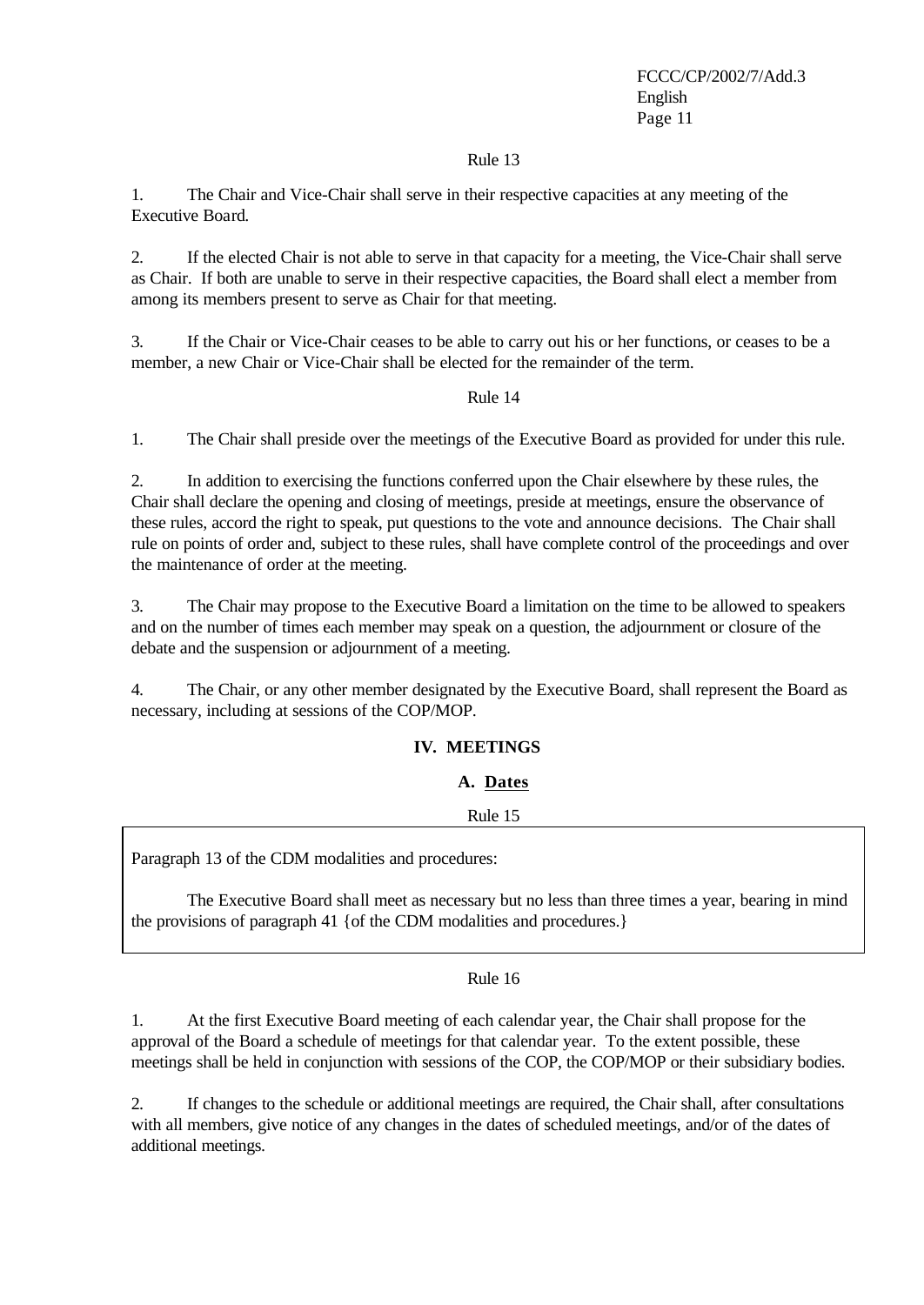#### Rule 17

The Chair shall convene and give notice of the date of each meeting of the Executive Board not less than eight weeks prior to the date of such meeting.

#### Rule 18

The secretariat shall promptly notify all those invited to the meeting.

#### **B. Venue**

### Rule 19

Meetings of the Executive Board held in conjunction with meetings of the COP, the COP/MOP or their subsidiary bodies shall be held at the same location as the meetings of these bodies. Other meetings of the Executive Board shall take place at the location of the secretariat, unless the Executive Board decides otherwise or other appropriate arrangements are made by the secretariat in consultation with the Chair.

### **C. Agenda**

#### Rule 20

The Chair, assisted by the secretariat, shall draft the provisional agenda of each meeting of the Executive Board and transmit a copy of such provisional agenda, agreed upon by the Executive Board at its previous meeting, to all those invited to the meeting.

#### Rule 21

Additions or changes to the provisional agenda of a meeting may be proposed to the secretariat by any member, or alternate member, and incorporated in the proposed agenda provided that the member, or alternate member, shall give notice thereof to the secretariat not less than four weeks before the date set for the opening of the meeting. The proposed agenda for the meeting shall be transmitted by the secretariat to all those invited to the meeting three weeks before the date set for the opening of the meeting.

#### Rule 22

The Executive Board shall, at the beginning of each meeting, adopt the agenda for the meeting.

### Rule 23

Any item included on the agenda for a meeting of the Executive Board, consideration of which has not been completed at that meeting, shall be included automatically on the provisional agenda for the next meeting, unless otherwise decided by the Executive Board.

### **D. Documentation**

#### Rule 24

1. All documentation for an Executive Board meeting shall be made available to members and alternate members through the secretariat at least two weeks before the meeting.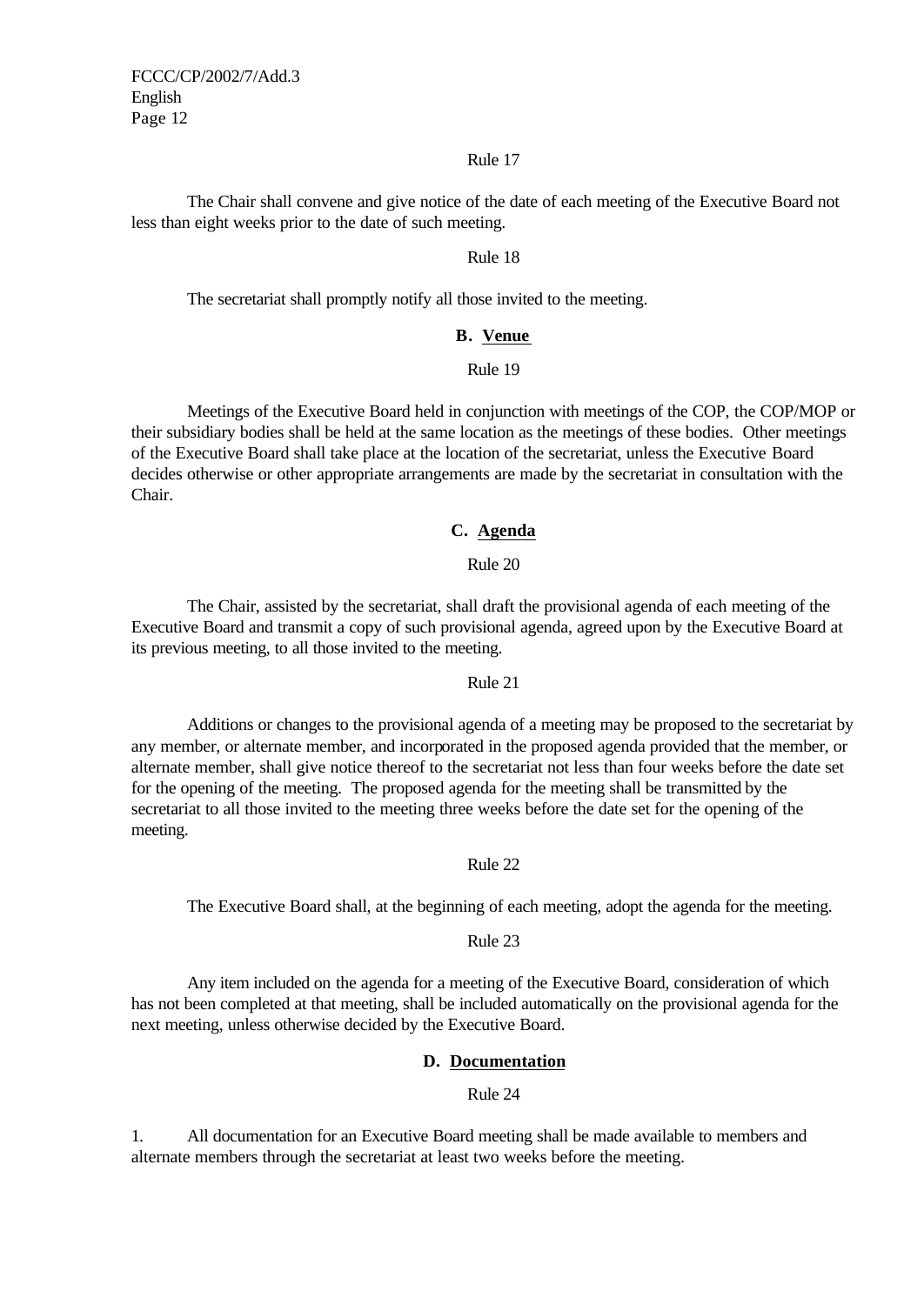2. Documentation shall be made publicly available by the secretariat via the Internet soon after transmission to members and alternate members. Availability of such documentation shall be subject to confidentiality provisions.

Rule 25

Paragraph 5 (j) of the CDM modalities and procedures:

{The Executive Board shall} make any technical reports commissioned available to the public and provide a period of at least eight weeks for public comments on draft methodologies and guidance before documents are finalized and any recommendations are submitted to the COP/MOP for their consideration.

### **E. Transparency**

Rule 26

Subject to the need to protect confidential information, the principle of transparency should apply to all the work of the Executive Board, encompassing the timely public availability of documentation and channels through which external comments by all Parties and all UNFCCC accredited observers and stakeholders can be submitted for consideration by the Board. The posting of the Board's meetings on the Internet is one way to ensure transparency.

#### **F. Attendance**

Rule 27

Paragraph 16 of the CDM modalities and procedures:

1. Meetings of the Executive Board shall be open to attendance, as observers, by all Parties and by all UNFCCC accredited observers and stakeholders, except where otherwise decided by the Executive Board.

2. Observers may, upon invitation by the Board, make presentations relating to matters under consideration by the Board.

**G. Quorum**

Rule 28

Paragraph 14 of the CDM modalities and procedures:

At least two thirds of the members of the Executive Board, representing a majority of members from Parties included in Annex I and a majority of members from Parties not included in Annex I, must be present to constitute a quorum.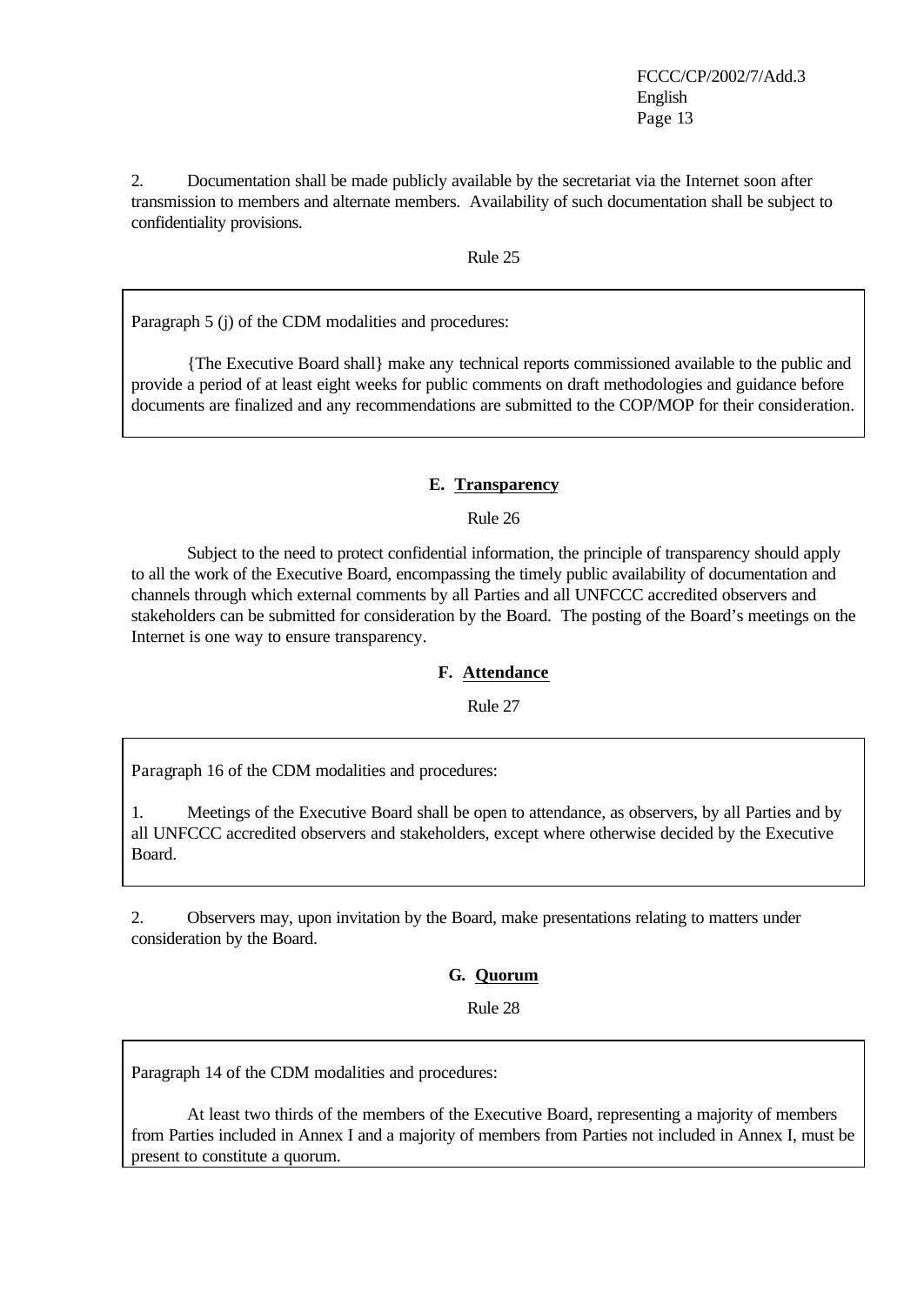# **V. VOTING**

# Rule 29

Paragraph 15 of the CDM modalities and procedures:

1. Decisions by the Executive Board shall be taken by consensus, whenever possible. If all efforts at reaching a consensus have been exhausted and no agreement has been reached, decisions shall be taken by a three-fourths majority of the members present and voting at the meeting. Members abstaining from voting shall be considered as not voting.

2. The Chair shall ascertain whether consensus has been reached. The Chair shall declare that a consensus does not exist if there is a stated objection to the proposed decision under consideration by a member of the Executive Board or by an alternate member acting for a member.

3. Each member shall have one vote. For the purpose of this rule, the phrase "members present and voting" means members present at the meeting at which voting takes place and casting an affirmative or negative vote.

4. Alternate members may participate in the proceedings of the Board without the right to vote. An alternate member may cast a vote only if acting for the member.

# Rule 30

1. Whenever, in the judgment of the Chair, a decision must be taken by the Executive Board which cannot be postponed until the next meeting of the Executive Board, the Chair shall transmit to each member a proposed decision, with an invitation to approve the decision by consensus. Together with the proposed decision, the Chair shall provide, subject to the applicable confidentiality requirements, the relevant facts that, in the Chair's judgement, justify decision-making pursuant to this rule 30. The proposed decision shall be transmitted in the form of an electronic message through the listserv of the Executive Board. A quorum of the Board is required to confirm the receipt of the message. Such message shall also be transmitted to alternate members for information.

2. Members, and/or alternate members, shall be given two weeks from the date of receipt of the proposed decision for comments. These comments shall be made available to members and alternate members via the Executive Board listserv.

3. At the expiration of the period referred to in paragraph 2 above, the proposed decision shall be considered approved if there is no objection by any member. If an objection is raised, the Chair shall include consideration of the proposed decision as an item on the proposed agenda for the next meeting of the Executive Board and inform the Board accordingly.

4. Any decision made using the procedure specified in paragraphs 1 to 3 of this rule shall be included in the report of the Board at its next meeting.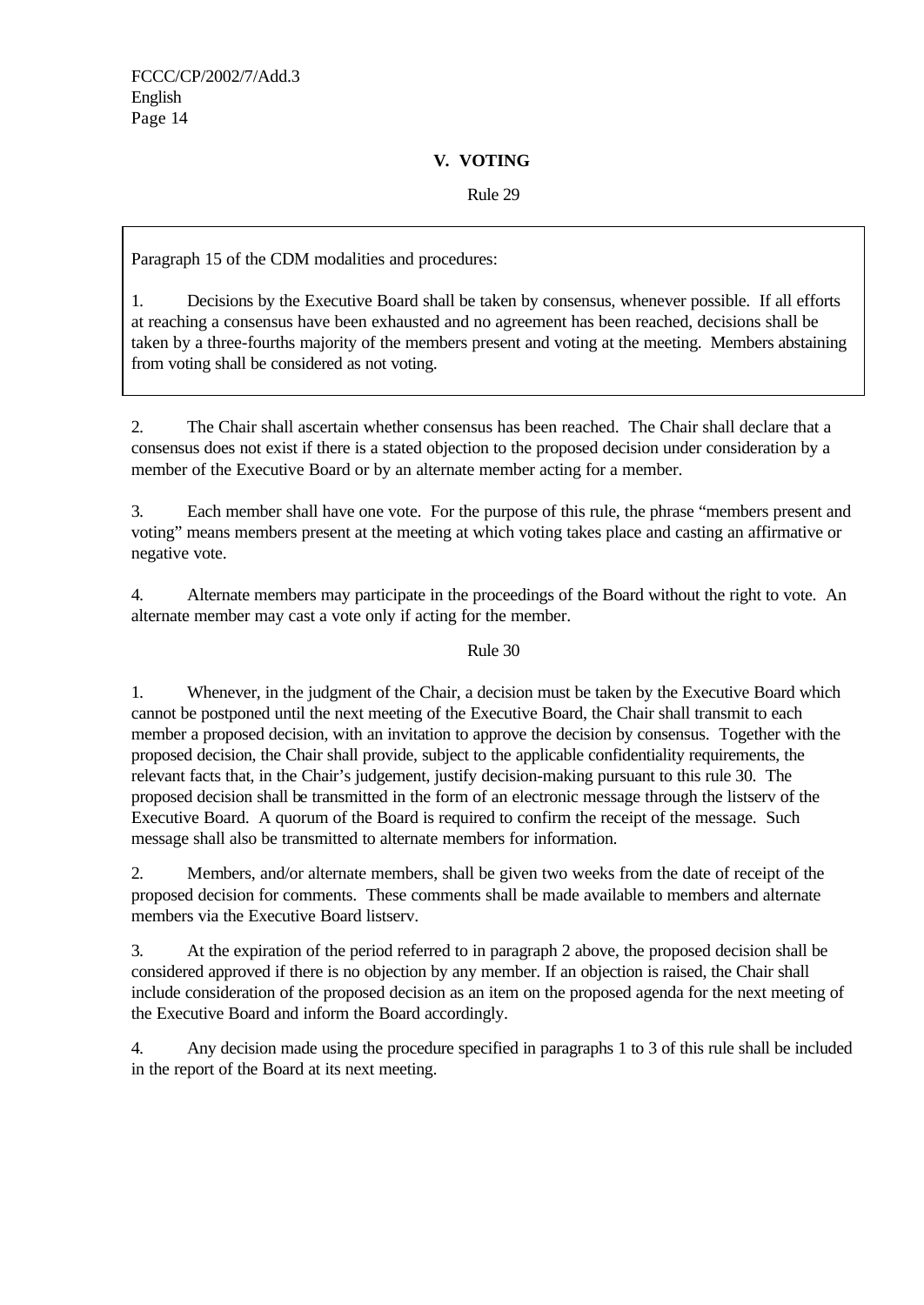### **VI. LANGUAGES**

Rule 31

Paragraph 17 of the CDM modalities and procedures:

The full text of all decisions of the Executive Board shall be made publicly available. The working language of the Executive Board shall be English. Decisions shall be made available in all six official languages of the United Nations.

# **VII. COMMITTEES, PANELS AND WORKING GROUPS**

Rule 32

Paragraph 18 of the CDM modalities and procedures:

1. The Executive Board may establish committees, panels or working groups to assist it in the performance of its functions. The Executive Board shall draw on the expertise necessary to perform its functions, including from the UNFCCC roster of experts. In this context, it shall take fully into account the consideration of regional balance.

2. The panel shall be composed of an appropriate number of panel members determined by the Executive Board. Members of a panel shall have demonstrated and recognized technical expertise in the relevant field of work.

3. In establishing a panel, the Executive Board shall appoint two Executive Board members to act as Chair and Vice-Chair of the panel, one from a Party included in Annex I and one from a Party not included in Annex I. The Executive Board may appoint additional members and alternate members to participate in a panel.

4. In establishing a panel, the Executive Board shall determine its terms of reference. The terms of reference shall include a work plan, the deadline for submission of documents, the criteria for the selection of the panel members and the necessary budgetary provisions.

5. Reports of committees, panels and working groups to the Executive Board shall be made publicly available, subject to confidentiality provisions.

# **VIII. SECRETARIAT**

Rule 33

Paragraph 19 of the CDM modalities and procedures:

The secretariat shall service the Executive Board.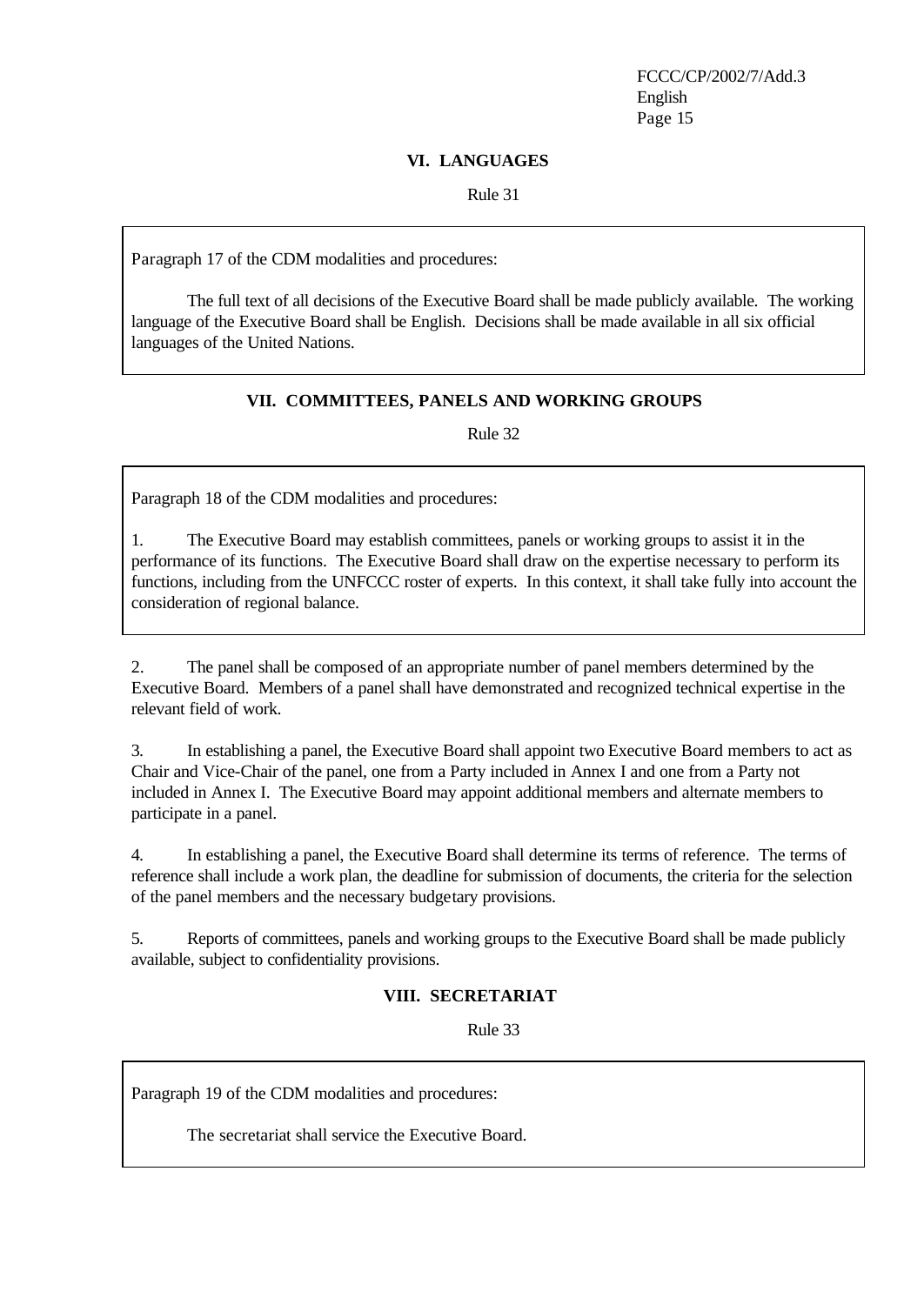### Rule 34

The Executive Secretary of the UNFCCC shall arrange for the provision of staff and services required for the servicing of the Executive Board from within available resources. The Executive Secretary shall manage and direct such staff and services and provide appropriate support and advice to the Executive Board.

#### Rule 35

An official of the secretariat designated by the Executive Secretary shall serve as secretary to the Executive Board.

#### Rule 36

In addition to the functions specified in the CDM modalities and procedures and/or any subsequent decision by the COP/MOP, the secretariat shall, in accordance with these rules, and subject to the availability of resources:

(a) Receive, reproduce and distribute to members and alternate members the documents of a meeting;

(b) Receive and translate decisions into all six official languages of the United Nations and make publicly available the full texts of all decisions of the Executive Board;

(c) Assist the Executive Board in fulfilling tasks relating to the maintenance of files and the collection, processing and public availability of information;

(d) Perform all other work that the Executive Board may require.

Rule 37

The financial regulations of the United Nations and the financial procedures of the UNFCCC shall apply.

#### **IX. CONDUCT OF BUSINESS**

Rule 38

The Executive Board shall undertake any tasks assigned to it by decision 17/CP.7, in accordance with the CDM modalities and procedures, and by any subsequent decision taken by the COP/MOP.

### **X. RECORD OF THE MEETING**

Rule 39

Before the end of each meeting, the Chair shall present draft conclusions and decisions of the meeting for consideration and approval by the Executive Board. Any written records of the Executive Board or recordings of proceedings shall be kept by the secretariat in accordance with United Nations rules and regulations.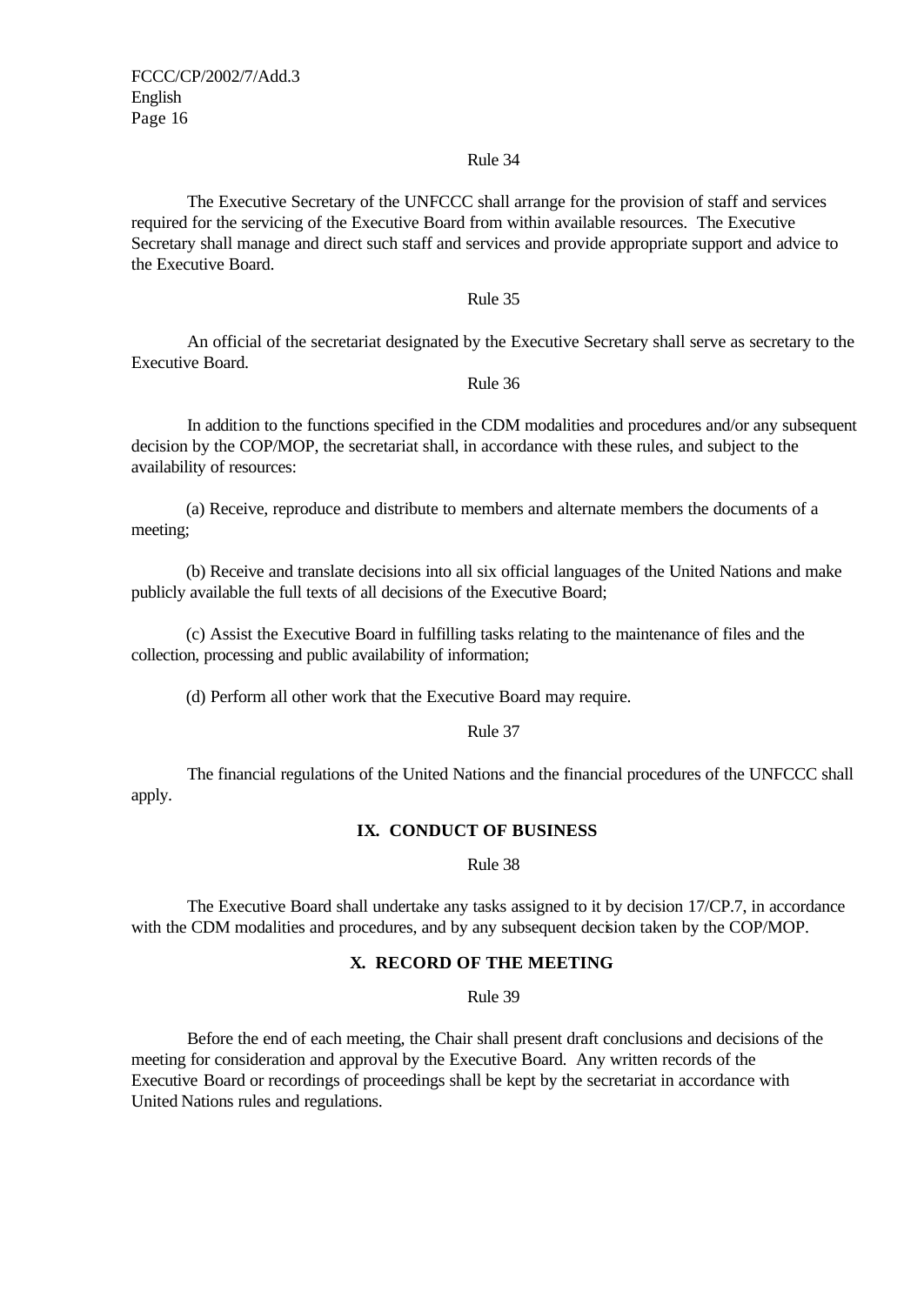### **XI. AMENDMENTS TO THE RULES**

Rule 40

Paragraph 5 (b) of the CDM modalities and procedures:

{The Executive Board shall} make recommendations to the COP/MOP on any amendments or additions to rules of procedure for the Executive Board contained in the {CDM modalities and procedures}, as appropriate.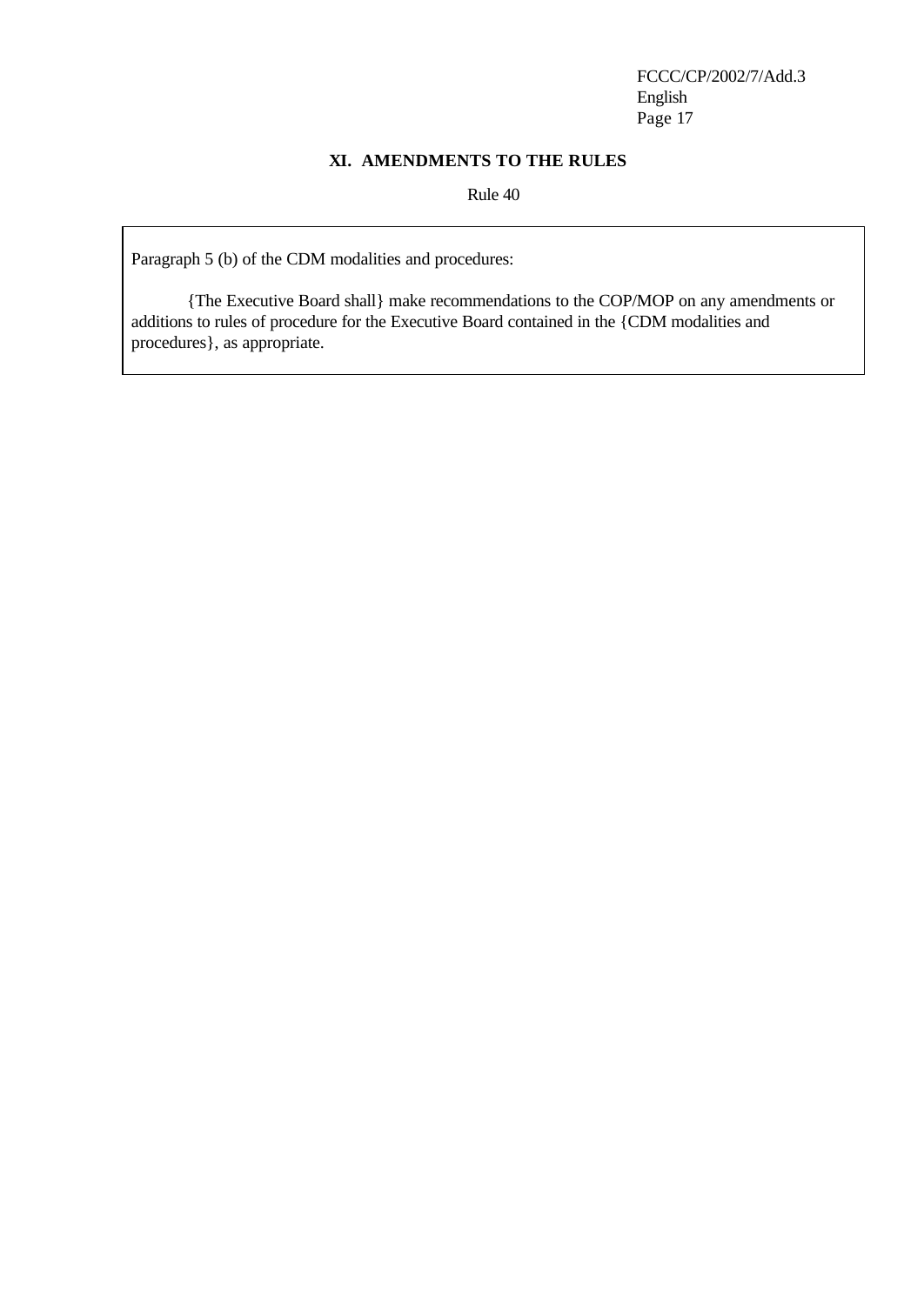# ANNEX II

# **Simplified modalities and procedures for small–scale clean development me chanism project activities**

# **I. FURTHER CLARIFICATIONS ON DEFINITIONS OF ELIGIBLE ACTIVITIES**

# **B. Type (i) project activities: renewable energy project activities with a maximum output capacity equivalent to up to 15 megawatts (or an appropriate equivalent) (decision 17/CP.7, paragraph 6 (c) (i))**

1. Definition of "renewable energy": the Executive Board agreed to draw up an indicative list of energy sources/eligible project activities,<sup>1</sup> as proposed in the attachment to annex  $\overline{2}$  of the annotated agenda of its third meeting.<sup>2</sup> In drawing up such a list, the Board shall consider recognized classifications of renewable energy technologies/sources and take into account experience based on completed or ongoing small-scale projects in relevant fields. Following the "bottom-up" project cycle approach of the clean development mechanism (CDM), this list shall evolve and be further elaborated over time as new project activities are proposed and registered.

2. Definition of "maximum output capacity equivalent of up to 15 megawatts (or an appropriate equivalent)":

(a) Definition of "maximum output": the Board agreed to define "output" as installed/rated capacity, as indicated by the manufacturer of the equipment or plant, disregarding the actual load factor of the plant;

(b) Definition of "appropriate equivalent" of 15 megawatts: the Board agreed that, whereas decision 17/CP.7, paragraph 6 (c) (i), refers to megawatts (MW), project proposals may refer to MW(p),  $MW(e)$  or  $MW(th)$ .<sup>3</sup> As  $MW(e)$  is the most common denomination, and  $MW(th)$  only refers to the production of heat which can also be derived from MW(e), the Board agreed to define MW as MW(e) and otherwise to apply an appropriate conversion factor.

# **C. Type (ii) project activities: energy efficiency improvement project activities which reduce energy consumption, on the supply and/or demand side, by up to the equivalent of 15 gigawatt hours per year (decision 17/CP.7, paragraph 6 (c) (ii))**

3. Definition of "energy efficiency improvement project activities":

(a) The Executive Board agreed to draw up an indicative list of eligible project activities/sectors, as proposed in the attachment to annex 2 of the annotated agenda of its third meeting. In drawing up such a list, the Board shall consider recognized classifications of energy efficiency and take into account experience based on completed or ongoing small-scale projects in relevant fields. Following the CDM "bottom-up" approach, this list shall evolve and be further elaborated over time as new project activities are proposed and registered;

j

<sup>1</sup> Project activities referring to the burning of peat and non-biogenic waste should not be included in the indicative list.

<sup>2</sup> Please refer to http://unfccc.int/cdm/ebmeetings/eb003/eb03annan2.pdf.

<sup>3</sup> Where (p) stands for peak, (e) stands for electric and (th) stands for thermal.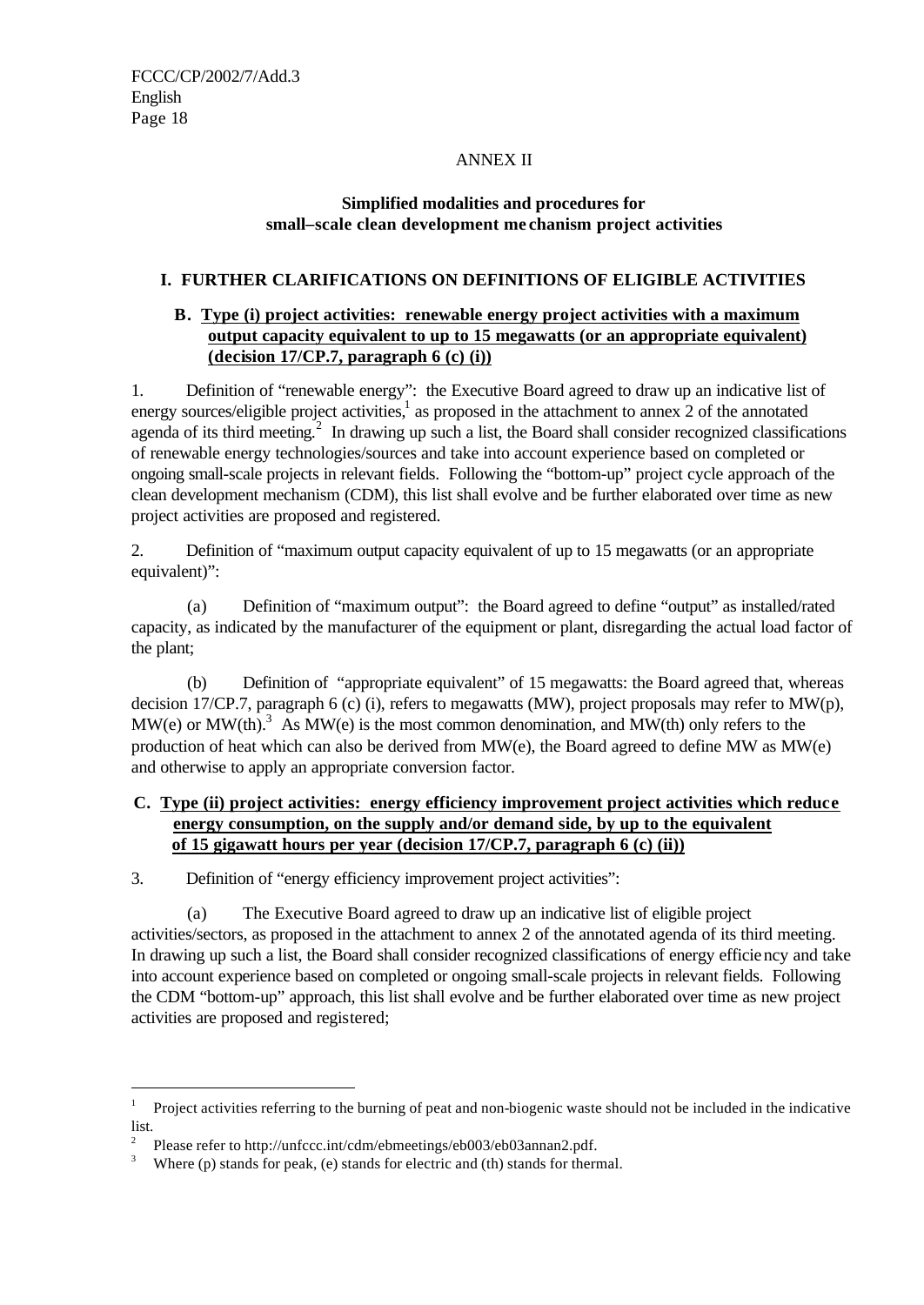- (b) The Board further agreed on the following clarifications:
	- (i) Energy efficiency is the improvement in the service provided per unit power, that is, project activities which increase unit output of traction, work, electricity, heat, light (or fuel) per MW input are energy efficiency project activities;
	- (ii) Energy consumption is the consumption reduced and measured in watt-hours with reference to an approved baseline. Lower consumption as a result of lower activity shall not be taken into consideration;

(c) Demand side, as well as supply side, projects shall be taken into consideration, provided that a project activity results in a reduction of maximum 15 gigawatt hours (GWh), as illustrated by figure 1. A total saving of 15 GWh is equivalent to 1000 hours of operation of a 15 MW plant or  $15*3.6$  TJ = 54 TJ, where TJ stands for terajoules.





# **D. Type (iii) project activities: other project activities that both reduce anthropogenic emissions by sources and directly emit less than 15 kilotonnes of carbon dioxide equivalent annually**

**(decision 17/CP.7, paragraph 6 (c) (iii)):** 

4. As figure 2 illustrates, type (iii) projects shall not exceed total direct emissions of 15 kilotonnes (kt) of carbon dioxide  $(CO_2)$  equivalent annually, and must reduce greenhouse gas emissions.



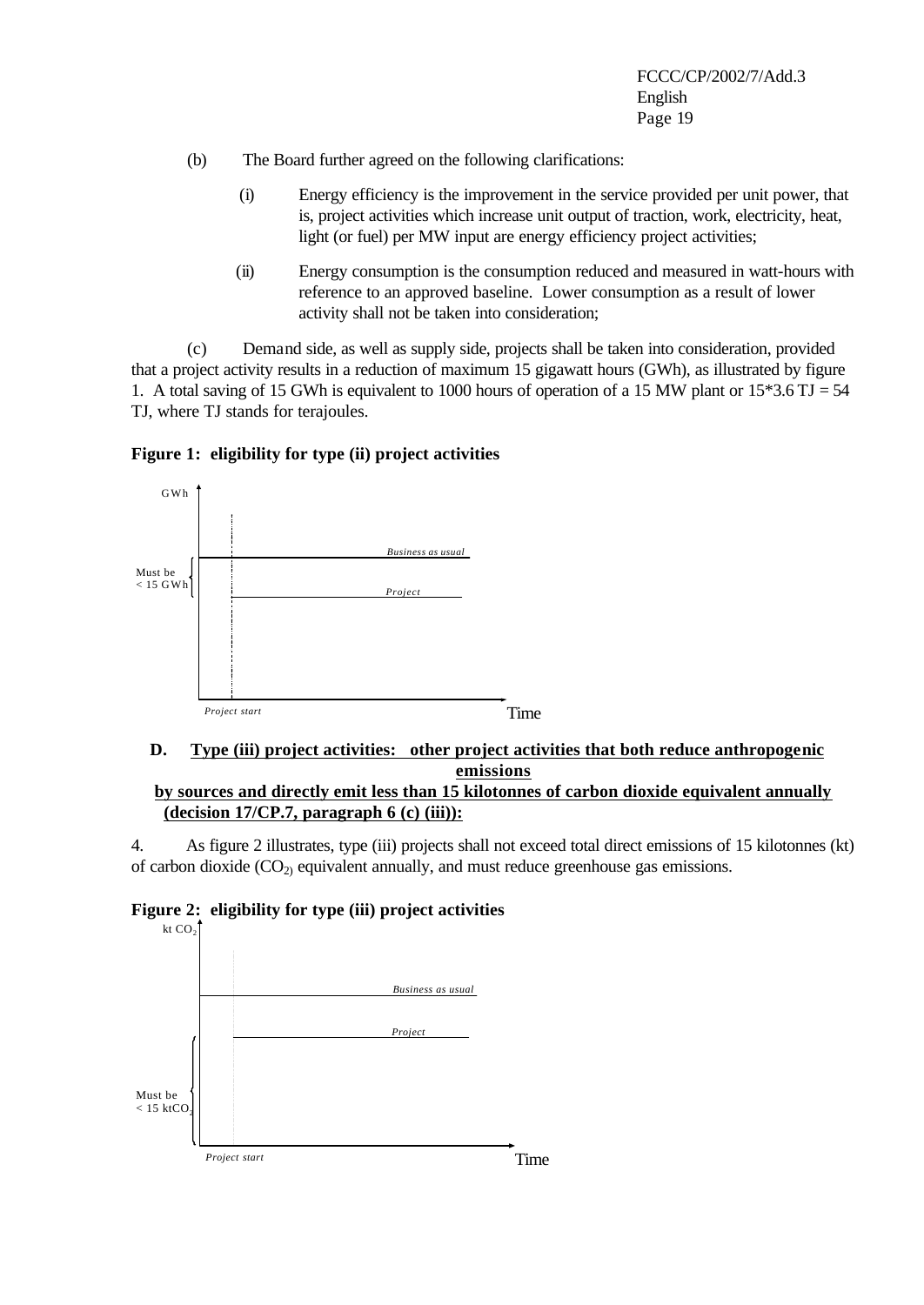5. As presented in the attachment to annex 2 of the annotated agenda of the third meeting of the Executive Board, type (iii) CDM project activities could include agricultural projects, fuel switching, industrial processes and waste management. Possible examples in the agricultural sector include improved manure management, reduction of enteric fermentation, improved fertilizer usage or improved water management in rice cultivation.

6. Other project activities that could qualify include  $CO<sub>2</sub>$  recycling, carbon electrodes, adipic acid production and the use of hydrofluorocarbons (HFCs), perfluorocarbons (PFCs) and sulphur hexafluoride  $(SF<sub>6</sub>)$  making reference to the emission reductions generated by such projects expressed in  $CO<sub>2</sub>$  equivalent. In order for these to be calculated in a consistent and transparent manner, appropriate baseline methodologies need to be developed.

# **E. Interpretation of types of project activity to be mutually exclusive (decision 17/CP.7, paragraph 6 (c), (i), (ii) and (iii))**

7. The Board agreed that the three types of project activities outlined in decision 17/CP.7, paragraph 6 (c), are mutually exclusive. In a project activity with more than one component that will benefit from simplified CDM modalities and procedures, each component shall meet the threshold criterion of each applicable type, e.g. for a project with both a renewable energy and an energy efficiency component, the renewable energy component shall meet the criterion for "renewable energy" and the energy efficiency component that for "energy efficiency".

# **F. Point in the project activity lifetime at which reference values are to be applied (decision 17/CP.7, paragraph 6 (c), (i), (ii) and (iii))**

8. The Board agreed that if the maximum reference value of a small-scale CDM project activity is exceeded on an annual average basis during any verified period, CERs should be issued only up to the maximum value.

# **II. DRAFT SIMPLIFIED MODALITIES AND PROCEDURES FOR SMALL-SCALE CDM PROJECT ACTIVITIES**

# **A. Introduction**

9. Small-scale CDM project activities shall follow the stages of the project cycle specified in the modalities and procedures for a clean development mechanism contained in the annex to decision 17/CP.7 (hereinafter referred as the CDM modalities and procedures). In order to reduce transaction costs modalities and procedures are simplified for small-scale CDM project activities, as follows:

(a) Project activities may be bundled or portfolio bundled at the following stages in the project cycle: the project design document, validation, registration, monitoring, verification and certification. The size of the total bundle should not exceed the limits stipulated in paragraph 6 (c) of decision 17/CP.7;

(b) The requirements for the project design document are reduced;

(c) Baselines methodologies by project category are simplified to reduce the cost of developing a project baseline;

(d) Monitoring plans are simplified, including simplified monitoring requirements, to reduce monitoring costs;

(e) The same operational entity may undertake validation, and verification and certification.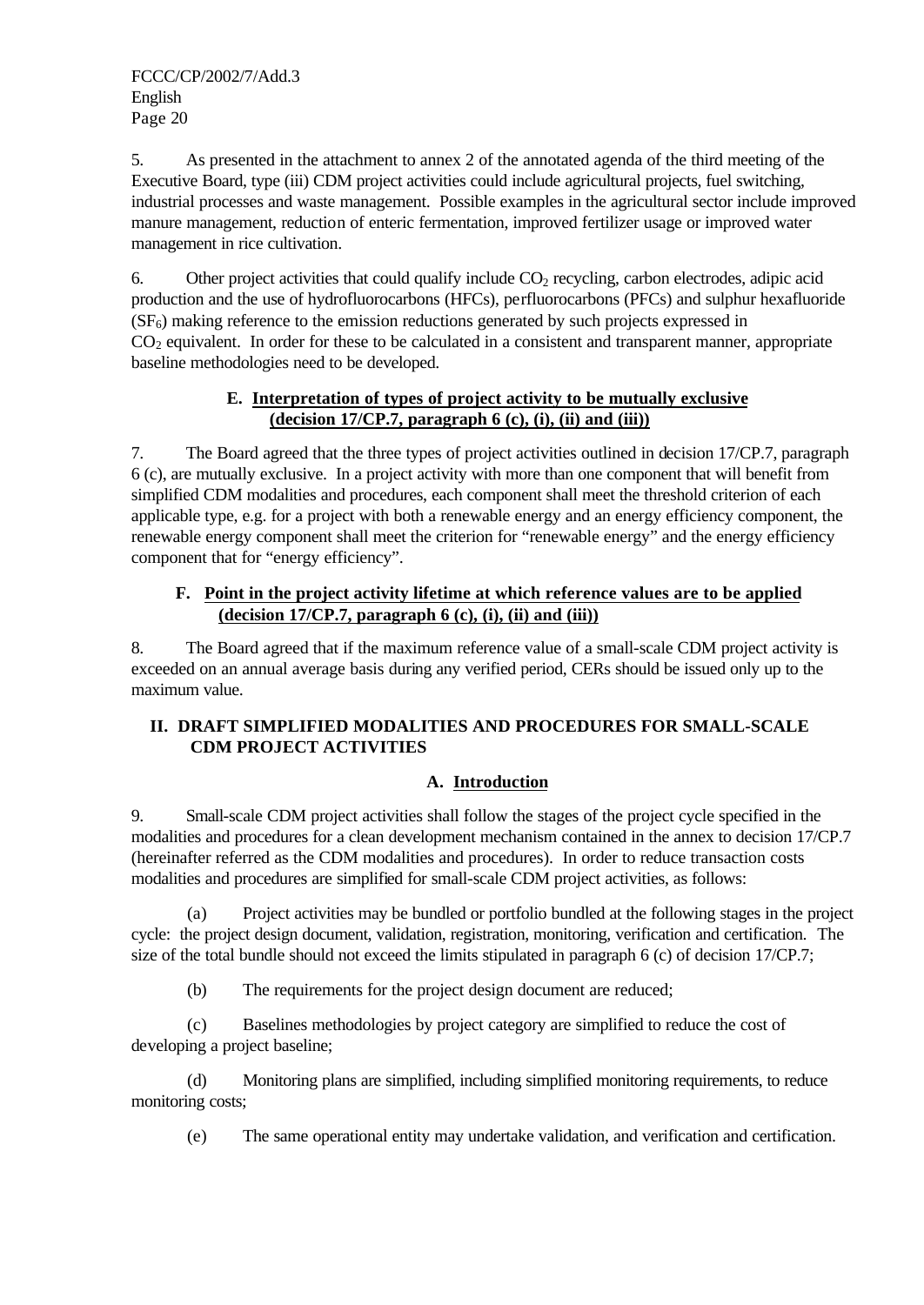10. Simplified baseline and monitoring methodologies have been developed for 14 small-scale CDM project activity categories related to types (i) to (iii).<sup>4</sup> They are presented in appendix B. This list shall not preclude other types of small-scale CDM project activities. If a proposed small-scale CDM project activity does not fall into any of the categories in appendix B, the project participants may submit a request to the Executive Board for approval of a simplified baseline and/or monitoring plan developed bearing in mind provisions in paragraph 16 below.

11. The CDM modalities and procedures shall apply to small-scale CDM project activities except for its paragraphs 37 to 60. The following paragraphs 12 to 39 apply instead. Appendix A to this annex should replace, as appropriate, provisions in appendix B of the CDM modalities and procedures.

### **B. Simplified modalities and procedures for small-scale CDM project activities**

12. To use simplified modalities and procedures for small-scale CDM project activities, a proposed project activity shall:

(a) Meet the eligibility criteria for small-scale CDM project activities set out in paragraph 6 (c) of decision 17/CP.7;

(b) Conform to one of the project categories in appendix B to this annex;

(c) Not be a debundled component of a larger project activity, as determined through appendix C to this annex.

13. Project participants shall prepare a project design document in accordance with the format specified in appendix A to this annex.

14. Project participants may use the simplified baseline and monitoring methodologies specified in appendix B for their project category.

15. Project participants involved in small-scale CDM project activities may propose changes to the simplified baseline and monitoring methodologies specified in appendix B or propose additional project categories for consideration by the Executive Board.

16. Project participants willing to submit a new small-scale project activity category or revisions to a methodology shall make a request in writing to the Board providing information about the technology/activity and proposals on how a simplified baseline and monitoring methodology would be applied to this category. The Board may draw on expertise, as appropriate, in considering new project categories and/or revisions of and amendments to simplified methodologies. The Executive Board shall expeditiously, if possible at its next meeting, review the proposed methodology. Once approved, the Executive Board shall amend appendix B.

17. The Executive Board shall review and amend, as necessary, appendix B at least once a year.

18. Any amendments to appendix B shall apply only to project activities registered subsequent to the date of amendment and shall not affect registered CDM project activities during the crediting periods for which they are registered.

j

<sup>4</sup> Type (i): Renewable energy project activities with a maximum output capacity equivalent of up to 15 megawatts (or an appropriate equivalent); Type (ii): Energy efficiency improvement project activities which reduce energy consumption, on the supply and/or demand side, by up to the equivalent of 15 gigawatthours per year; and Type (iii): Other project activities that both reduce anthropogenic emissions by sources and directly emit less than 15 kilotonnes of carbon dioxide equivalent annually.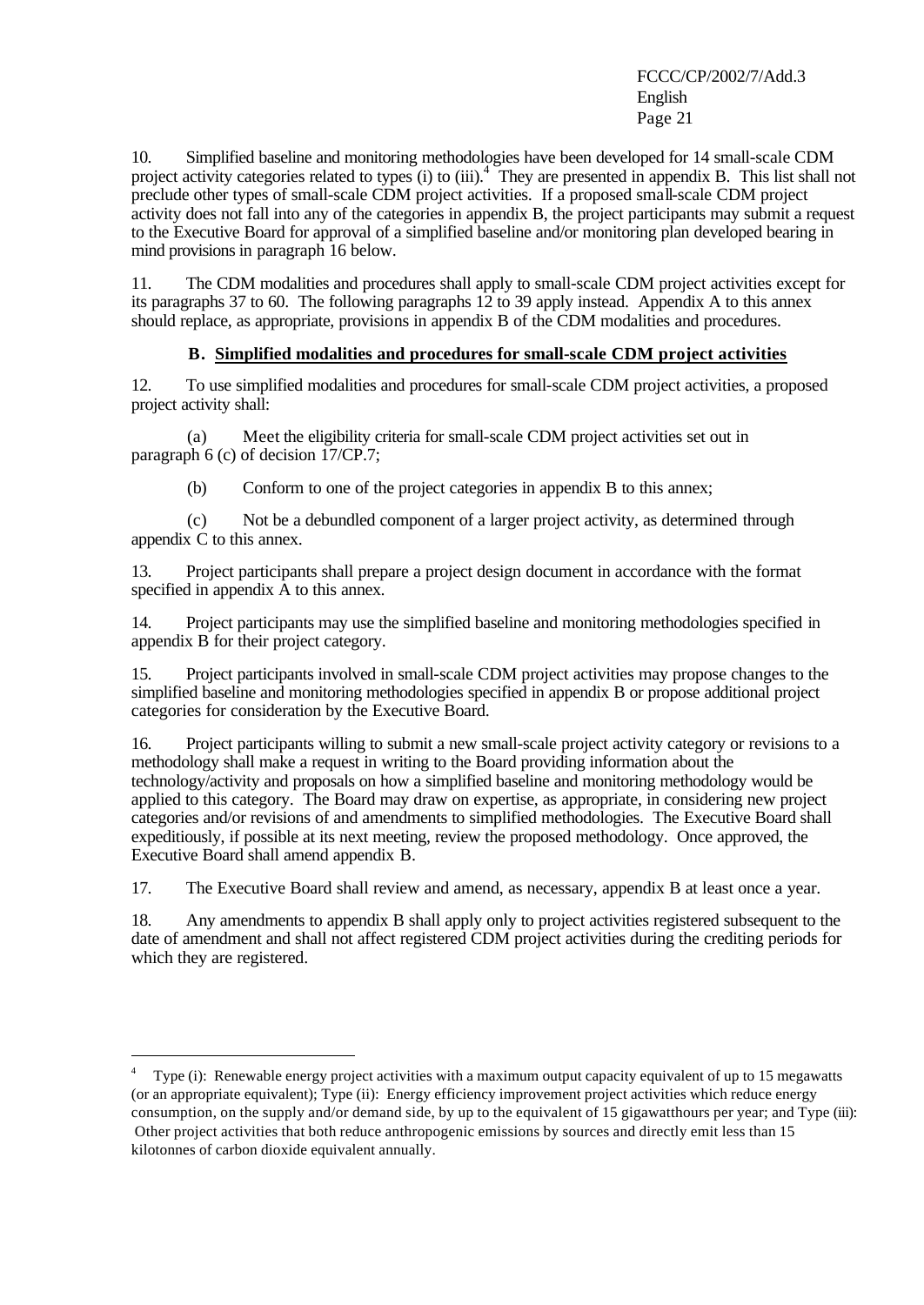19. Several small-scale CDM project activities may be bundled for the purpose of validation. An overall monitoring plan that monitors performance of the constituent project activities on a sample basis may be proposed for bundled project activities. If bundled project activities are registered with an overall monitoring plan, this monitoring plan shall be implemented and each verification/certification of the emission reductions achieved shall cover all of the bundled project activities.

20. A single designated operational entity may perform validation as well as verification and certification for a small-scale CDM project activity or bundled small-scale CDM project activities.

21. The Executive Board, in proposing the share of proceeds to cover administrative expenses and registration fees to recover any project related expenses, may consider proposing lower fees for smallscale CDM project activities.

# **C. Validation and registration**

22. The designated operational entity selected by project participants to validate a project activity, being under a contractual arrangement with them, shall review the project design document and any supporting documentation to confirm that the following requirements have been met:

(a) The participation requirements set out in paragraphs 28 to 30 of the CDM modalities and procedures are satisfied;

(b) Comments by local stakeholders have been invited and a summary of the comments received has been provided to the designated operational entity together with a report indicating how due account was taken of any comments received;

Project participants have submitted to the designated operational entity documentation on the analysis of the environmental impacts of the project activity, if required by the host Party;

(d) The project activity is expected to result in a reduction in anthropogenic emissions by sources of greenhouse gases that are additional to any that would occur in the absence of the proposed project activity, in accordance with paragraphs 26 to 28 below;

(e) The small-scale project activity conforms to one of the project categorie s in appendix B and uses the simplified baseline and monitoring methodology for that project activity category as specified in appendix B, or a bundle of small-scale project activities satisfies the conditions for bundling and the overall monitoring plan for the bundled small-scale project activities is appropriate;

(f) The project activity conforms to all other requirements for CDM project activities in the CDM modalities and procedures that are not replaced by these simplified modalities and procedures;

23. The designated operational entity shall:

(a) Prior to the submission of the validation report to the Executive Board, have received from the project participants written approval of voluntary participation from the designated national authority of each Party involved, including confirmation by the host Party that the project activity assists it in achieving sustainable development;

In accordance with provisions on confidentiality contained in paragraph 27 (h) of the CDM modalities and procedures, make publicly available the project design document;

(c) Receive, within 30 days, comments on the project design document from Parties, stakeholders and UNFCCC accredited non-governmental organizations, and make them publicly available;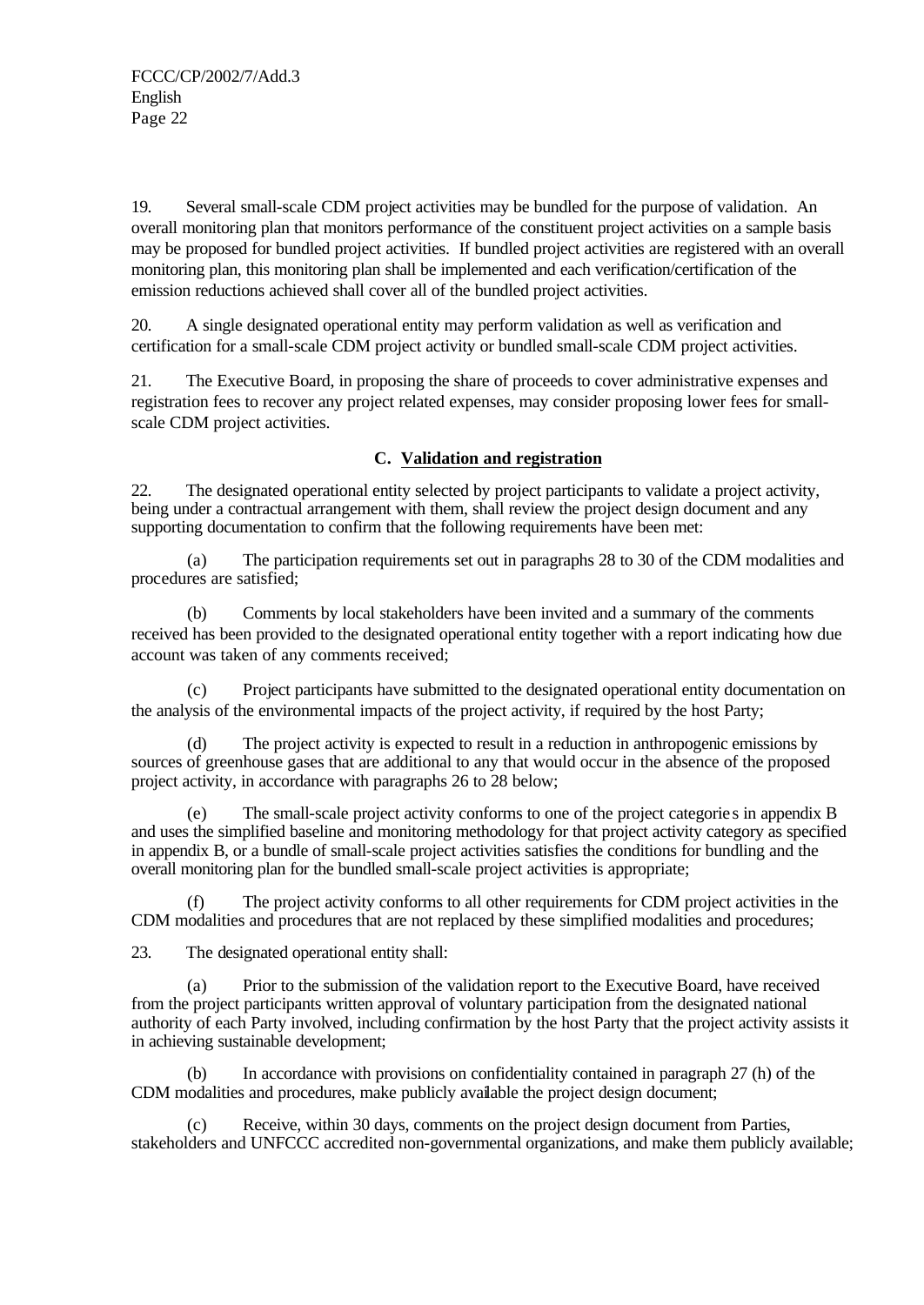(d) After the deadline for receipt of comments, make a determination as to whether, on the basis of the information provided and taking into account the comments received, the project activity should be validated;

(e) Inform project participants of its determination on the validation of the project activity. Notification to the project participants shall include either:

- (i) Confirmation of validation and date of submission of the validation report to the Executive Board; or
- (ii) An explanation of reasons for non-acceptance if the project activity, as documented, is judged not to fulfil the requirements for validation.

(f) Submit to the Executive Board, if it determines the proposed project activity to be valid, a request for registration in the form of a validation report including the project design document, the written approval of the host Party as referred to in paragraph 23 (a) above, and an explanation of how it has taken due account of comments received;

(g) Make this validation report publicly available upon transmission to the Executive Board.

24. The registration by the Executive Board shall be deemed final four weeks after the date of receipt by the Executive Board of the request for registration, unless a Party involved in the project activity or at least three members of the Executive Board request a review of the proposed CDM project activity. The review by the Executive Board shall be made in accordance with the following provisions:

(a) It shall be related to issues associated with the validation requirements;

(b) It shall be finalized no later than at the second meeting following the request for review, with the decision and the reasons for it being communicated to the project participants and the public.

25. A proposed project activity that is not accepted may be reconsidered for validation and subsequent registration after appropriate revisions, provided that it follows the procedures and meets the requirements for validation and registration, including those related to public comments.

26. A CDM project activity is additional if anthropogenic emissions of greenhouse gases by sources are reduced below those that would have occurred in the absence of the registered CDM project activity.

27. The baseline for a CDM project activity is the scenario that reasonably represents the anthropogenic emissions by sources of greenhouse gases that would occur in the absence of the proposed project activity. A simplified baseline for a small-scale CDM project activity specified in appendix B shall be deemed to reasonably represent the anthropogenic emissions that would occur in the absence of the proposed small-scale project activity. If a simplified baseline is not used, the baseline proposed shall cover emissions from all gases, sectors and source categories listed in Annex A to the Kyoto Protocol within the project boundary.

28. A simplified baseline and monitoring methodology listed in appendix B may be used for a smallscale CDM project activity if the project participants are able to demonstrate to a designated operational entity that the project activity would otherwise not be implemented due to the existence of one or more of the barriers listed in attachment A of appendix B. Where specified in appendix B for a project category, quantitative evidence that the project activity would otherwise not be implemented may be provided instead of a demonstration based on the barriers listed in attachment A to appendix B.

29. Project participants shall select a crediting period for a proposed small-scale CDM project activity from one of the following alternatives: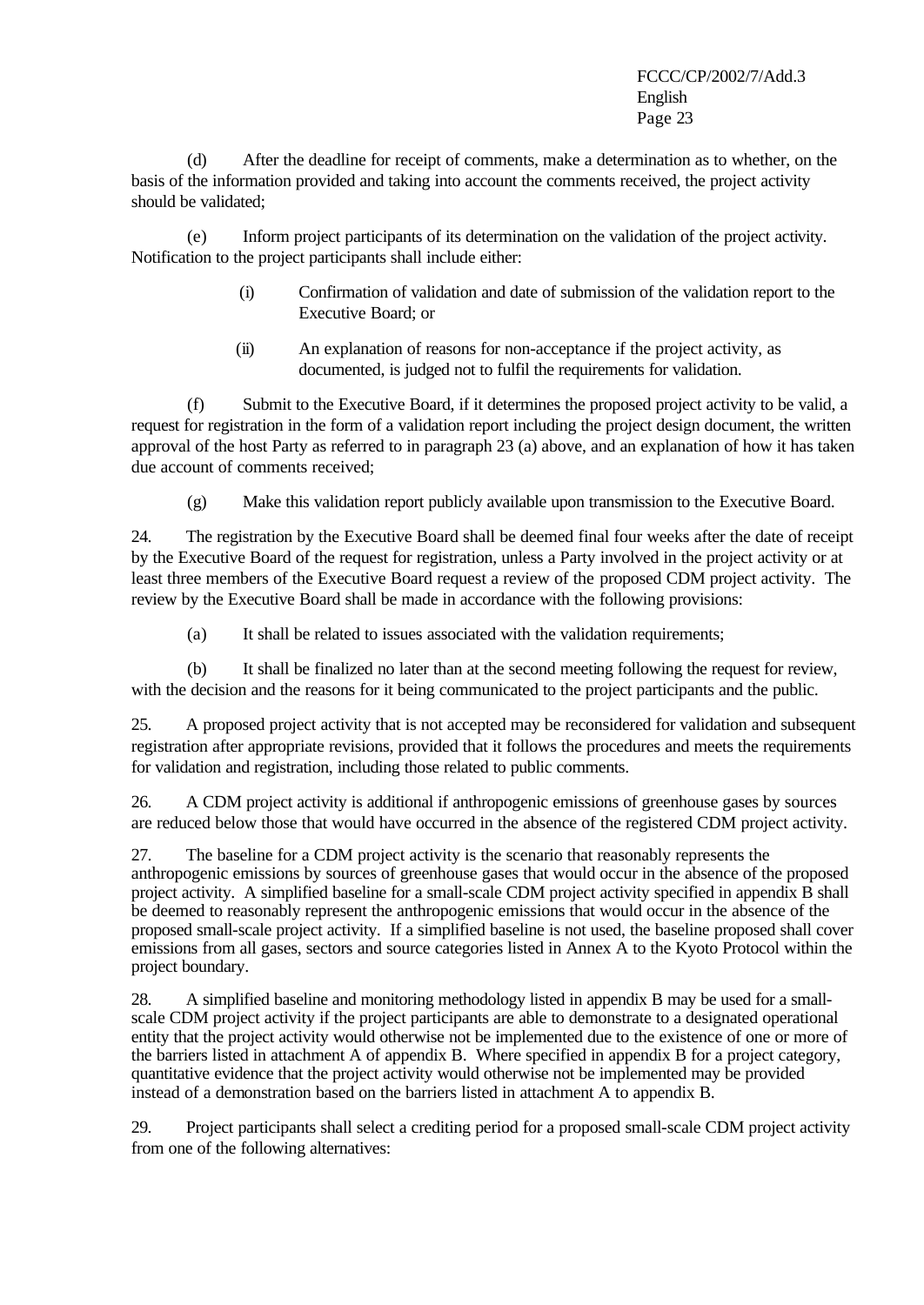(a) A maximum of seven years which may be renewed at most two times, provided that, for each renewal, a designated operational entity determines and informs the Executive Board that the original project baseline is still valid or has been updated taking account of new data where applicable;

(b) A maximum of 10 years with no option of renewal.

30. Leakage is defined as the net change of anthropogenic emissions by sources of greenhouse gases which occurs outside the project boundary, and which is measurable and attributable to the CDM project activity. Reductions in anthropogenic emissions by sources shall be adjusted for leakage in accordance with the provisions of appendix B for the relevant project categories. The Executive Board shall consider simplification of the leakage calculation for any other project categories added to appendix B.

31. The project boundary shall encompass significant anthropogenic emissions by sources of greenhouse gases under the control of the project participants that are reasonably attributable to the smallscale CDM project activity, in accordance with provisions of appendix B for the relevant project category.

# **D. Monitoring**

32. Project participants shall include, as part of the project design document for a small-scale CDM project activity or bundle of small-scale CDM project activities, a monitoring plan. The monitoring plan shall provide for the collection and archiving of the data needed to:

(a) Estimate or measure anthropogenic emissions by sources of greenhouse gases occurring within the project boundary during the crediting period as specified in appendix B for the relevant project category;

(b) Determine the baseline of anthropogenic emissions by sources of greenhouse gases occurring within the project boundary during the crediting period, as specified in appendix B for the relevant project category;

(c) Calculate the reductions of anthropogenic emissions by sources by the proposed smallscale CDM project activity, and for leakage effects, in accordance with provisions of appendix B for the relevant project category.

33. The monitoring plan for a small-scale CDM project activity may use the monitoring methodology specified in appendix B for the relevant project category if the designated operational entity determines at validation that the monitoring methodology reflects good monitoring practice appropriate to the circumstances of the project activity.

34. If project activities are bundled, a separate monitoring plan shall apply for each of the constituent project activities in accordance with paragraphs 32 and 33 above, or an overall monitoring plan shall apply for the bundled projects, as determined by the designated operational entity at validation to reflect good monitoring practice appropriate to the bundled project activities and to provide for collection and archiving of the data needed to calculate the emission reductions achieved by the bundled project activities.

35. Project participants shall implement the monitoring plan contained in the registered project design document, archive the relevant monitored data and report the relevant monitoring data to a designated operational entity contracted to verify the emission reductions achieved during the crediting period specified by the project participants.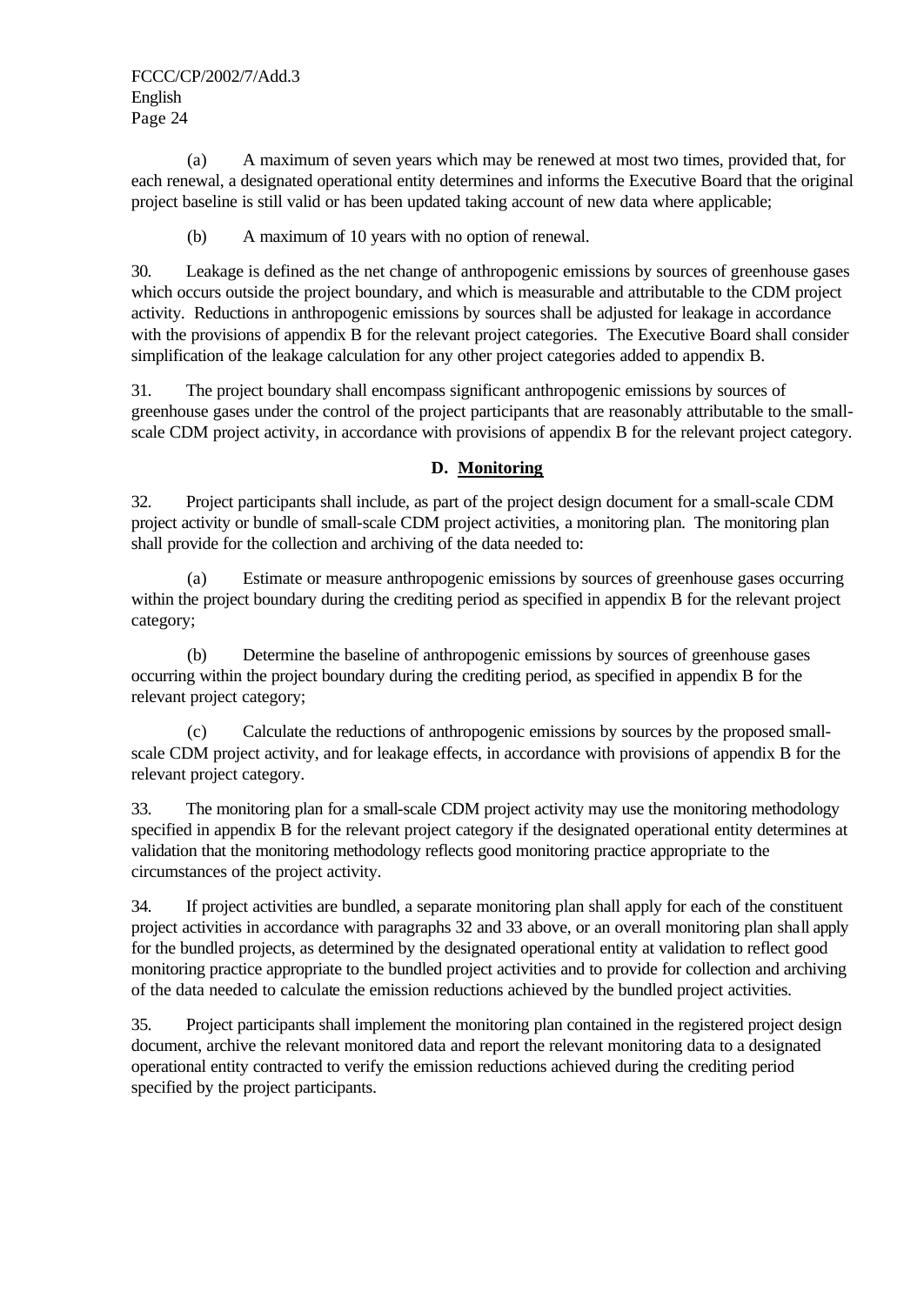36. Revisions, if any, to the monitoring plan to improve its accuracy and/or completeness of information shall be justified by project participants and shall be submitted for validation to a designated operational entity.

37. The implementation of the registered monitoring plan and its revisions, as applicable, shall be a condition for verification, certification and the issuance of certified emission reductions (CERs).

38. Subsequent to the monitoring and reporting of reductions in anthropogenic emissions, CERs resulting from a small-scale CDM project activity during a specified time period shall be calculated, applying the registered methodology, by subtracting the actual anthropogenic emissions by sources from baseline emissions, and adjusting for leakage, as appropriate, in accordance with appendix B for the relevant project category.

39. The project participants shall provide to the designated operational entity, contracted by the project participants to perform the verification, a monitoring report in accordance with the registered monitoring plan set out in paragraph 32 above for the purpose of verification and certification.

# APPENDIX A

# **Simplified project design document for small-scale CDM project activities**

*(The full appendix developed by the Executive Board can be found on the UNFCCC CDM web site: http://unfccc.int/cdm)*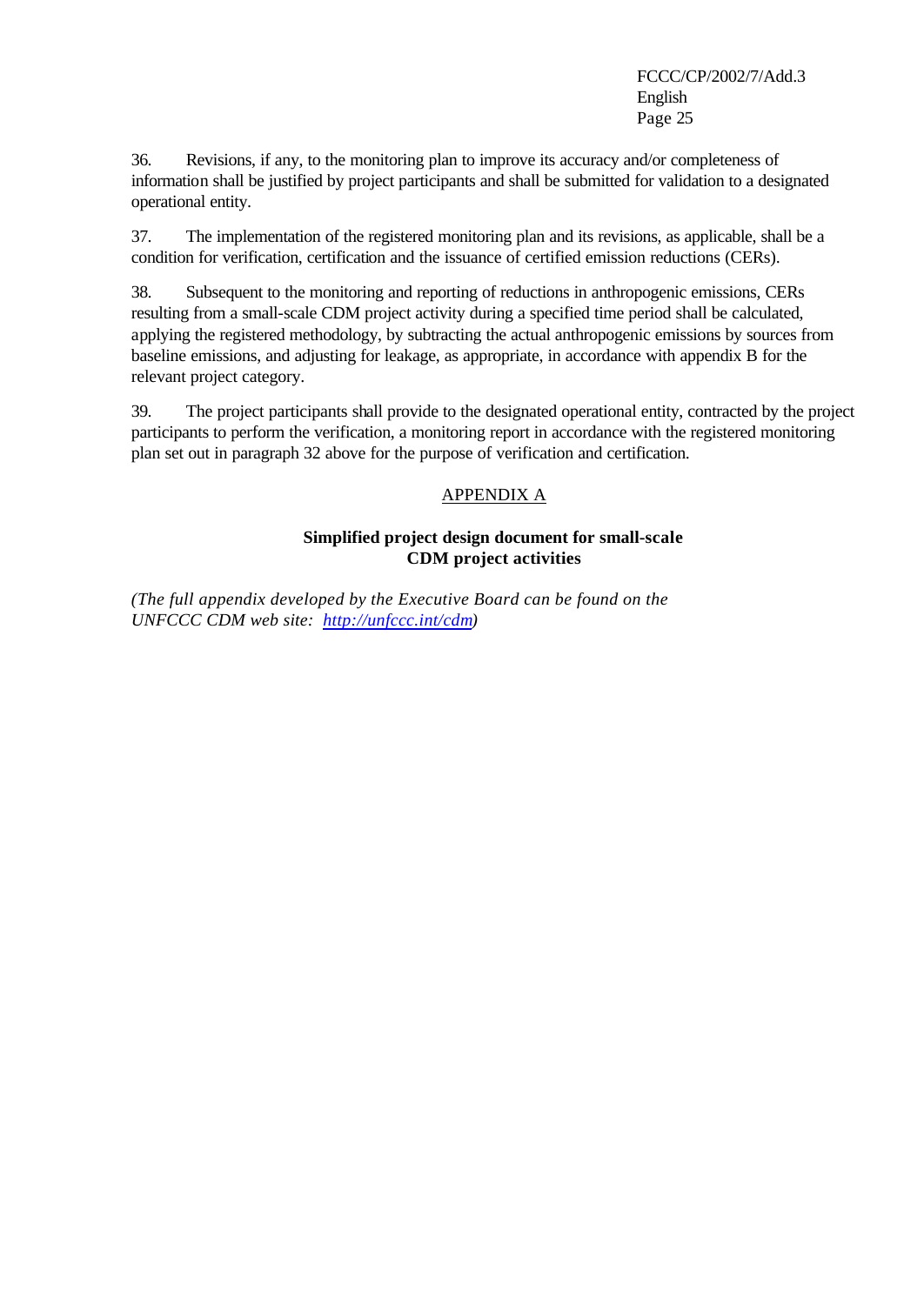#### APPENDIX B

# **Indicative simplified baseline and monitoring methodologies for selected small-scale CDM project activity categories**

# *(The full appendix developed by the Executive Board can be found on the UNFCCC CDM web site: http://unfccc.int/cdm)*

| Project types*     | <b>Project categories</b>                                                  | Technology/<br><b>Measure</b> | <b>Boundary</b> | <b>Baseline</b> | Leakage | <b>Monitoring</b> |
|--------------------|----------------------------------------------------------------------------|-------------------------------|-----------------|-----------------|---------|-------------------|
| Type (i):          | A. Electricity generation by the user/household                            |                               |                 |                 |         |                   |
| <b>Renewable</b>   | B. Mechanical energy for the user/enterprise                               |                               |                 |                 |         |                   |
| energy projects    | C. Thermal energy for the user                                             |                               |                 |                 |         |                   |
|                    | D. Electricity generation for a system                                     |                               |                 |                 |         |                   |
| Type (ii): Energy  | E. Supply-side energy efficiency improvements – transmission and           |                               |                 |                 |         |                   |
| efficiency         | distribution activities                                                    |                               |                 |                 |         |                   |
| improvement        | Supply-side energy efficiency improvements – generation                    |                               |                 |                 |         |                   |
| projects           | G. Demand-side energy efficiency programmes for specific technologies      |                               |                 |                 |         |                   |
|                    | H. Energy efficiency and fuel switching measures for industrial facilities |                               |                 |                 |         |                   |
|                    | I. Energy efficiency and fuel switching measures for buildings             |                               |                 |                 |         |                   |
| Type (iii): Other  | J. Agriculture                                                             |                               |                 |                 |         |                   |
| project activities | K. Switching fossil fuels                                                  |                               |                 |                 |         |                   |
|                    | L. Emission reductions in the transport sector                             |                               |                 |                 |         |                   |
|                    | M. Methane recovery                                                        |                               |                 |                 |         |                   |
| Types (i)-(iii)    | N. Other small-scale project**                                             |                               |                 |                 |         |                   |

\* In accordance with paragraph 6 (c) of decision 17/CP.7

\*\* Paragraphs 8 to 10 of the simplified modalities and procedures for small-scale CDM project activities allow for project participants to submit a new small-scale project activity category or revisions to a methodology to the Executive Board for consideration and amendment of appendix B by the Executive Board, as appropriate.

### **Attachment A to Appendix B**

*(The full attachment A to appendix B, referred to in paragraph 28 of the simplified modalities and procedures for small-scale CDM project activities, can be found on the UNFCCC CDM web site: http://unfccc.int/cdm)*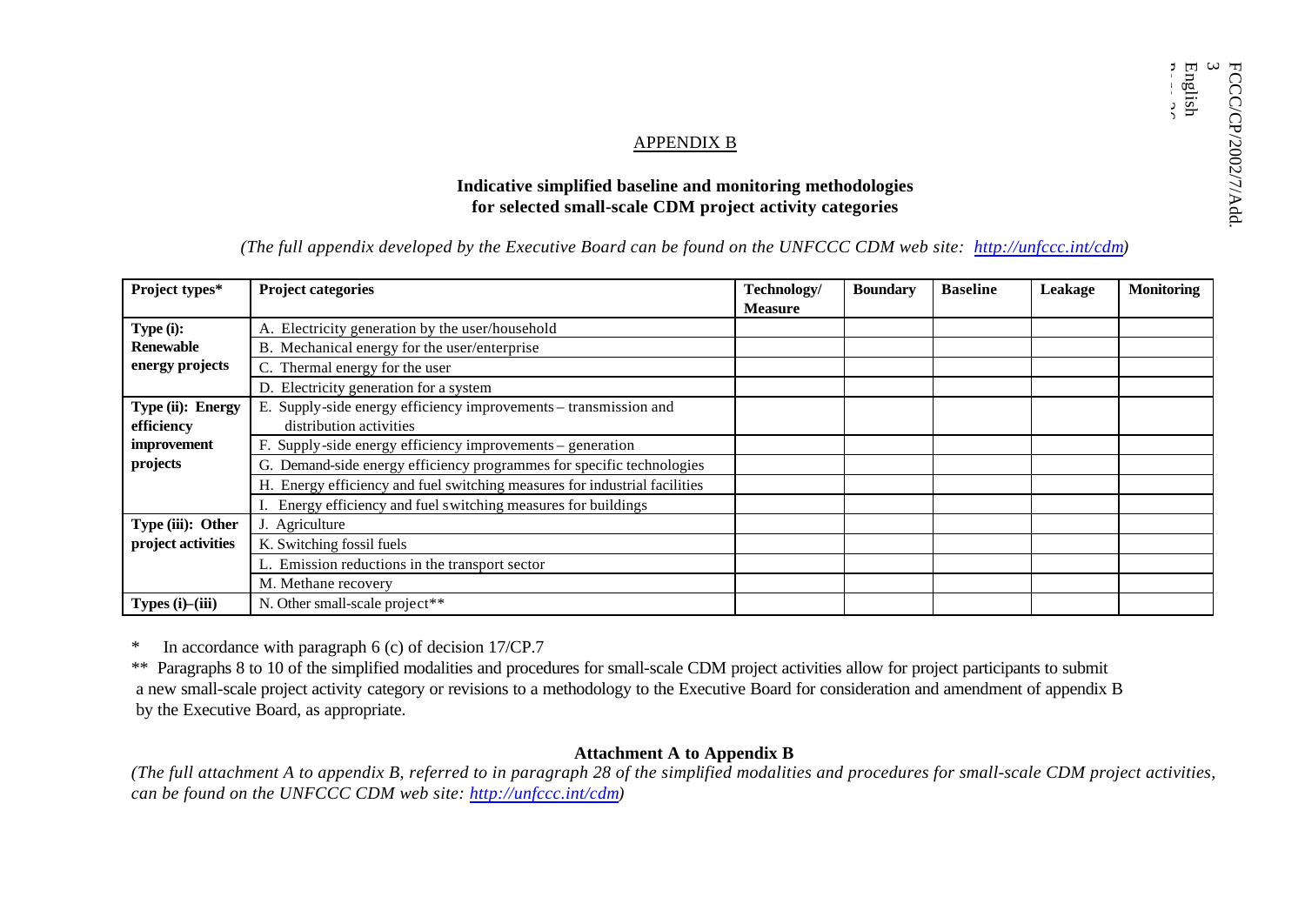### APPENDIX C

# **Decision tree for determining the occurrence of debundling**

*(The full appendix developed by the Executive Board, with the title "Determining the occurrence of debundling," can be found on the UNFCCC CDM web site: http://unfccc.int/cdm )*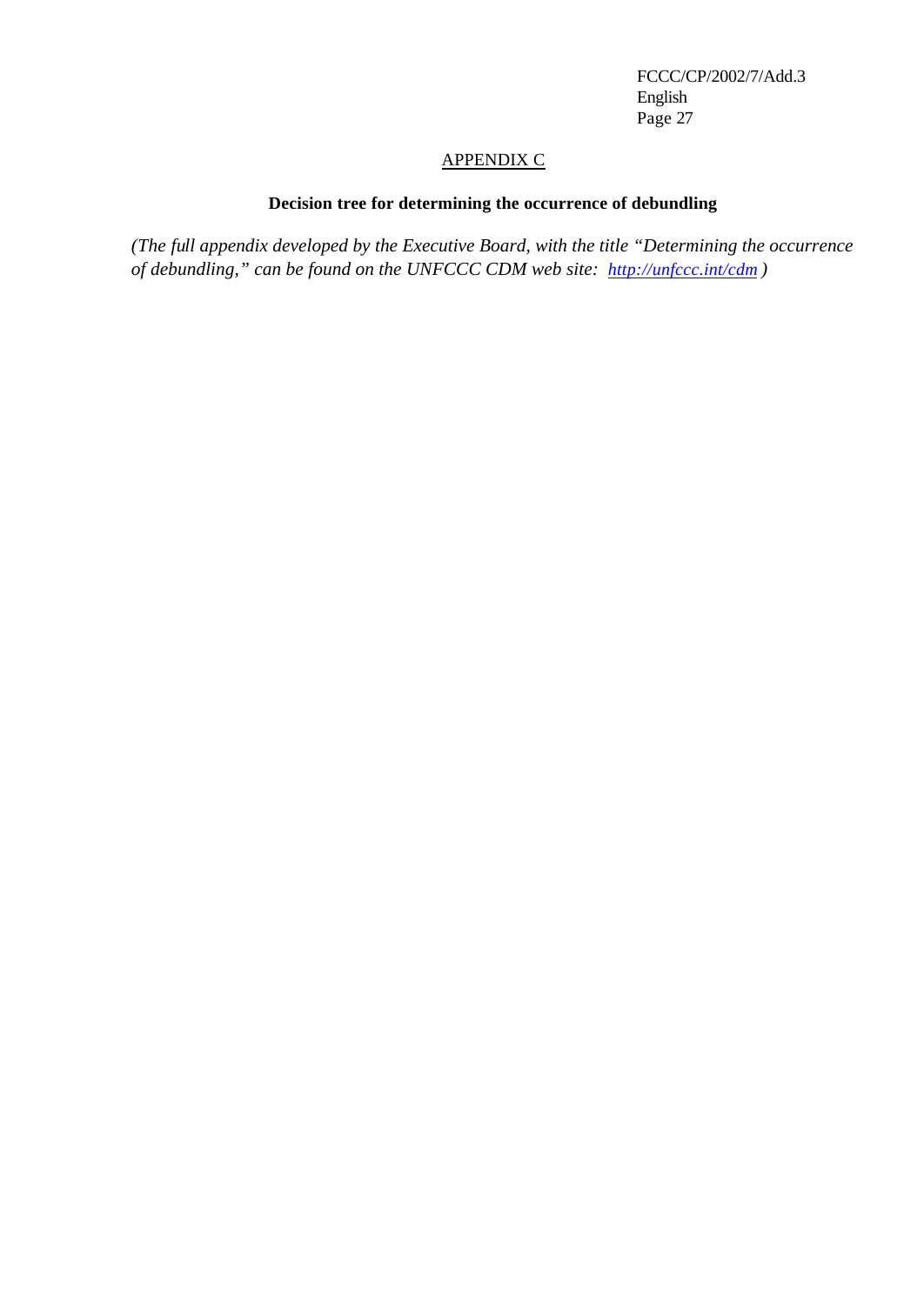j

### **Decision 22/CP.8**

# **Additional sections to be incorporated in the guidelines for the preparation of the information**

## **required under Article 7, and in the guidelines for the review of information under Article 8, of the Kyoto Protocol<sup>1</sup>**

*The Conference of the Parties,*

*Recalling* its decisions 19/CP.7, 22/CP.7 and 23/CP.7,

*Noting* the relevant provisions of the Kyoto Protocol to the United Nations Framework Convention on Climate Change, in particular its Articles 7 and 8,

1. *Decides* to incorporate:

(a) In the guidelines for the preparation of the information required under Article 7 of the Kyoto Protocol, the section on "Information on emission reduction units, certified emission reductions, assigned amount units and removal units<sup>"2</sup> and the section on "National registries",<sup>3</sup> as contained in annex I to this decision;

(b) In the guidelines for review under Article 8 of the Kyoto Protocol, the section on "Review of information on assigned amounts pursuant to Article 3, paragraphs 7 and 8, emission reduction units, certified emission reductions, assigned amount units and removal units"<sup>4</sup> and the section on "Review of national registries", as contained in annex II to this decision;

(c) In the guidelines for review under Article 8 of the Kyoto Protocol, the part on "Expedited procedure for the review for the reinstatement of eligibility to use the mechanisms", as contained in annex III to this decision; $<sup>6</sup>$ </sup>

(*Article 8*): Guidelines for review under Article 8 of the Kyoto Protocol (FCCC/CP/2001/13/Add.3)).

<sup>1</sup> A consolidated text of draft decisions forwarded to the Conference of the Parties serving as the meeting of the Parties to the Kyoto Protocol for adoption will be issued to include these additional sections in one document.

<sup>2</sup> This section will be incorporated in section "E. Information on emission reduction units, certified emission reductions, assigned amount units and removal units" (decision 22/CP.7, annex to draft decision -/CMP.1 (*Article 7*): Guidelines for the preparation of the information required under Article 7 of the Kyoto Protocol (FCCC/CP/2001/13/Add.3)).

<sup>3</sup> This section will be incorporated in section "E. National Registries" (decision 22/CP.7, annex to draft decision -/CMP.1 *(Article 7*): Guidelines for the preparation of the information required under Article 7 of the Kyoto Protocol (FCCC/CP/2001/13/Add.3)).

<sup>4</sup> This section will be incorporated in "Part III: Review of information on assigned amounts pursuant to Article 3, paragraphs 7 and 8, emission reduction units, certified emission reductions, assigned amount units and removal units" (decision 23/CP.7, annex to draft decision -/CMP.1 (*Article 8*): Guidelines for review under Article 8 of the Kyoto Protocol (FCCC/CP/2001/13/Add.3)).

<sup>5</sup> This section will be incorporated in "Part V: Review of national registries" (decision 23/CP.7, annex to draft decision -/CMP.1 (*Article 8*): Guidelines for review under Article 8 of the Kyoto Protocol (FCCC/CP/2001/13/Add.3)).

<sup>6</sup> Paragraph 19bis of annex III to this decision will be incorporated after paragraph 19 of the annex to the draft CMP decision on guidelines for review under Article 8 of the Kyoto Protocol (FCCC/CP/2001/13/Add.3). Part VIII in annex III to this decision will be incorporated as "Part VIII: Expedited procedure for the review for the reinstatement of eligibility to use the mechanisms" (decision 23/CP.7, annex to the draft decision -/CMP.1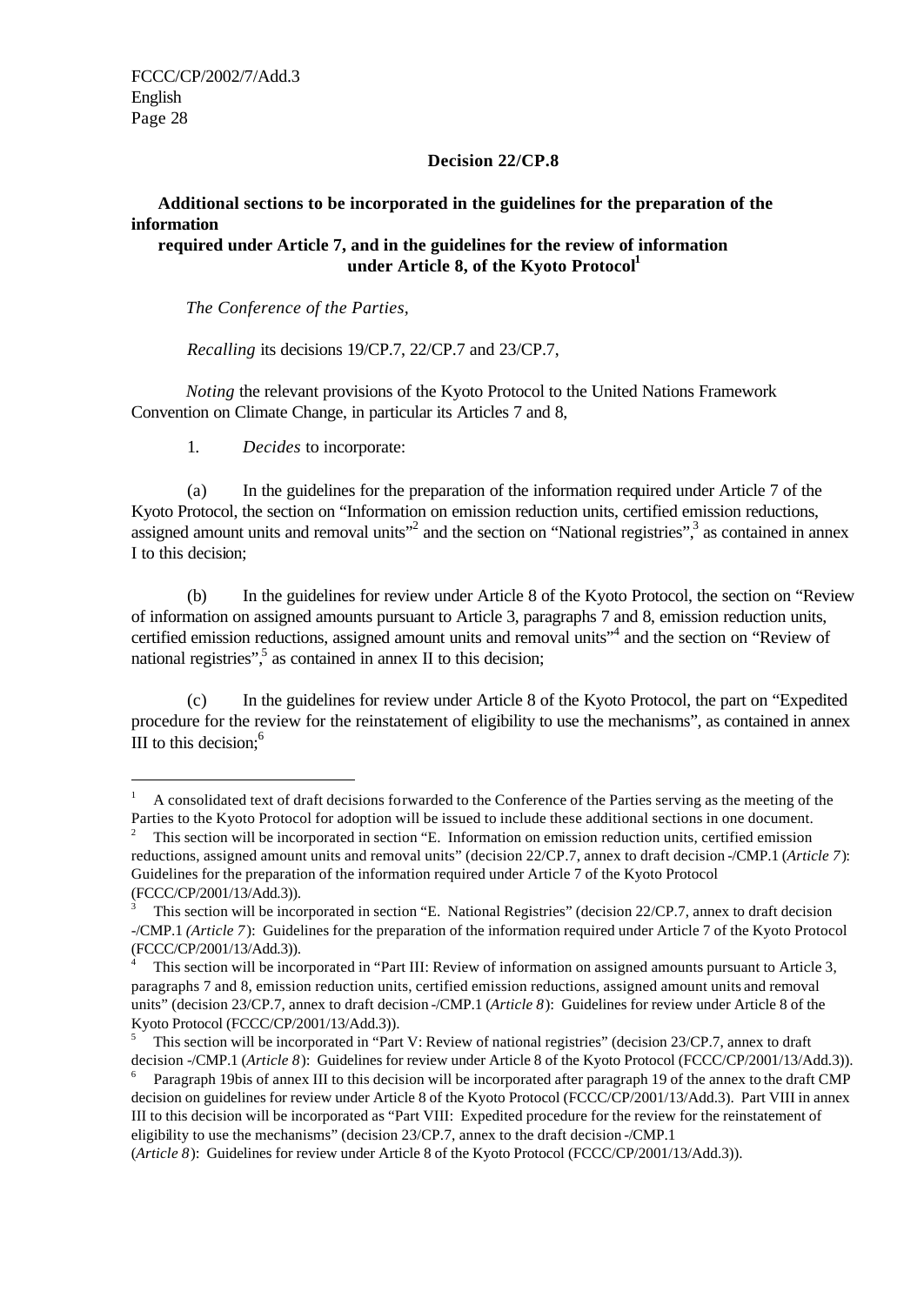2. *Requests* the secretariat to develop, by 15 March 2004, a proposal for the appropriate electronic format for reporting supplementary information on emission reduction units, certified emission reductions, assigned amount units and removal units, for consideration by the Subsidiary Body for Scientific and Technological Advice at its twentieth session;

3. *Invites* Parties to submit, by 30 April 2004, their views on the proposal by the secretariat mentioned in paragraph 2 above;

4. *Requests* the Subsidiary Body for Scientific and Technological Advice, at its twentieth session, to forward a draft decision to the Conference of the Parties serving as the meeting of the Parties to the Kyoto Protocol recommending that it incorporates in the sections of the guidelines under Articles 7 and 8 of the Kyoto Protocol, referred to in paragraph 1 above, any elements needed to reflect decisions of the Conference of the Parties or of the Conference of the Parties serving as the meeting of the Parties to the Kyoto Protocol relating to definitions and modalities for including afforestation and reforestation project activities under Article 12 of the Kyoto Protocol in the first commitment period.

> *7 th plenary meeting 1 November 2002*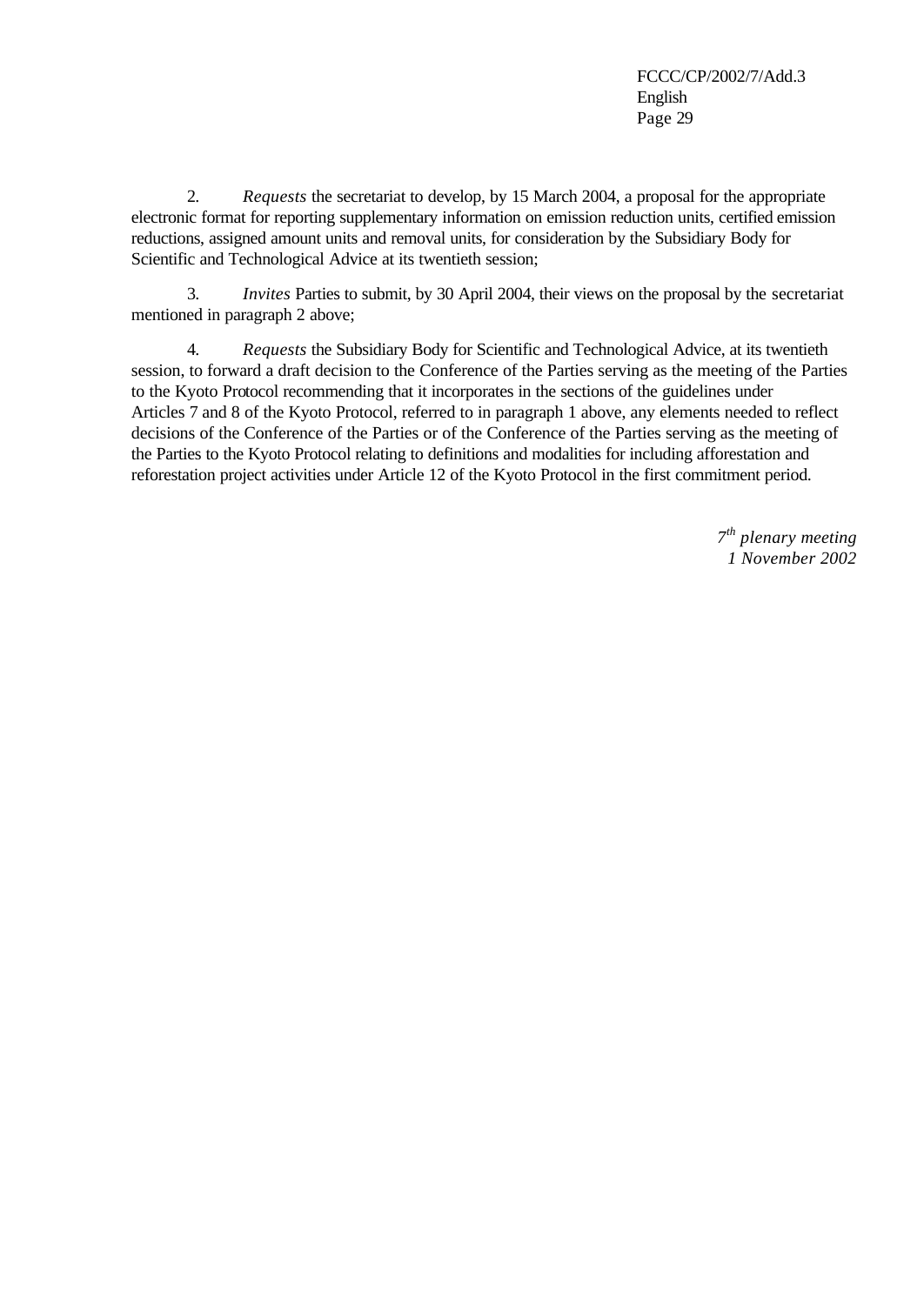j

### ANNEX I

# **I. REPORTING OF SUPPLEMENTARY INFORMATION UNDER ARTICLE 7, PARAGRAPH 1**

# **Information on emission reduction units, certified emission reductions, assigned amount units and removal units**

1. Each Party included in Annex I that is considered to have met the requirements to participate in the mechanisms shall report the supplementary information in this section of the guidelines beginning with information for the first calendar year in which it transferred or acquired emission reduction units (ERUs), certified emission reductions (CERs), assigned amount units (AAUs) and removal units  $(RMUs)^{1}$  in accordance with decision –/CMP.1 (*Modalities for the accounting of assigned amounts*). This information shall be reported in conjunction with the inventory submission due under the Convention in the following year and until the first inventory submission due under the Protocol.

2. Each Party included in Annex I shall report, in a standard electronic format, the following information on ERUs, CERs, AAUs and RMUs from its national registry for the previous calendar year (based on Universal Time), distinguishing between units valid for different commitment periods:

(a) The quantities of ERUs, CERs, AAUs and RMUs in each account type specified in paragraph 21 (a) and (c) to (f) of the annex to decision -/CMP.1 *(Modalities for the accounting of assigned amounts*) and the quantities of ERUs, CERs, AAUs and RMUs in all accounts of the type referred to in paragraph 21 (b) of the annex to decision -/CMP.1 *(Modalities for the accounting of assigned amounts*) at the beginning of the year;

(b) The quantity of AAUs issued on the basis of the assigned amount pursuant to Article 3, paragraphs 7 and 8;

(c) The quantity of ERUs issued on the basis of Article 6 projects and the corresponding quantities of AAUs and RMUs that were converted to ERUs;

(d) The quantity of ERUs issued in accordance with paragraph 24 of the annex to decision -/CMP.1 (*Article 6*) on the basis of Article 6 projects, verified under the supervision of the Article 6 supervisory committee, and the corresponding quantities of AAUs and RMUs that were converted to ERUs;

(e) The quantities of ERUs, CERs, AAUs and RMUs acquired from each transferring registry; the quantity of CERs acquired as a result of afforestation and reforestation activities under Article 12 shall be identified separately from acquisitions of other  $CERs$ ;<sup>2</sup>

(f) The quantity of RMUs issued on the basis of each activity under Article 3, paragraphs 3 and 4;

(g) The quantities of ERUs, CERs, AAUs and RMUs transferred to each acquiring registry; the quantity of CERs transferred as a result of afforestation and reforestation activities under Article 12 shall be identified separately from transfers of other  $CERs^3$ ;

<sup>1</sup> As defined in paragraphs 1–4 of the annex to decision -/CMP.1 *(Modalities for the accounting of assigned amounts)*.

<sup>2</sup> The guidance in this subparagraph is adopted without prejudice to paragraph 4 of decision 22/CP.8.

<sup>3</sup> The guidance in this subparagraph is adopted without prejudice to paragraph 4 of decision 22/CP.8.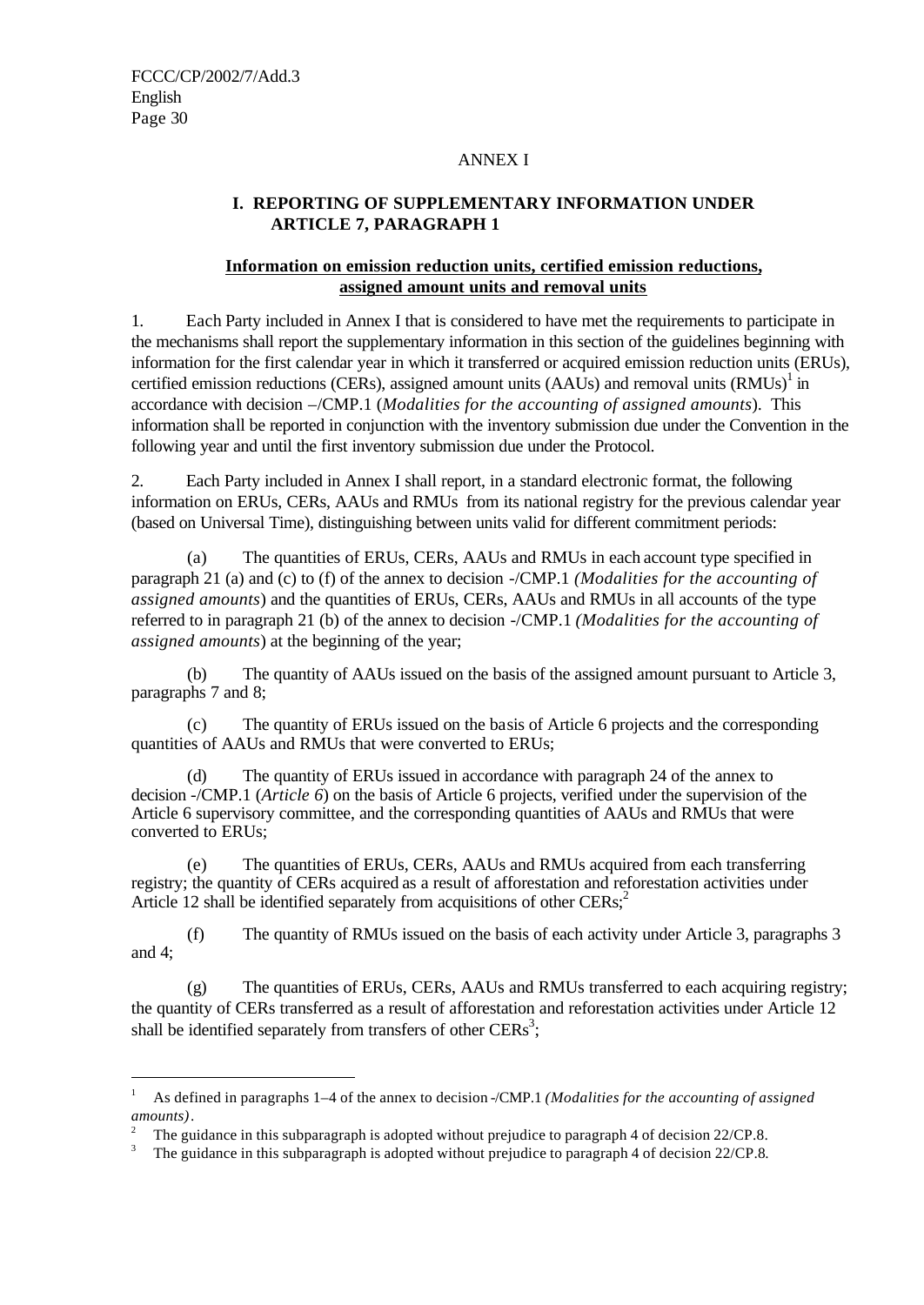(h) The quantity of ERUs transferred in accordance with paragraph 10 of the annex to decision 18/CP.7;

(i) The quantities of ERUs, CERs, AAUs and RMUs cancelled under paragraph 32 of the annex to decision -/CMP.1 (*Modalities for the accounting of assigned amounts*) on the basis of each activity under Article 3, paragraphs 3 and 4;

(j) The quantities of ERUs, CERs, AAUs and RMUs cancelled under paragraph 37 of the annex to decision -/CMP.1 (*Modalities for the accounting of assigned amounts*) following determination by the Compliance Committee that the Party is not in compliance with its commitment under Article 3, paragraph 1;

(k) The quantities of other ERUs, CERs, AAUs and RMUs cancelled under paragraph 33 of the annex to decision -/CMP.1 (*Modalities for the accounting of assigned amounts*);

(l) The quantities of ERUs, CERs, AAUs and RMUs retired;

(m) The quantities of ERUs, CERs and AAUs carried over from the previous commitment period;

(n) The quantities of ERUs, CERs, AAUs and RMUs in each account type specified in paragraph 21 (a) and (c) to (f) of the annex to decision -/CMP.1 (*Modalities for the accounting of assigned amounts*) and the quantities of ERUs, CERs, AAUs and RMUs in all accounts of the type referred to in paragraph 21 (b) of the annex to decision -/CMP.1 (*Modalities for the accounting of assigned amounts*) at the end of the year.

3. Each Party included in Annex I shall report on any discrepancies identified by the transaction log pursuant to paragraph 43 of the annex to decision -/CMP.1 (*Modalities for the accounting of assigned amounts*), specifying whether the relevant transactions were completed or terminated and, in the case where transactions were not terminated, the transaction number(s) and serial numbers and quantities of ERUs, CERs, AAUs and RMUs concerned. The Party may also provide its explanation for not terminating the transaction.

4. Each Party included in Annex I shall report the serial numbers and quantities of ERUs, CERs, AAUs and RMUs held in the national registry at the end of that year that are not valid for use towards compliance with commitments under Article 3, paragraph 1, pursuant to paragraph 43 (b) of the annex to decision -/CMP.1 (*Modalities for the accounting of assigned amounts*).

5. Each Party included in Annex I shall report on any actions and the date of such actions taken to correct any problem that caused a discrepancy to occur, any changes to the national registry to prevent a discrepancy from reoccurring, and the resolution of any previously identified questions of implementation pertaining to transactions.

6. Each Party included in Annex I shall report the calculation of its commitment period reserve in accordance with the annex to decision -18/CP.7.

7. Each Party included in Annex I shall provide access, upon request of expert review teams, to information held in the national registry relating to holding accounts referred to in paragraph 21 (b) of the annex to decision -/CMP.1 (*Modalities for the accounting of assigned amounts*), and other types of accounts and transactions for the previous calendar year, that substantiates the supplementary information reported under paragraphs 2 and 3 above.

8. Each Party included in Annex I shall, for the year of submission of the annual inventory for the last year of the commitment period, report the supplementary information described in this section of the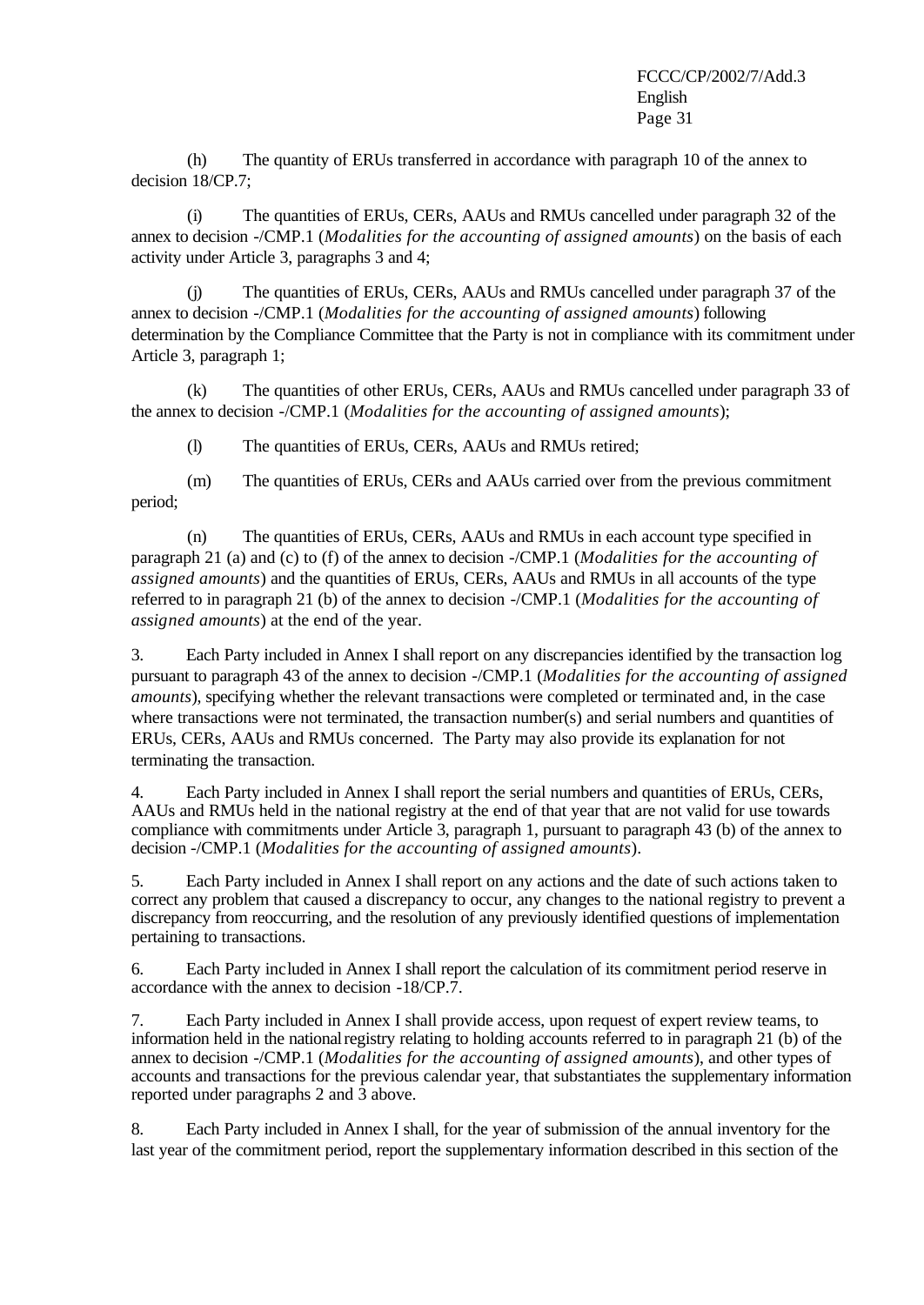j

guidelines that relates to the accounting of assigned amounts for that commitment period in that year and that would otherwise be reported with the annual inventory submission, in conjunction with the report upon expiration of the additional period for fulfilling commitments referred to in paragraph 49 of the annex to decision -/CMP.1 (*Modalities for the accounting of assigned amounts*).

# **II. REPORTING OF SUPPLEMENTARY INFORMATION UNDER ARTICLE 7, PARAGRAPH 2**

# **National registries**

9. Each Party included in Annex I shall provide a description of how its national registry performs the functions defined in the annex to decision -/CMP.1 (*Modalities for the accounting of assigned amounts*) and complies with the requirements of the technical standards for data exchange between registry systems as adopted by the COP/MOP. The description shall include the following information:

(a) The name and contact information of the registry administrator designated by the Party to maintain the national registry;

(b) The names of the other Parties with which the Party cooperates by maintaining their national registries in a consolidated system;

(c) A description of the database structure and capacity of the national registry;

(d) A description of how the national registry conforms to the technical standards for data exchange between registry systems for the purpose of ensuring the accurate, transparent and efficient exchange of data between national registries, the clean development mechanism registry and the transaction log (decision 19/CP.7, paragraph  $1)^3$ ;

(e) A description of the procedures employed in the national registry to minimize discrepancies in the issuance, transfer, acquisition, cancellation and retirement of ERUs, CERs, AAUs and/or RMUs, and of the steps taken to terminate transactions where a discrepancy is notified and to correct problems in the event of a failure to terminate the transactions;

(f) An overview of security measures employed in the national registry to prevent unauthorized manipulations and to prevent operator error and of how these measures are kept up to date;

(g) A list of the information publicly accessible by means of the user interface to the national registry;

(h) The Internet address of the interface to its national registry;

(i) A description of measures taken to safeguard, maintain and recover data in order to ensure the integrity of data storage and the recovery of registry services in the event of a disaster;

(j) The results of any test procedures that might be available or developed with the aim of testing the performance, procedures and security measures of the national registry undertaken pursuant to the provisions of decision 19/CP.7 relating to the technical standards for data exchange between registry systems.

<sup>3</sup> See draft -/CMP.1 decision on technical standards for data exchange between registry systems recommended by COP 8 in the annex to decision 24/CP.8.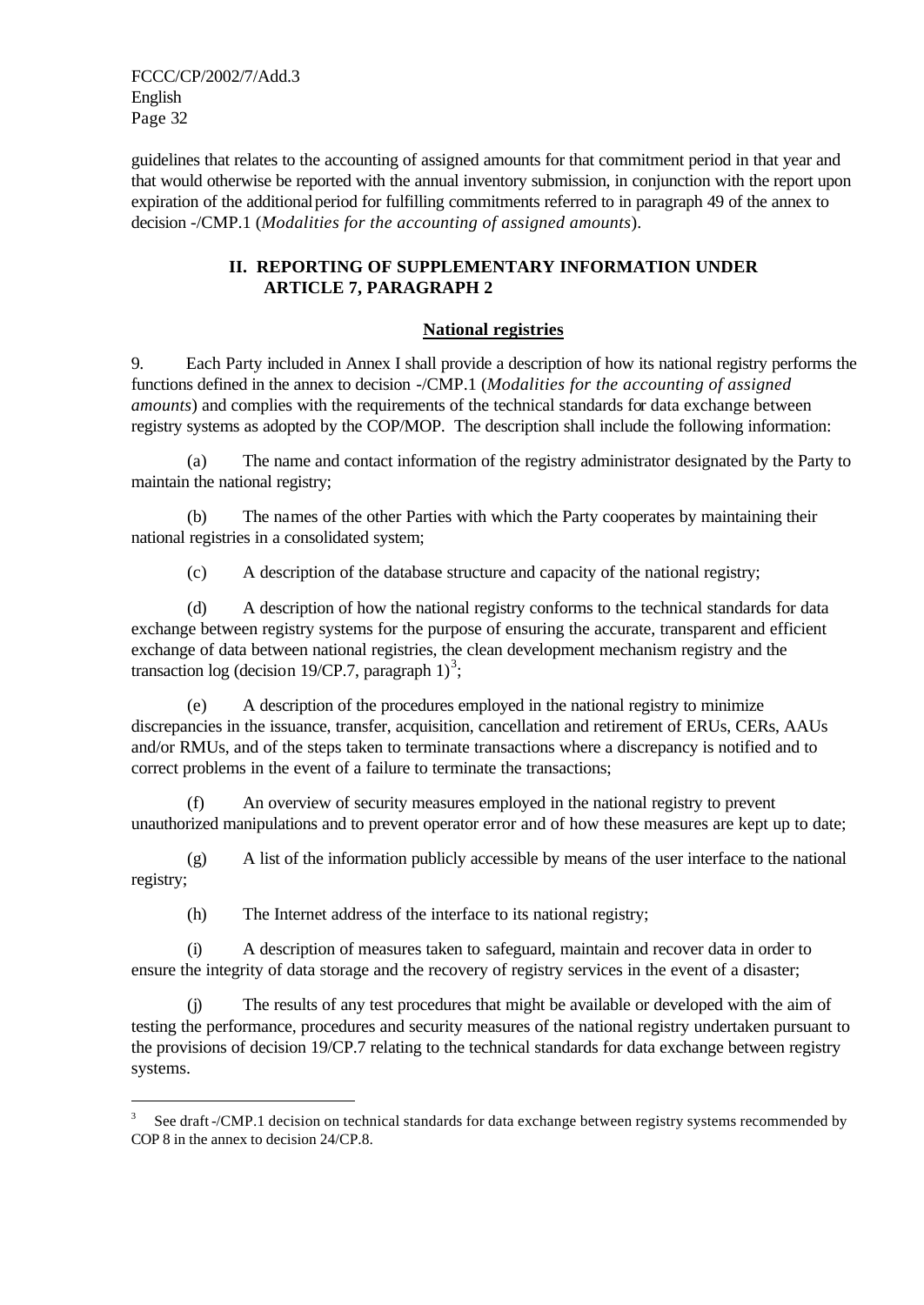### ANNEX II

### **PART III: REVIEW OF INFORMATION ON ASSIGNED AMOUNTS PURSUANT TO ARTICLE 3, PARAGRAPHS 7 AND 8, EMISSION REDUCTION UNITS, CERTIFIED EMISSION REDUCTIONS, ASSIGNED AMOUNT UNITS AND REMOVAL UNITS**

### **A. Purpose**

1. The purpose of this review is:

(a) To provide an objective, consistent, transparent and comprehensive technical assessment of annual information on assigned amounts pursuant to Article 3, paragraphs 7 and 8, emission reduction units (ERUs), certified emission reductions (CERs), assigned amount units (AAUs) and removal units (RMUs) for conformity with the provisions of the annex to decision -/CMP.1 (*Modalities for the accounting of assigned amounts*), with the technical standards for data exchange between registry systems and any further guidance adopted by the COP/MOP, and with section I.E of the annex to decision -/CMP.1 (*Article 7*);

(b) To ensure that the Conference of the Parties serving as the meeting of the Parties to the Kyoto Protocol (COP/MOP) and the Compliance Committee have reliable information on assigned amounts pursuant to Article 3, paragraphs 7 and 8, ERUs, CERs, AAUs and RMUs of each Party included in Annex I.

#### **B. General procedures**

2. The review of information on assigned amounts pursuant to Article 3, paragraphs 7 and 8, ERUs, CERs, AAUs and RMUs, shall comprise the following procedures:

(a) A thorough review of the calculation of assigned amounts pursuant to Article 3, paragraphs 7 and 8, as reported in accordance with paragraph 6 of the annex to decision -/CMP.1 (*Modalities for the accounting of assigned amounts*) as part of the initial review of each Party included in Annex I performed in accordance with the procedures contained in part I of these guidelines;

(b) An annual review of the information on ERUs, CERs, AAUs and RMUs and of information on discrepancies reported in accordance with section I.E of the annex to decision -/CMP.1 (*Article 7*) for each Party included in Annex I;

(c) A desk or centralized review of the information of each Party included in Annex I to be reported upon expiration of the additional period for fulfilment of commitments in accordance with paragraph 49 of the annex to decision -/CMP.1 (*Modalities for the accounting of assigned amounts*) and of the information referred to in paragraph  $\delta^1$  of the annex to decision  $-\sqrt{CMP}$ . (*Article 7*).

### **C. Scope of the review**

3. For each Party:

j

(a) The initial review shall cover the calculation of its assigned amount pursuant to Article 3, paragraphs 7 and 8 as reported in accordance with paragraph 6 of the annex to decision -/CMP.1 (*Modalities for the accounting of assigned amounts*);

<sup>1</sup> This paragraph notation refers to paragraph 8 of annex I to decision 22/CP.8. The number of this paragraph will change once annex I is incorporated into the guidelines under Article 7 of the Kyoto Protocol.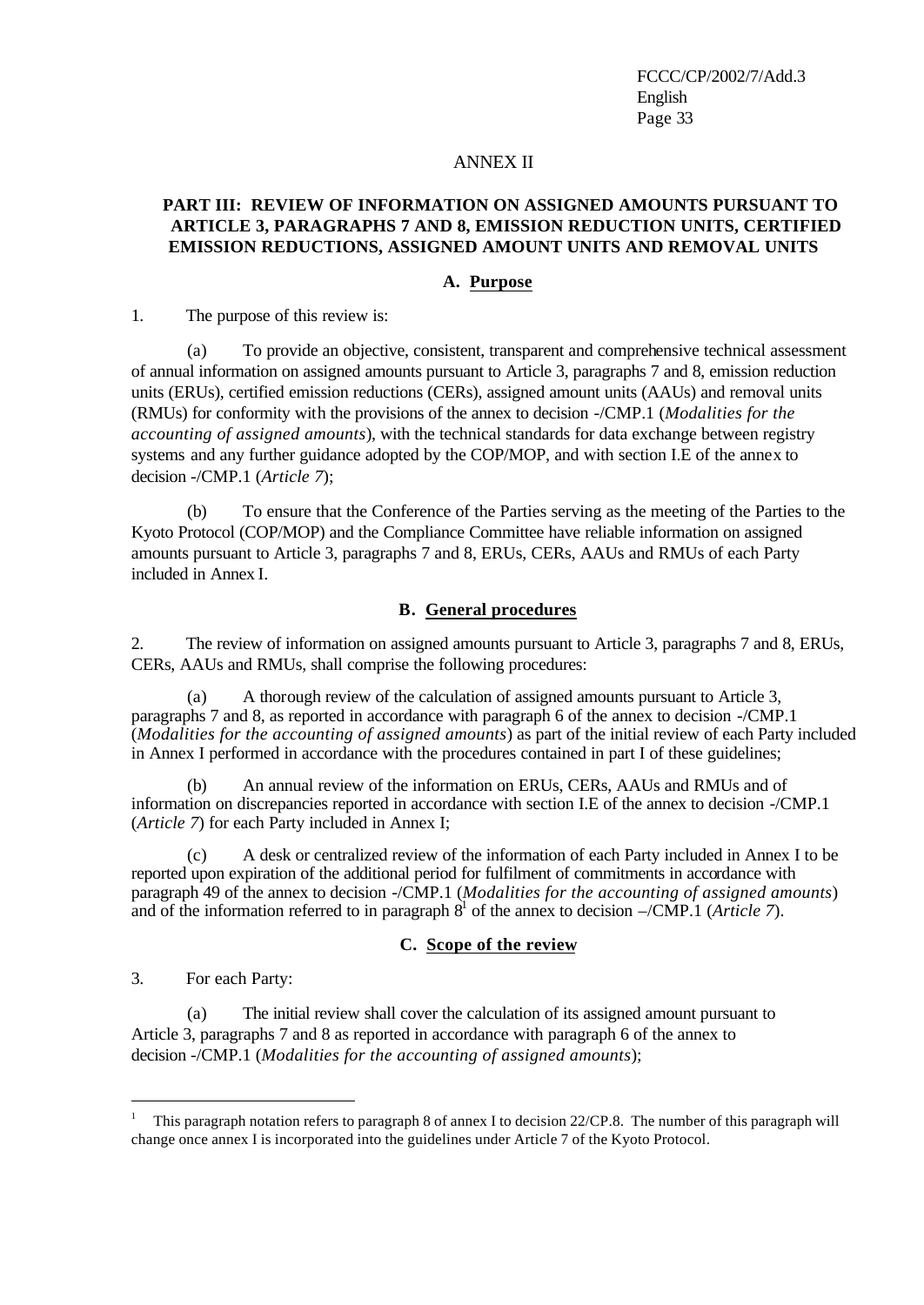j

- (b) The annual review shall cover the:
	- (i) Information on ERUs, CERs, AAUs and RMUs reported in accordance with section I.E of the annex to the decision -/CMP.1 (*Article 7*);
	- (ii) Transaction log records, including records of any discrepancies forwarded to the secretariat by the transaction log pursuant to paragraph 43 of the annex to decision -/CMP.1 (*Modalities for the accounting of assigned amounts*), including records of any discrepancies that were forwarded to the secretariat since the start of the previous review and until the start of the review;
	- (iii) Information contained in the national registry that substantiates or clarifies the information reported. For this purpose Parties included in Annex I shall provide the expert review team with effective access to their national registry during the review. The relevant parts of paragraphs 9 and 10 of part I of these guidelines shall also apply to this information:

(c) The review upon expiration of the additional period for fulfilling commitments shall cover the report upon expiration of the additional period for fulfilling commitments in accordance with paragraph 49 of the annex to decision -/CMP.1 (*Modalities for the accounting of assigned amounts*), including the information reported under paragraph  $8^2$  of the annex to decision CMP.1 (*Article 7*), and shall include oversight of the preparation of the final compilation and accounting report for that Party published by the secretariat.

1. Identification of problems

4. During the initial review the expert review team shall assess whether:

(a) The information is complete and submitted in accordance with the relevant provisions of paragraphs 6, 7 and 8 of the annex to decision -/CMP.1 (*Modalities of accounting for assigned amounts*), section I of the annex to decision -/CMP.1 (*Article 7*), and relevant decisions of the COP/MOP;

(b) The assigned amount pursuant to Article 3, paragraphs 7 and 8, is calculated in accordance with the annex to decision -/CMP.1 (*Modalities of accounting for assigned amounts*), and is consistent with reviewed and adjusted inventory estimates;

(c) The calculation of the required level of the commitment period reserve is in accordance with paragraph 6 of the annex to decision 18/CP.7.

5. During the annual review the expert review team shall assess whether:

(a) The information is complete and submitted in accordance with section I.E of the annex to decision -/CMP.1 (*Article 7*) and relevant decisions of the COP/MOP;

(b) The information relating to issuance, cancellations, retirement, transfers, acquisitions and carry-over is consistent with information contained in the national registry of the Party concerned and with the records of the transactions log;

(c) The information relating to transfers and acquisitions between national registries is consistent with the information contained in the national registry of the Party concerned and with the

<sup>2</sup> This paragraph notation refers to paragraph 8 of annex I to decision 22/CP.8. The number of this paragraph will change once annex I is incorporated into the guidelines under Article 7 of the Kyoto Protocol.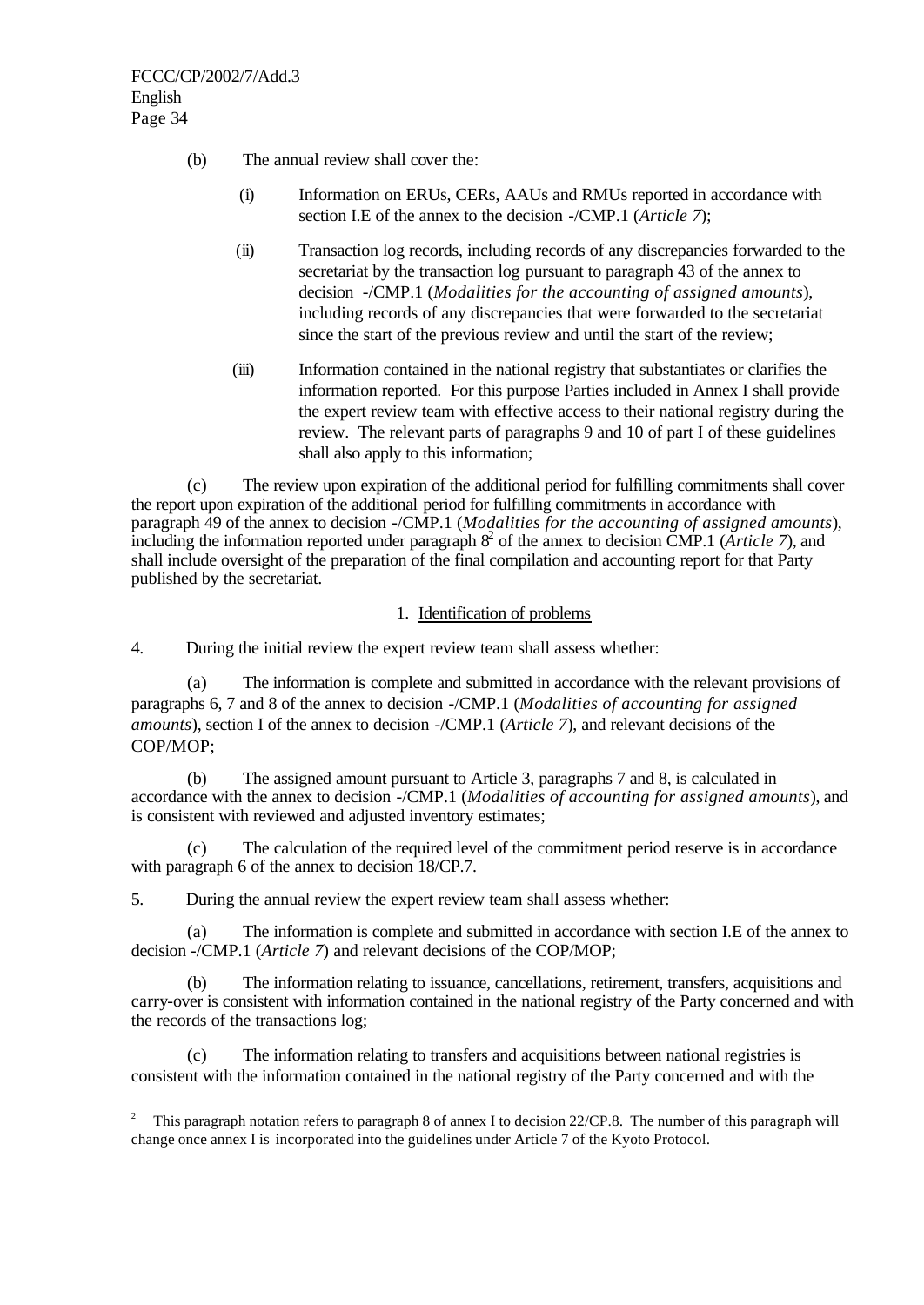records of the transaction log, and with information reported by the other Parties involved in the transactions;

(d) The information relating to acquisitions of CERs from the CDM registry is consistent with the information contained in the national registry of the Party concerned and with the records of the transaction log, and with the CDM registry;

(e) ERUs, CERs, AAUs and RMUs have been issued, acquired, transferred, cancelled, retired, or carried over to the subsequent or from the previous commitment period in accordance with the annex to decision -/CMP.1 (*Modalities for the accounting of assigned amounts*);

(f) The information reported under paragraph 2  $(a)^3$  of section I.E. in the annex to decision -/CMP.1 (*Article 7*) on the quantities of units in accounts at the beginning of the year is consistent with information submitted for the previous year, taking into account any corrections made to such information, on the quantities of units in accounts at the end of the previous year;

(g) The required level of the commitment period reserve, as reported, is calculated in accordance with paragraph 6 of the annex to decision 18/CP.7;

(h) The assigned amount is calculated to avoid double accounting in accordance with paragraph 9 of the annex to decision -/CMP.1 (*Land use, land-use change and forestry*);

(i) Any discrepancy has been identified by the transaction log relating to transactions initiated by the Party, and if so the expert review team shall:

- (i) Verify that the discrepancy has occurred and been correctly identified by the transaction log;
- (ii) Assess whether the same type of discrepancy has occurred previously for that Party;
- (iii) Assess whether the transaction was completed or terminated;
- (iv) Examine the cause of the discrepancy and whether the Party or Parties has or have corrected the problem that caused the discrepancy;
- (v) Assess whether the problem that caused the discrepancy relates to the capacity of the national registry to ensure the accurate accounting, issuance, holding, transfer, acquisition, cancellation and retirement of ERUs, CERs, AAUs and RMUs and the carry-over of ERUs, CERs and AAUs, and if so, initiate a thorough review of the registry system in accordance with part V of these guidelines.

6. During the review upon expiration of the additional period for fulfilling commitments, the expert review team shall review the information submitted by the Party under Article 7, paragraph 1, to assess whether:

(a) The information is reported in accordance with paragraph 49 of the annex to decision -/CMP.1 (*Modalities for the accounting of assigned amounts*);

 3 This paragraph notation refers to paragraph 2 (a) of annex I to decision 22/CP.8. The number of this paragraph will change once annex I is incorporated into the guidelines under Article 7 of the Kyoto Protocol.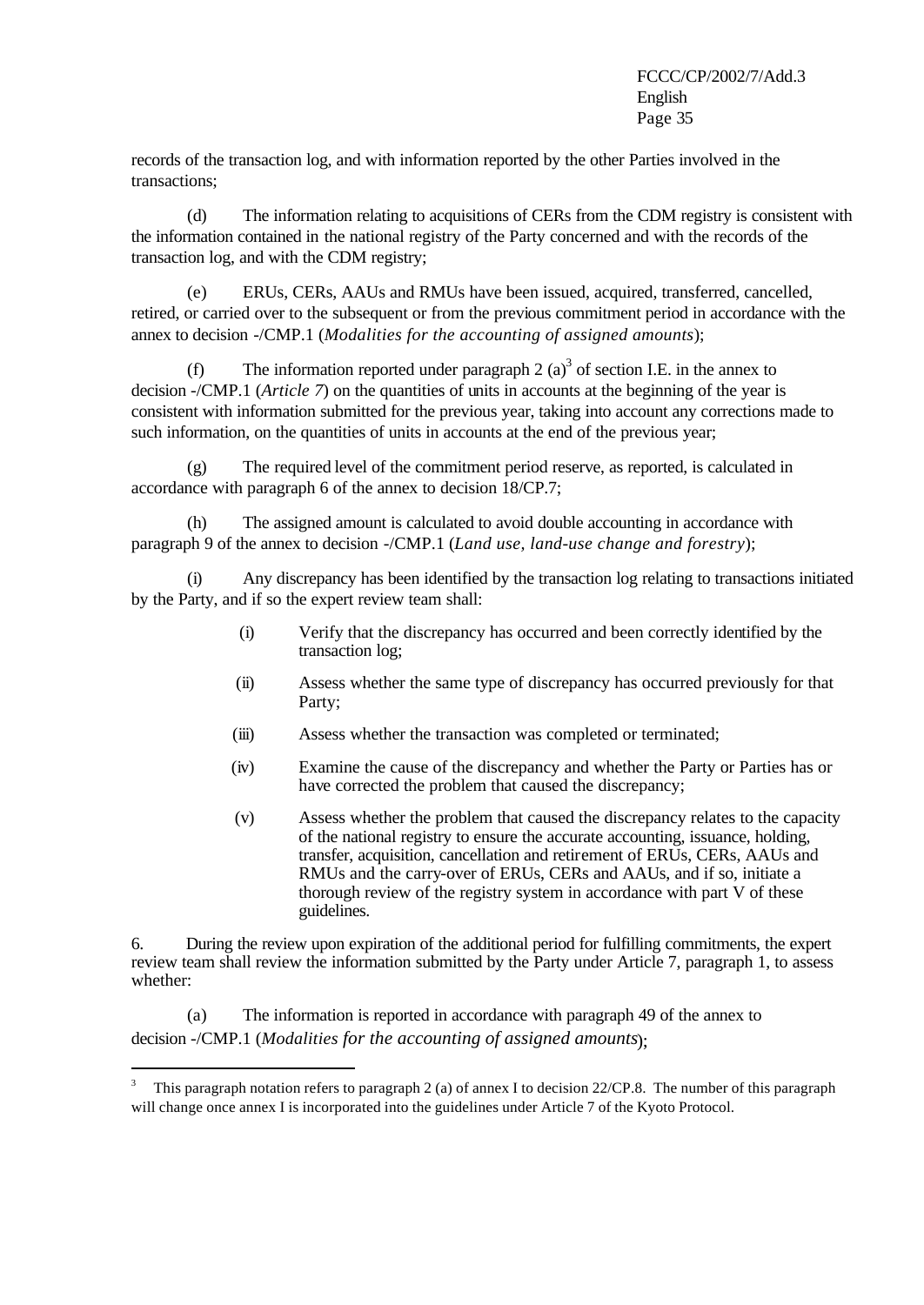j

(b) The information is consistent with the information contained in the compilation and accounting database maintained by the secretariat and with the information contained in the Party's registry;

(c) There are any problems or inconsistencies in the information provided by the Party in accordance with paragraph 5 above.

7. During the review upon expiration of the additional period for fulfilling commitments, the expert review team shall review the information submitted in accordance with paragraph  $8<sup>4</sup>$  of the annex to decision -/CMP.1 (*Article 7*) in accordance with paragraph 5 above.

8. Following the completion of the steps set out in paragraph 6 above and, if possible, resolution of any problems relating to the reported information, and taking account of the information contained in the compilation and accounting database maintained by the secretariat, the expert review team shall assess whether aggregate anthropogenic carbon dioxide equivalent emissions for the commitment period exceed the quantities of ERUs, CERs, AAUs, and RMUs in the retirement account of the Party for the commitment period.

# **D. Timing**

9. The review of the calculation of assigned amount pursuant to Article 3, paragraphs 7 and 8, as part of the initial review shall be concluded within one year of the due date for submission of the report to facilitate the calculation of the assigned amount pursuant to Article 3, paragraphs 7 and 8, referred to in paragraph 6<sup>5</sup> of the annex to decision -/CMP.1 (*Modalities for the accounting of assigned amounts*) and shall follow the time frames and procedures established in paragraph 10 below.

10. The annual review of the information on ERUs, CERs, AAUs and RMUs reported in accordance with section I.E of the annex to decision -/CMP.1 (*Article 7*) shall be concluded within one year of the due date for the submission of the information under Article 7, paragraph 1, and include the following steps:

(a) The expert review team shall list all problems identified, indicating which problems would need corrections to previous accounting of AAUs, ERUs, CERs or RMUs, and send this list to the Party included in Annex I no later than 25 weeks from the due date for submission of the annual inventory, if the information was submitted within six weeks after the submission due date;

(b) The Party included in Annex I shall comment on these questions within six weeks and, where requested by the review team, may provide revisions to the accounting of AAUs, ERUs, CERs or RMUs. The expert review team shall prepare a draft review report within eight weeks of the receipt of the comments on the questions posed and shall send the draft report to the Party concerned for comments;

(c) The Party included in Annex I shall provide its comments on the draft review report within four weeks of receipt of the report. The expert review team shall prepare a final review report within four weeks of the receipt of the comments on the draft report.

<sup>4</sup> This paragraph notation refers to paragraph 8 of annex I to decision 22/CP.8. The number of this paragraph will change once annex I is incorporated into the guidelines under Article 7 of the Kyoto Protocol.

<sup>5</sup> This paragraph notation refers to paragraph 6 of annex I to decision 22/CP.8. The number of this paragraph will change once annex I is incorporated into the guidelines under Article 7 of the Kyoto Protocol.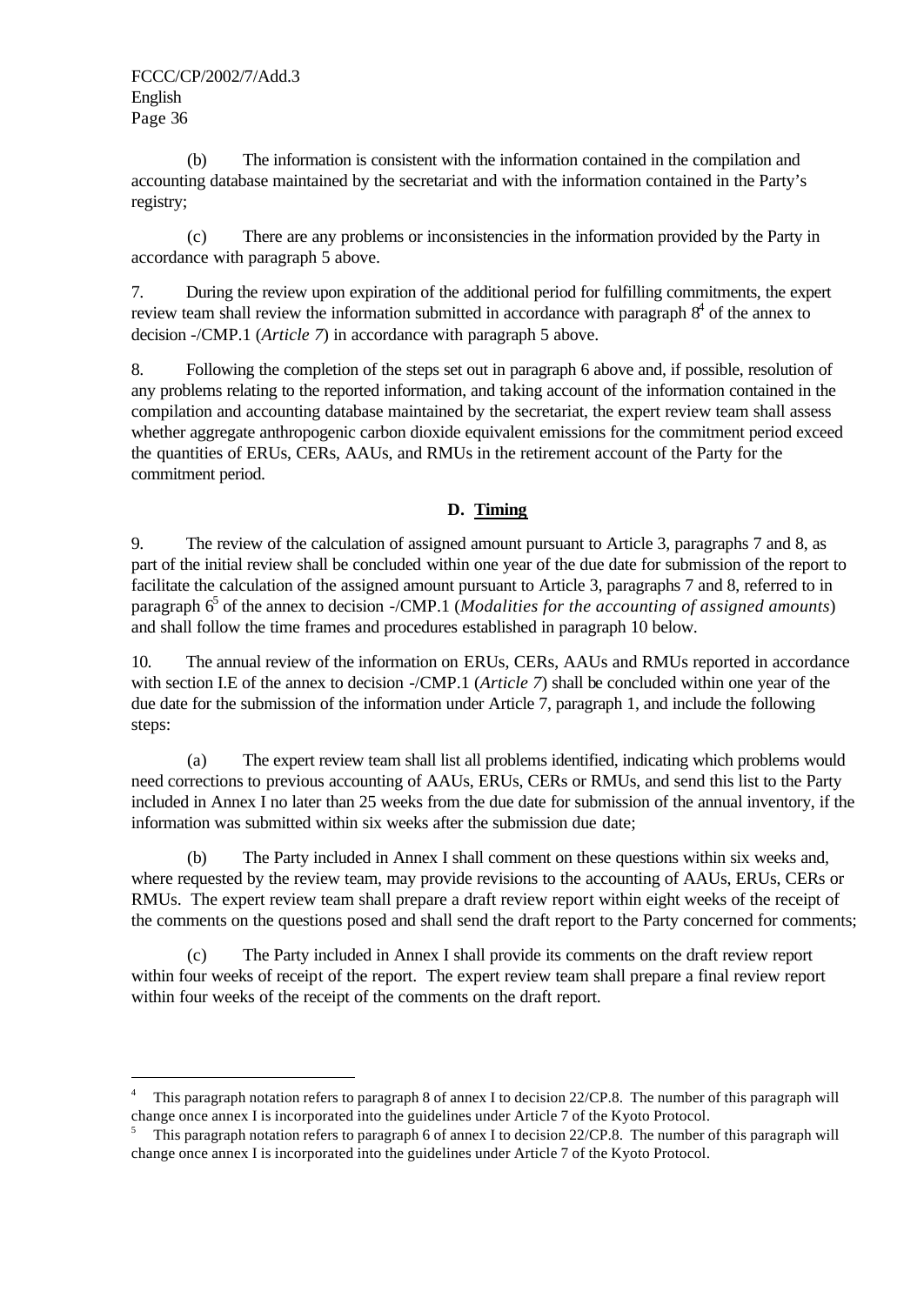11. The review of the report upon expiration of the additional period for fulfilling commitments and of the information submitted in accordance with paragraph  $8^6$  of the annex to decision -/CMP.1 (*Article 7*) shall be completed within 14 weeks of the due date for the submission of the information. The expert review team shall prepare a draft report within eight weeks of the due date for submission of the information. The Party concerned may comment on the draft report within four weeks of its receipt. The expert review team shall prepare a final review report within two weeks of receipt of comments on the draft report by the Party.

## **D. Reporting**

12. The final review reports referred to in paragraphs 10 and 11 above shall include an assessment of the specific problems identified in accordance with paragraphs 4 to 8 above and shall follow the format and outline contained in paragraph 48 of part I of these guidelines, as appropriate.

### **PART V: REVIEW OF NATIONAL REGISTRIES**

### **A. Purpose**

13. The purpose of the review of national registries is:

(a) To provide a thorough and comprehensive technical assessment of the capacity of a national registry to ensure the accurate accounting of the issuance, holding, transfer, acquisition, cancellation and retirement of ERUs, CERs, AAUs and RMUs and the carry-over of ERUs, CERs and AAUs;

(b) To assess the extent to which the registry requirements contained in the annex to decision -/CMP.1 (*Modalities for the accounting of assigned amounts*) and any decisions by the COP/MOP have been adhered to, and to assist Parties included in Annex I in meeting their commitments;

(c) To assess the extent to which the national registry conforms to the technical standards for data exchange between registry systems adopted by the COP/MOP;

(d) To provide the COP/MOP and the Compliance Committee with reliable information on national registries.

### **B. General procedures**

14. The review of national registries shall take place in two parts:

j

(a) A thorough review of the national registry as part of the initial review in accordance with paragraphs 11 to 14 in part I of these guidelines and in conjunction with its periodic review;

A desk or centralized review of any changes of the national registry reported in accordance with section I.G of the annex to decision -/CMP.1 (*Article 7*) in conjunction with the annual review.

15. A thorough review of the national registry shall also be conducted if the final review reports under paragraph 48 in part I of these guidelines recommend a thorough review of the national registry or if findings relating to reported changes in national registries considered by the expert review team lead to the

<sup>6</sup> This paragraph notation refers to paragraph 8 of annex I to decision 22/CP.8. The number of this paragraph will change once annex I is incorporated into the guidelines under Article 7 of the Kyoto Protocol.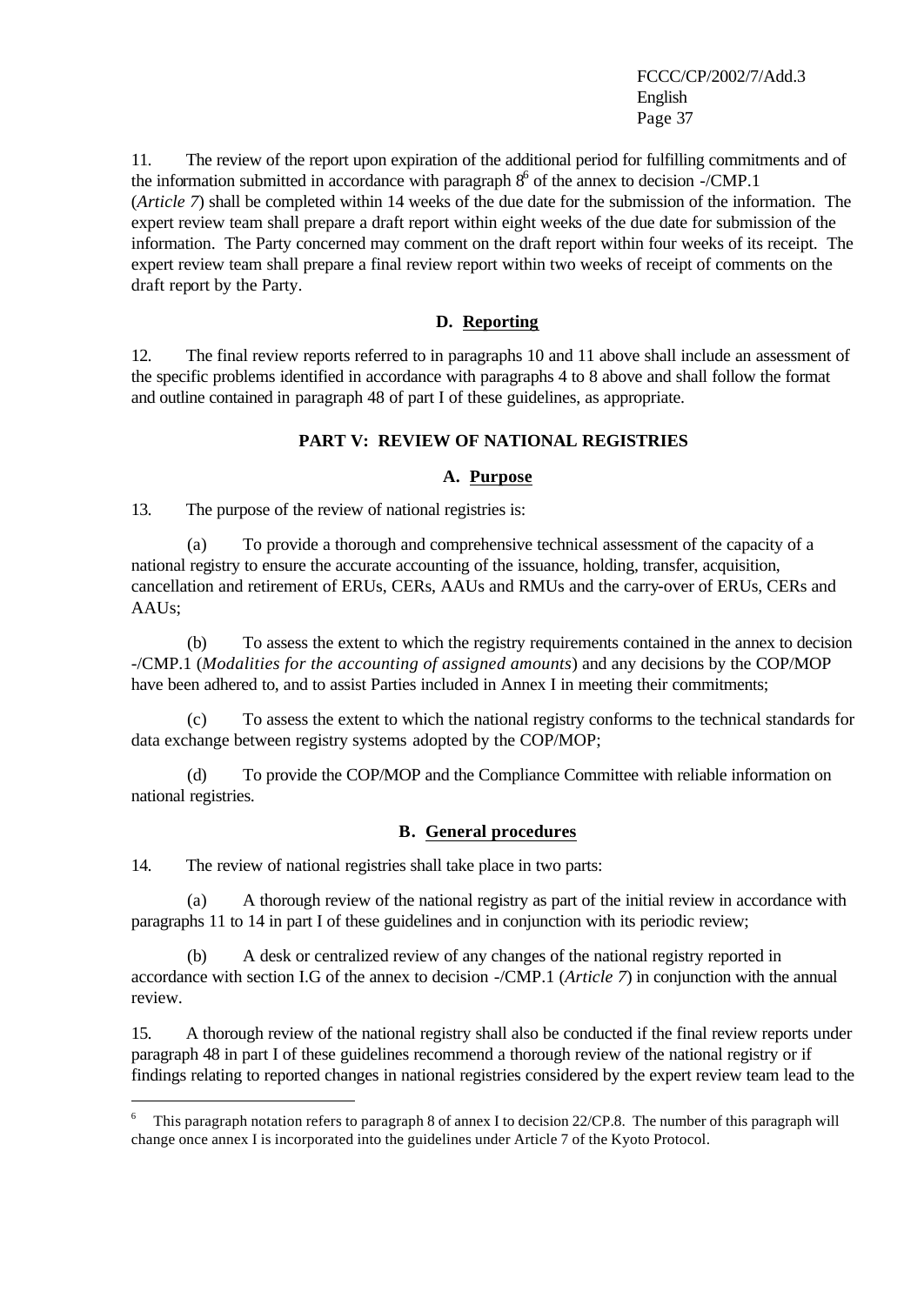recommendation of a thorough review in the final review report. The expert review team shall use the standard set of electronic tests described in paragraph 18 below for this purpose. An in-country visit shall be conducted only if standardized electronic tests are not sufficient to identify the problems.

# **C. Scope of the review**

16. The expert review team shall conduct a thorough and comprehensive review of the national registry of each Party included in Annex I. The review of the national registry should cover the extent to which the registry requirements contained in the annex to decision -/CMP.1 (*Modalities for the accounting of assigned amounts*) and the technical standards for data exchange between registry systems adopted by the COP/MOP have been adhered to.

# 1. Review of changes in the national registry

17. The expert review team shall review the information submitted as supplementary information under Article 7, paragraph 1, and shall identify any significant changes in the national registry reported by the Party or any problems identified by the expert review team in the course of the review of ERUs, CERs, AAUs and RMUs and transaction log records that may affect the performance of the functions contained in the annex to decision -/CMP.1 (*Modalities for the accounting of assigned amounsts*) and the adherence to the technical standards for data exchange between registry systems in accordance with relevant COP/MOP decisions. This review should take place in conjunction with the annual review in accordance with the relevant procedures in paragraphs 18 to 20 below.

# 2. Identification of problems

18. The expert review team shall review the national registry, including the information provided on it, to assess whether:

(a) The information on the national registry is complete and submitted in accordance with section I of the annex to decision -/CMP.1 (*Article 7*), and with relevant decisions of the COP and the COP/MOP;

(b) The registry conforms to the technical standards for data exchange between registry systems for the purpose of ensuring accurate, transparent and efficient exchange of data between national registries, the clean development registry and the independent transaction log;

(c) The transaction procedures, including those relating to the transaction log, are in accordance with the modalities for the accounting of assigned amounts under Article 7, paragraph 4, contained in annex to decision -/CMP.1 (*Modalities for the accounting of assigned amounts*);

(d) There are adequate procedures to minimize discrepancies in the issuance, transfer, acquisition, cancellation and retirement of ERUs, CERs, AAUs and RMUs and to take steps to terminate transactions where a discrepancy is notified, and to correct problems in the event of a failure to terminate the transactions;

(e) There are adequate security measures to prevent and resolve unauthorized manipulations and minimize operator error, and procedures for updating them;

(f) Information is publicly available in accordance with the annex to decision -/CMP.1 (*Modalities for the accounting of assigned amounts*);

(g) There are adequate measures to safeguard, maintain and recover data in order to ensure the integrity of data storage and the recovery of registry services in the event of a disaster.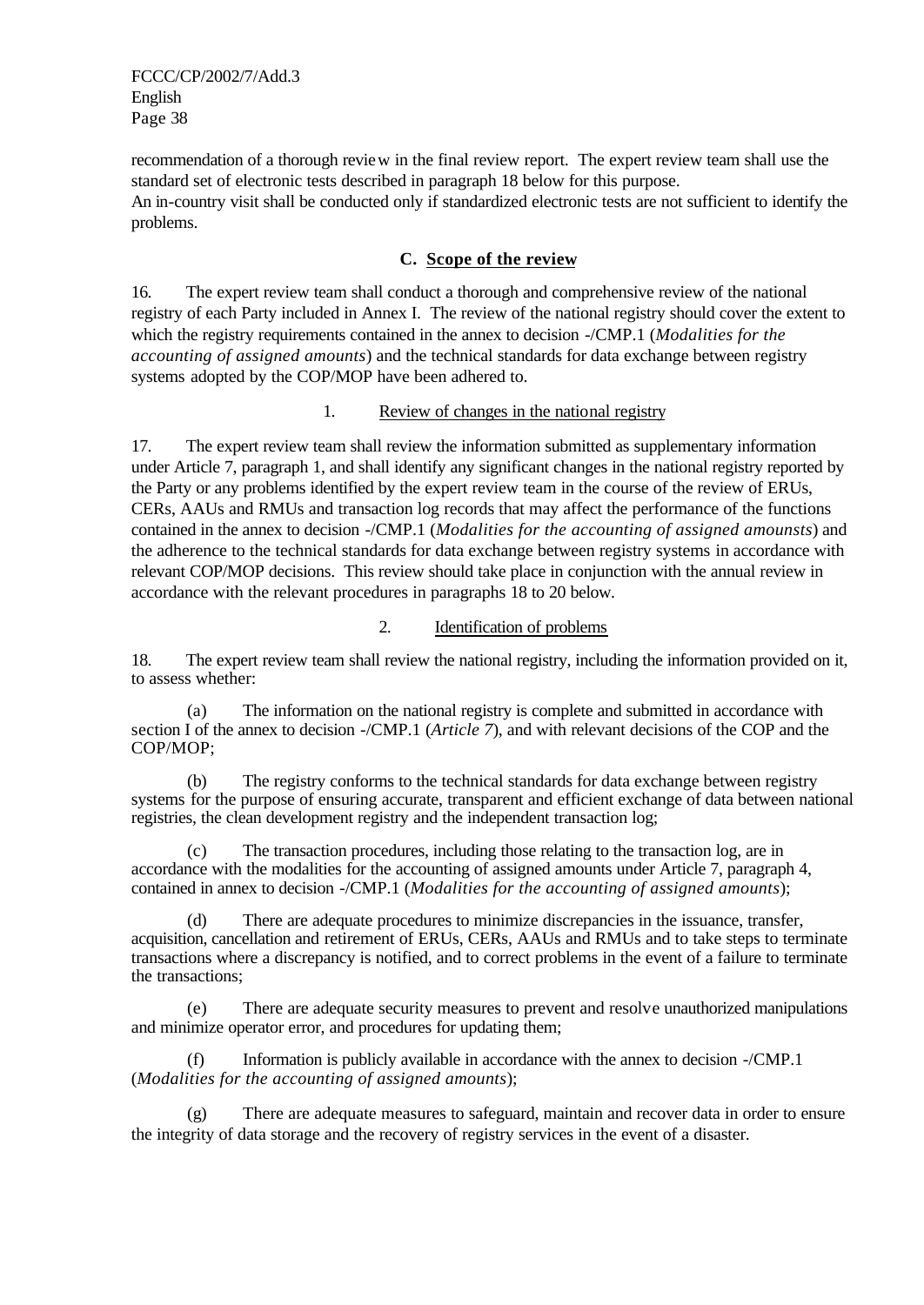19. During the thorough review, the expert review team shall use a test version of the transaction log and a standard set of electronic tests and sample data to assess the capacity of the registry to perform its functions, including all types of transactions, referred to in the annex to decision -/CMP.1 (*Modalities for the accounting of assigned amounts*), and to assess the adherence to the technical standards for data exchange between registry systems adopted by the COP/MOP. The expert review team may draw upon the results of any other testing relevant to the review of the registry.

20. Based on the assessments carried out in accordance with paragraph 18 and 19 above, expert review teams shall identify any potential problems in, and factors influencing, the fulfilment of commitments relating to the performance of the functions of the national registry and the adherence to technical standards for data exchange between registry systems. In addition, the expert review team shall recommend how problems could be addressed.

### **D. Timing**

21. During the thorough review, the expert review team shall list all the problems identified and shall notify the Party included in Annex I of the problems identified no later than six weeks after the start of the review or after the in-country visit, as appropriate. The Party included in Annex I shall comment on these problems within six weeks of the notification. The expert review team shall prepare a draft review report on the national registry within six weeks of the receipt of the comments on the questions posed. Any corrections, additional information or comments on the draft report received from the Party included in Annex I within four weeks after the report has been sent to that Party shall be subject to review and shall be included in the final inventory review report. The expert review team shall prepare a final report on the review of the national registry within four weeks of the receipt of the comments on the draft report. The review of the national registry shall be concluded within one year of the due date for submission of the information.

22. The review of changes in the national registry shall follow the time frames and procedures for the annual review of the information to be submitted in accordance with section I.E of the annex to decision -/CMP.1 (*Article 7*) established in part III of these guidelines. If either the annual review or the review of changes in the national registry recommends a thorough review of the national registry, and if a country visit is considered necessary, this thorough review should be conducted together with the subsequent in-country visit of either the annual inventory or the periodic national communication, whichever is the earlier.

# **E. Reporting**

23. The final review reports shall include an evaluation of the overall functioning of the national registry and an assessment of the specific problems identified in accordance with paragraphs 18 to 20 above, and shall follow the format and outline in accordance with paragraph 48 of part I of these guidelines.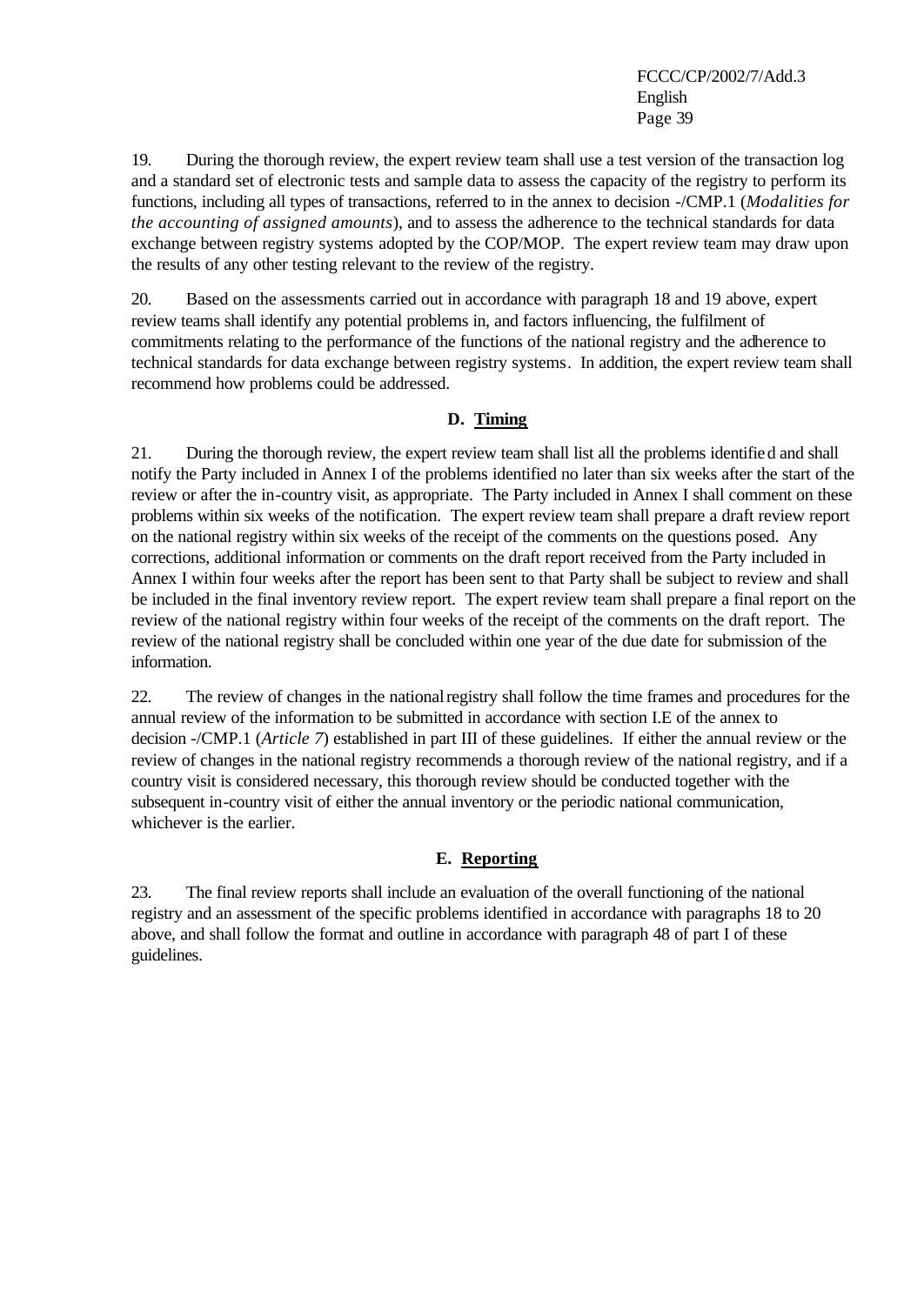j

### ANNEX III

# **GUIDELINES FOR REVIEW UNDER ARTICLE 8 OF THE KYOTO PROTOCOL**

### 4. Expedited procedure for the review for the reinstatement of eligibility to use the mechanisms

19 bis. Any Party included in Annex I that has been suspended from eligibility to use the mechanisms may, at any time following suspension, submit to the secretariat information on the matter which led to the suspension of eligibility, for review by an expert review team.<sup>1</sup> This information shall be reviewed expeditiously in accordance with the provisions of part VIII of these guidelines.

# **PART VIII: EXPEDITED PROCEDURE FOR THE REVIEW FOR THE REINSTATEMENT OF ELIGIBILITY TO USE THE MECHANISMS**

# **A. Purpose**

1. The purpose of the review of information related to a request, by a Party included in Annex I, for reinstatement of eligibility to use the mechanisms established under Articles 6, 12 and 17, pursuant to paragraph X.2 of the procedures and mechanisms relating to compliance, is:

(a) To provide an objective, transparent, thorough and comprehensive technical assessment of information provided by a Party on matters relating to Articles 5 and 7 which led to the suspension of its eligibility to use the mechanisms;

(b) To provide for an expedited review procedure for the reinstatement of eligibility to use the mechanisms for a Party included in Annex I which is able to demonstrate that it is no longer failing to meet eligibility requirements under Articles 6, 12 and 17;

(c) To ensure that the enforcement branch of the Compliance Committee has reliable information to enable it to consider the request of a Party for the reinstatement of its eligibility to use the mechanisms.

# **B. General procedure**

2. The review for the reinstatement of eligibility to use the mechanisms shall be an expedited procedure limited to the review of the matter or matters which led to the suspension of the eligibility. However, the expedited nature of this review procedure shall not compromise the thoroughness of the examination by the expert review team.

3. Any Party included in Annex I that has been suspended from eligibility to use the mechanisms may, at any time following suspension, submit information to the secretariat on the matter or matters which led to the suspension of eligibility. To enable the expert review team to perform its tasks, the information submitted by the Party concerned shall be additional to information previously submitted prior to or during the review that led to the suspension of eligibility. However, information previously submitted by the Party may also be included in the submission, if relevant. The information submitted by the Party shall be reviewed expeditiously in accordance with these guidelines.

4. The secretariat shall organize the review in the most expeditious way possible following the procedures established in these guidelines and taking into account the planned review activities in the

<sup>1</sup> In accordance with paragraph X.2 of the procedures and mechanisms relating to compliance, a Party may submit a request to reinstate its eligibility either through an expert review team or directly to the enforcement branch.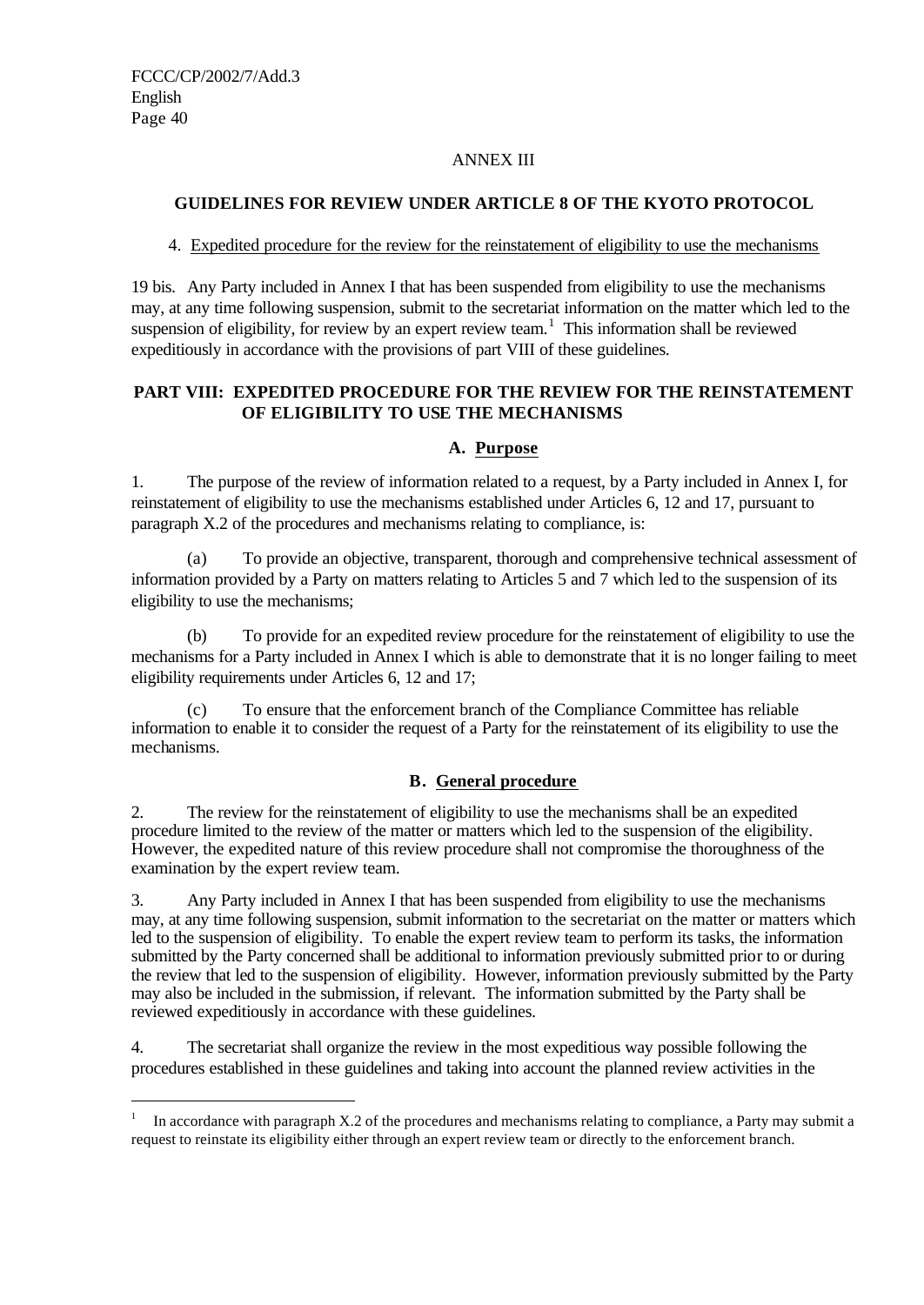regular review cycle. The secretariat shall convene an expert review team for conducting the expedited review procedures established in these guidelines in accordance with the relevant provisions of section E of Part I of these guidelines and shall forward the information referred to in paragraph 3 above to this expert review team.

5. To ensure objectivity, the expert review team for the reinstatement of eligibility shall not be composed of the same members and lead reviewers who formed part of the expert review team that conducted the review which led to the suspension of eligibility of the Party concerned, and shall be composed of members with the necessary expertise for addressing the matter or matters contained in the Party's submission.

6. Depending on the issue that led to the suspension of the eligibility to participate in the mechanisms, the review shall be performed as a centralized review or an in-country review as provided for in parts II, III, IV and V of these guidelines, as deemed appropriate by the secretariat.<sup>2</sup>

# **C. Scope of the review**

7. The review shall cover the information submitted by the Party. The expert review team may also consider any other information, including information previously submitted by the Party and any information relating to the Party's subsequent inventory, which the expert review team considers necessary in order to complete its task. The expert review team shall assess, consistent with the applicable provisions in parts II, III, IV or V of these guidelines, whether the question or questions of implementation that led to suspension of eligibility have been addressed and resolved.

8. If the expedited review for reinstatement of eligibility relates to the submission of a revised estimate for a part of its inventory to which an adjustment was previously applied, the expert review team shall assess whether the revised estimate is prepared in accordance with the IPCC Guidelines as elaborated by the IPCC good practice guidance or whether the new information substantiates the original emission estimate provided by the Party.

### **D. Timing**

9. A Party included in Annex I that intends to submit information under paragraph 3 to the secretariat on the matter or matters which led to its suspension of eligibility should provide the secretariat with at least six weeks notice of the date on which it intends to submit such information. The secretariat, on receipt of such notice, should undertake the necessary preparations with the aim of ensuring that an expert review team is convened and ready to start consideration of the information within two weeks of the receipt of the submission of information under paragraph 3 above from the Party concerned.

10. For the expedited procedure for the review for reinstatement of eligibility, the following time frames shall apply from the date of receipt of the information:

The expert review team shall prepare a draft expedited review report within five weeks of the receipt of information from the Party concerned;

(b) The Party concerned shall be provided with up to three weeks to comment upon the draft expedited review report. If the Party concerned notifies the expert review team, within that period of time, that it does not intend to provide comments, then the draft expedited review report becomes the final expedited review report upon receipt of such notification. If the Party concerned does not provide any

 $\overline{1}$  For example, if the failure to have in place a national system for the estimation of anthropogenic emissions led to loss of eligibility and such system has not previously been reviewed, the national system shall be reviewed in accordance with part IV of these guidelines, such review to include an in-country visit.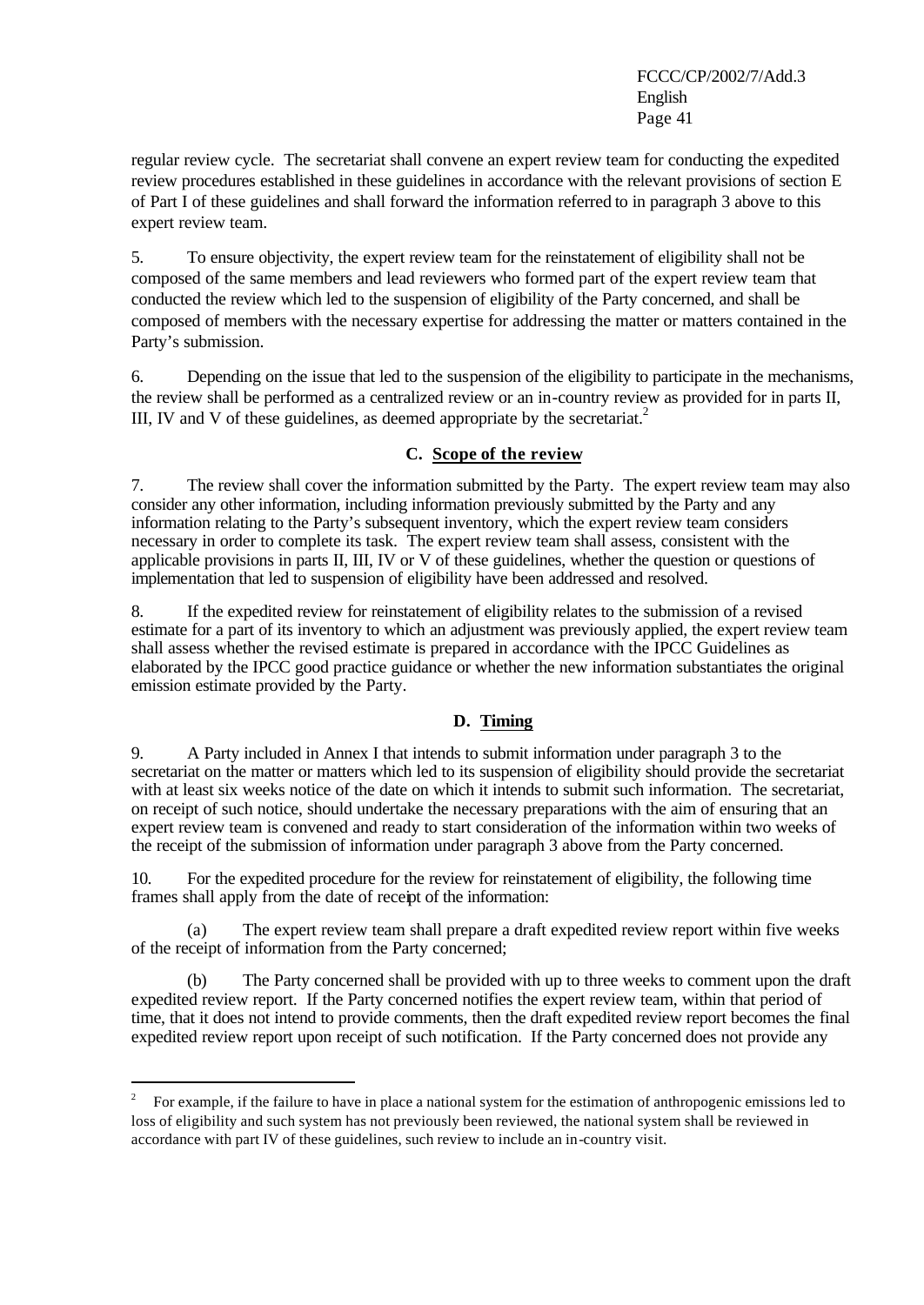comments within that period of time, the draft expedited review report becomes the final expedited review report;

(c) If comments by the Party are received within the time frame indicated above, the expert review team shall prepare a final expedited review report within three weeks of the receipt of comments upon the draft report.

11. The time periods in paragraph 10 (a) to (c) above are considered maximum time periods. The expert review team and the Party should strive to complete the review in the shortest time possible. However, the expert review team may, with the agreement of the Party, extend the time periods in paragraph 10 (a) to (c) above for the expedited review procedure for an additional four weeks.

12. Where the start of the consideration of information by the expert review team is delayed due to the Party giving shorter notice than provided in paragraph 9, the expert review team may extend the time in paragraph 10 (a) up to the difference in time between the period for notification in paragraph 9 and the actual notification given by the Party.

# **E. Reporting**

13. The expert review team shall, under its collective responsibility, produce a final review report on the reinstatement of eligibility in accordance with the relevant provisions of paragraph 48 of these guidelines and in accordance with the relevant provisions for review reports in parts II, III, IV or V of these guidelines depending on the specific reason for the suspension of eligibility.

14. The expert review team shall include a statement whether the team considered thoroughly all questions of implementation that led to the suspension of the eligibility in the time available for the reinstatement procedure and shall indicate whether there is or is not any longer a question of implementation with respect to the eligibility of the Party concerned to use the mechanisms established under Articles 6, 12 and 17.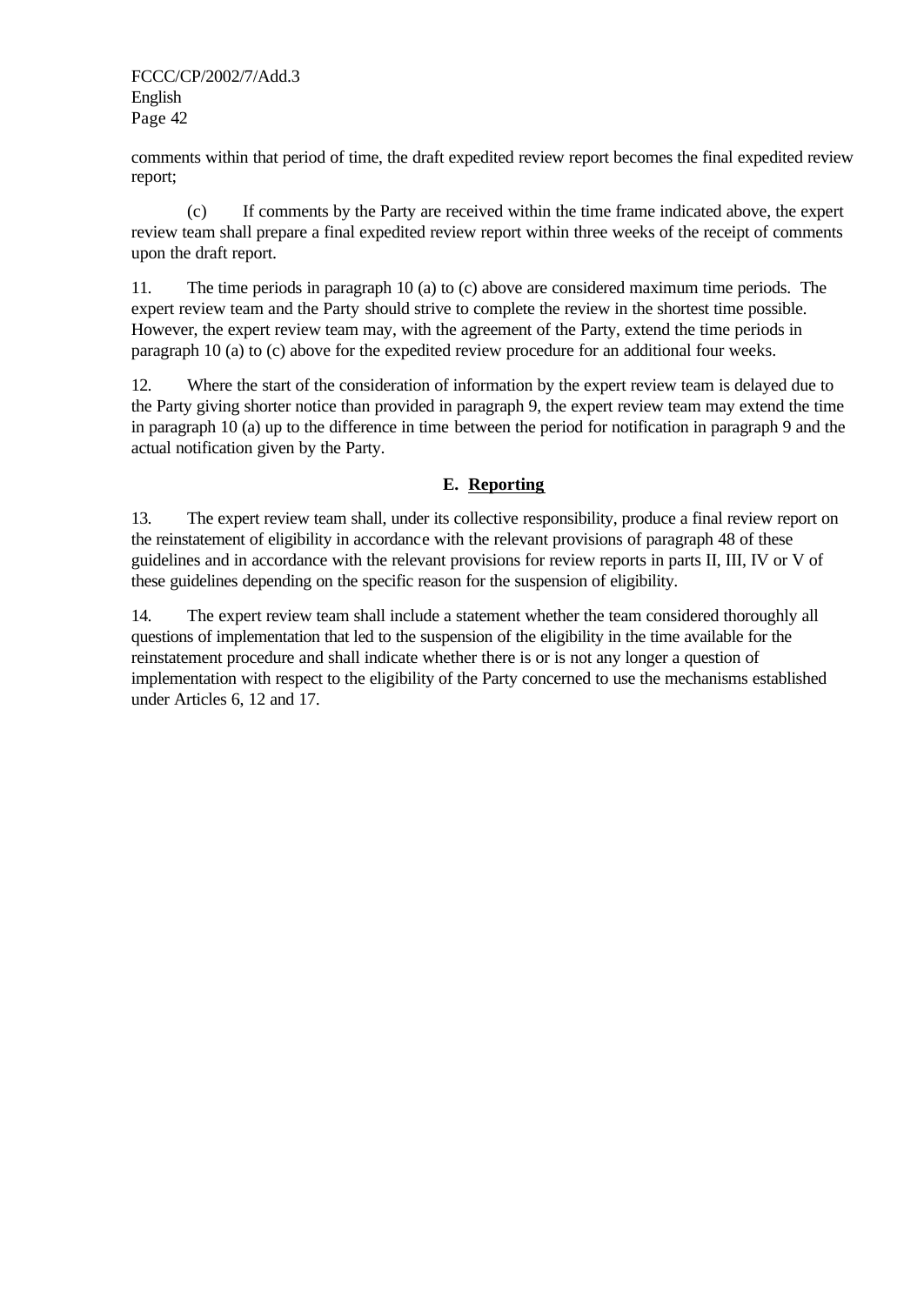### **Decision 23/CP.8**

### **Terms of service for lead reviewers**

*The Conference of the Parties,*

*Noting* the relevant provisions of Article 8 of the Kyoto Protocol to the United Nations Framework Convention on Climate Change,

*Recalling* its decision 23/CP.7,

*Recommends* that the Conference of the Parties serving as the meeting of the Parties to the Kyoto Protocol at its first session adopt draft decision -/CMP.1 (*Terms of service for lead reviewers*) below.

> *7 th plenary meeting 1 November 2002*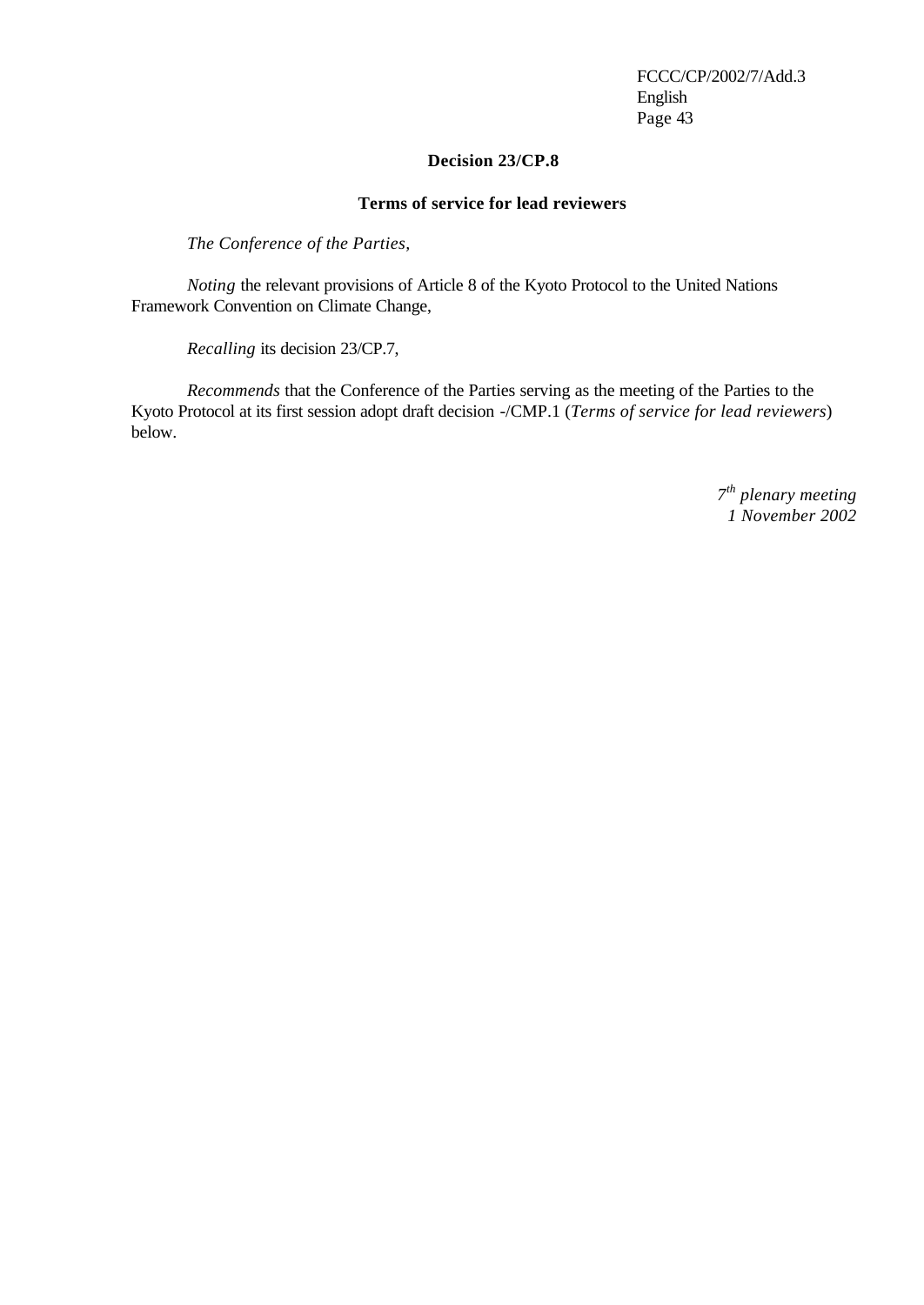### **Draft decision –/CMP.1**

### **Terms of service for lead reviewers**

*The Conference of the Parties serving as the meeting of the Parties to the Kyoto Protocol,*

*Recalling* Article 8 of the Kyoto Protocol to the United Nations Framework Convention on Climate Change,

*Having considered* decisions 23/CP.7 and 23/CP.8, adopted by the Conference of the Parties at its seventh and eighth sessions, respectively,

*Decides* that lead reviewers referred to in the guidelines under Article 8 of the Kyoto Protocol (decision 23/CP.7) will be based in their home country or their country of residence for the period of their assignment and will attend regularly scheduled meetings and planned review activities outside their home country or their country of residence to perform the duties described in these guidelines.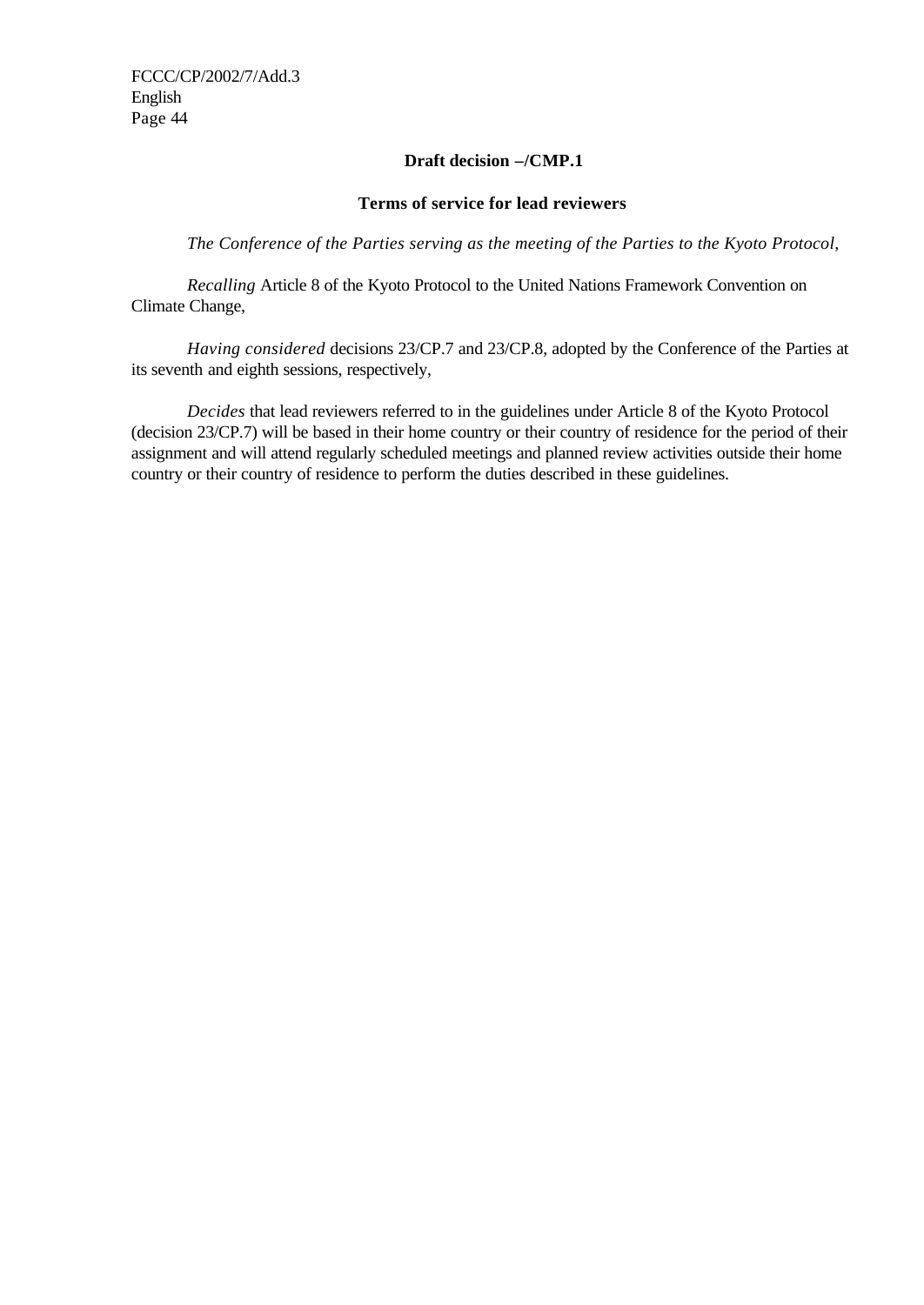### **Decision 24/CP.8**

### **Technical standards for data exchange between registry systems under the Kyoto Protocol**

*The Conference of the Parties,*

*Recalling* its decisions 15/CP.7, 16/CP.7, 17/CP.7, 18/CP.7, 19/CP.7 and 24/CP.7,

*Noting* the progress made through the intersessional consultations on registries convened by the Chair of the Subsidiary Body for Scientific and Technological Advice,

*Mindful* of the importance of this work to the timely implementation of the mechanisms under Articles 6, 12 and 17 of the Kyoto Protocol, in particular to the prompt start of the clean development mechanism under Article 12 of the Kyoto Protocol,

1. *Recommends* that the Conference of the Parties serving as the meeting of the Parties to the Kyoto Protocol, at its first session, adopt the general design requirements for the technical standards for data exchange between registry systems<sup>1</sup> under the Kyoto Protocol, as contained in the annex to this decision;

2. *Recognizes* that the general design requirements form the basis for a complete model of data exchange between registry systems and require the subsequent elaboration of detailed functional and technical specifications, in order to facilitate the implementation of the technical standards in all registry systems in a compatible manner;

3. *Requests* the secretariat, in its development of the transaction log, to undertake work relating to the functional and technical specifications of the technical standards during 2003, subject to the availability of resources, with a view to completing the technical specification prior to the ninth session of the Conference of the Parties and completing the implementation and testing of the transaction log by the tenth session of the Conference of the Parties;

4. *Requests* the secretariat, in working on these specifications, to closely collaborate with technical experts and submit a report on progress for consideration by the Subsidiary Body for Scientific and Technological Advice at its nineteenth session;

5. *Commends* the progress already made through the intersessional consultations on more detailed material for the technical standards as a good starting point for future work to elaborate the functional and technical specifications of the technical standards;

6. *Requests* the Subsidiary Body for Scientific and Technological Advice to report to the Conference of the Parties at its ninth session<sup>2</sup> on progress made in developing the functional and technical specifications of the technical standards, and to make any recommendations for additional actions to establish and maintain registry systems, as appropriate;

j

<sup>1</sup> National registries, the clean development mechanism registry and the transaction log.

<sup>2</sup> Or, if the Kyoto Protocol has entered into force, the Conference of the Parties serving as the meeting of the Parties to the Kyoto Protocol at its first session.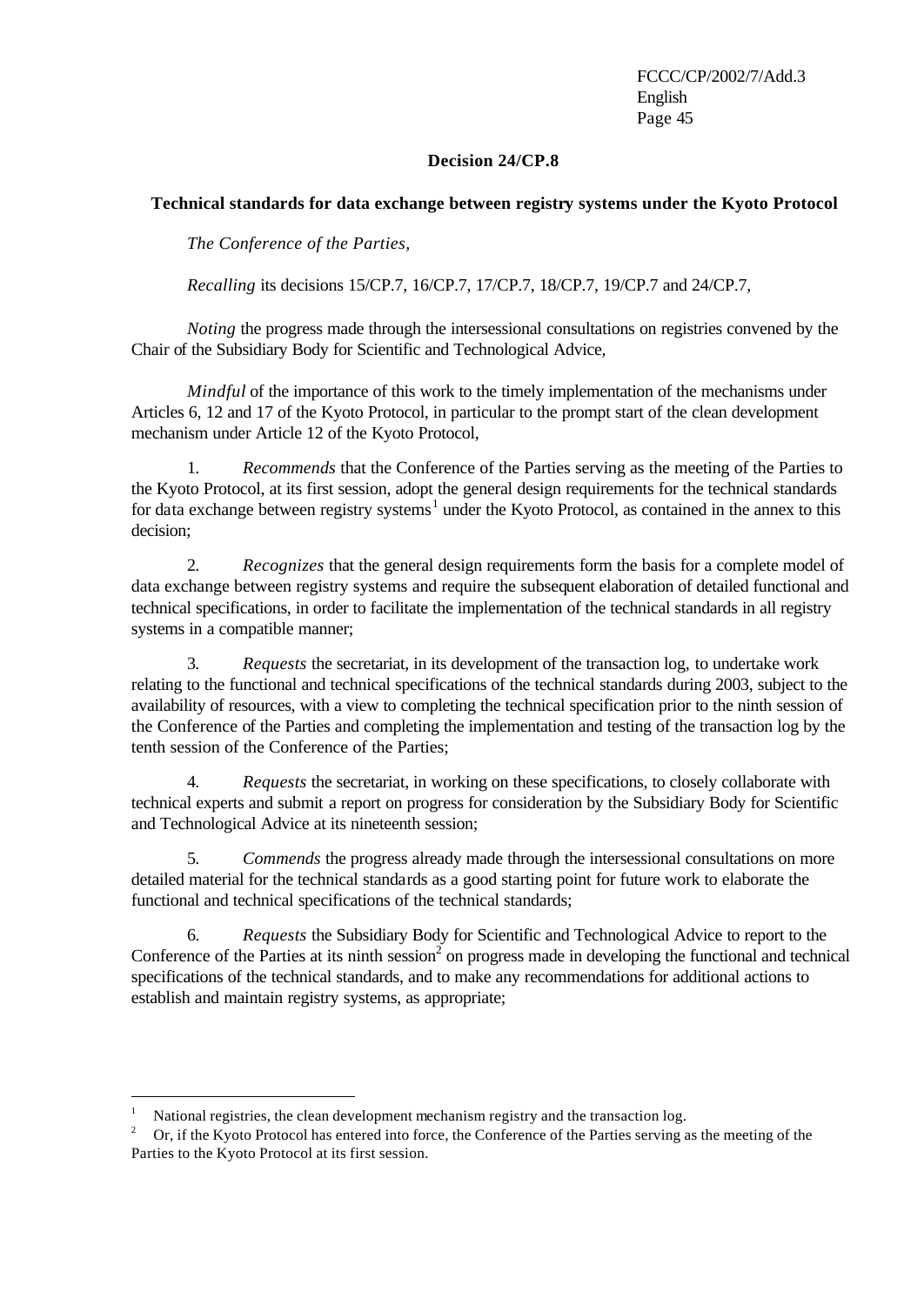7. *Requests* the Chair of the Subsidiary Body for Scientific and Technological Advice, with the assistance of the secretariat, to continue the intersessional consultations with Parties and experts for the purpose of:

(a) Sharing the results of work on the specifications of the technical standards with other Parties and seeking feedback on progress;

(b) Exchanging information and experience in relation to the development and establishment of registry systems;

(c) Preparing any recommendations to the Subsidiary Body for Scientific and Technological Advice on additional actions to establish and maintain registry systems and to implement and update the technical standards, as appropriate;

8. *Recognizes* that the intersessional consultations on registries identified issues that lie outside the scope of the technical standards for data exchange on which there is need for cooperation to facilitate and promote accuracy, efficiency and transparency in the design and operation of registry systems;

9. *Notes* that national registries and the clean development mechanism registry shall make up-to-date information, as referred to in draft decisions -/CMP.1 (*Article 12*) and -/CMP.1 (*Modalities*  for the accounting of assigned amounts),<sup>3</sup> publicly accessible through an Internet web site;

10. *Encourages* each Party included in Annex I to the Convention with a commitment inscribed in Annex B to the Kyoto Protocol to designate, as soon as possible, a registry administrator to maintain its national registry, with a view to facilitating early cooperation between registry administrators to address the need referred to in paragraph 8 above;

11. *Reiterates* its invitation to Parties, contained in decision 38/CP.7, to make contributions to the Trust Fund for Supplementary Activities under the United Nations Framework Convention on Climate Change, in the order of US\$ 1.15 million for the biennium 2002–2003, for the purpose of undertaking work relating to registries and the transaction log;

12. *Invites* the secretariat to estimate the specific resource requirements for establishing and maintaining the transaction log, including the elaboration and implementation of the functional and technical specifications of the technical standards, and make this information available to Parties prior to the eighteenth session of the Subsidiary Body for Scientific and Technological Advice;

13. *Invites* Parties included in Annex II to the Convention to contribute to meeting the resource requirements referred to in paragraph 12 above in order to provide for the timely development of all registry systems in a manner that facilitates the mechanisms under Articles 6, 12 and 17 of the Kyoto Protocol, as well as the modalities for the accounting of assigned amounts under Article 7, paragraph 4, of the Kyoto Protocol, and is consistent with the progress envisaged in paragraph 3 above;

14. *Invites* the secretariat to explore additional sources of funding to meet the resource requirements referred to in paragraph 12 above;

 3 Attached to decisions 17/CP.7 and 19/CP.7, respectively.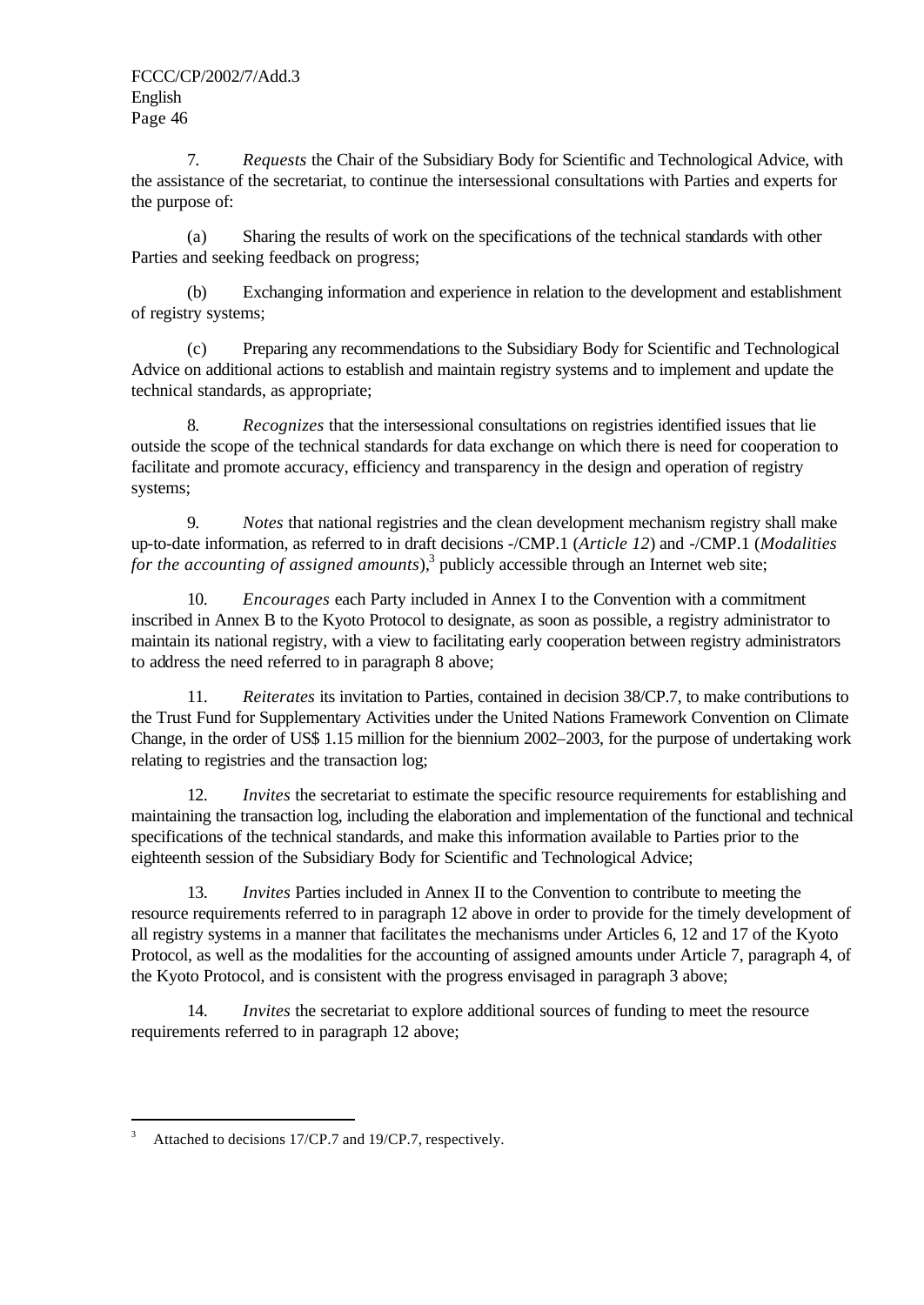15. *Requests* the Subsidiary Body for Scientific and Technological Advice, at its twentieth session, to forward a draft decision to the Conference of the Parties serving as the meeting of the Parties to the Kyoto Protocol recommending that it incorporates, in the annex to this decision, any elements needed to reflect decisions of the Conference of the Parties or of the Conference of the Parties serving as the meeting of the Parties to the Kyoto Protocol relating to definitions and modalities for including afforestation and reforestation project activities under Article 12 in the first commitment period.

> *7 th plenary meeting 1 November 2002*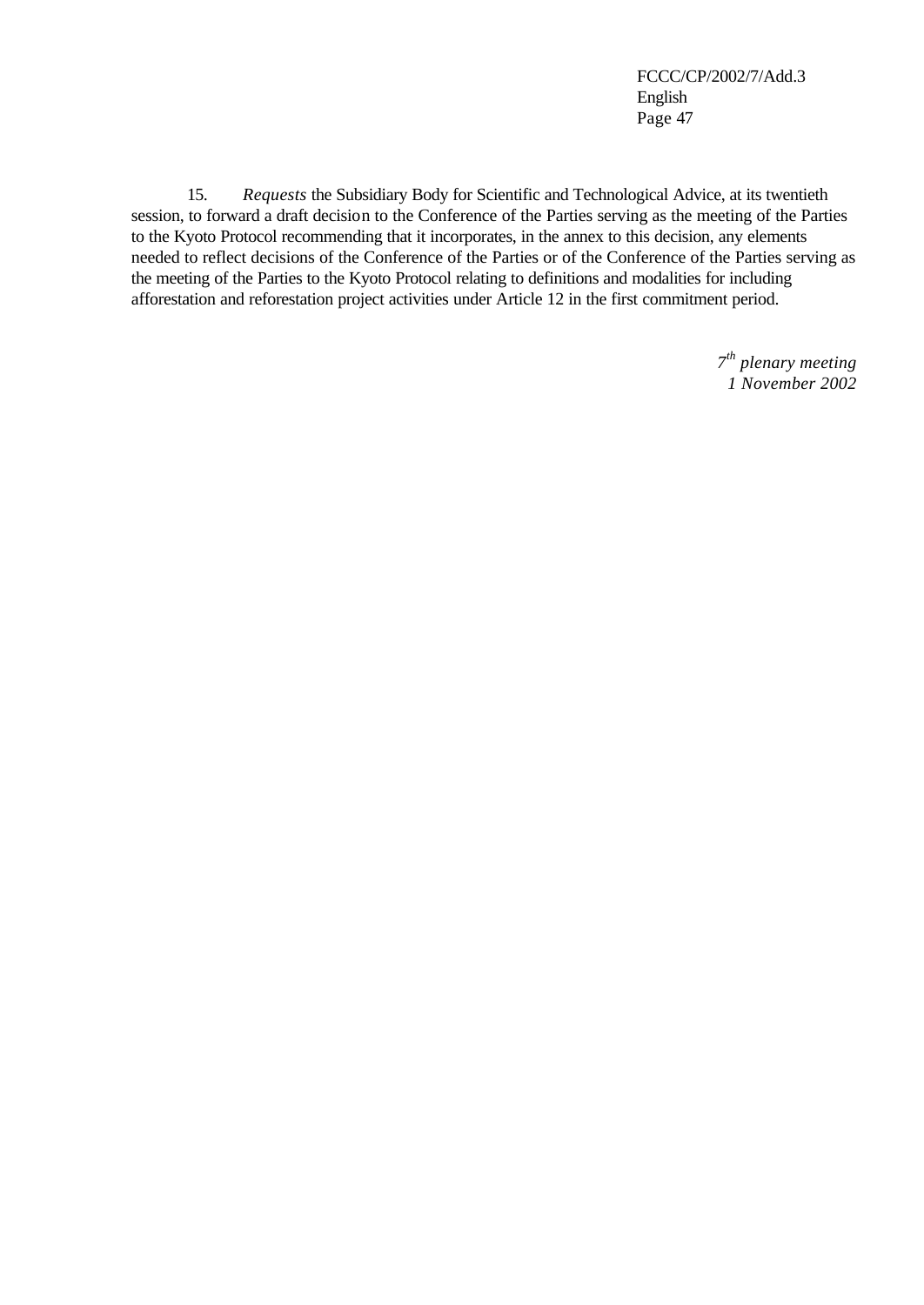### ANNEX

# **Technical standards for data exchange between registry systems under the Kyoto Protocol**

### **General design requirements**

### **I. PURPOSE**

1. The technical standards for data exchange provide a technical basis for transactions under the mechanisms defined in Articles 6, 12 and 17 of the Kyoto Protocol and the modalities for the accounting of assigned amounts under Article 7, paragraph 4, of the Kyoto Protocol.<sup>1</sup> They pertain to the exchange of data between national registries of Parties to the Kyoto Protocol, the clean development mechanism (CDM) registry and the transaction log (referred to below as "registry systems"), in accordance with decisions -/CMP.1 (*Article 12*) and -/CMP.1 (*Modalities for the accounting of assigned amounts*),<sup>2</sup> and are complementary to those decisions.

2. Transactions requiring the exchange of data between registry systems are the issuance, transfer and acquisition between registries, cancellation, retirement and carry-over, as appropriate, of assigned amount units (AAUs), certified emission reductions (CERs), emission reduction units (ERUs) and removal units (RMUs) (referred to below as "units").

3. In order to support the elaboration of technical standards and their implementation in all registry systems, the technical standards shall have the following tiered framework:

(a) General design requirements for data exchange between registry systems, forming the basis for a complete model for data exchange;

(b) Detailed functional specification of the interface between registry systems, in accordance with the general design requirements;

(c) Detailed technical specification of the interface between registry systems, in accordance with the general design requirements, at a level of detail sufficient for administrators of registry systems to implement and test them.

4. The provisions contained herein address the general design requirements of the technical standards.

# **II. PRINCIPLES**

5. The elaboration and implementation of the technical standards for the exchange of data between registry systems shall:

(a) Effectively facilitate the mechanisms under Articles 6, 12 and 17 and the modalities for the accounting of assigned amounts under Article 7, paragraph 4;

- (b) Ensure the accuracy of data and of the exchange of data;
- (c) Ensure the transparency and auditability of transaction processes;
- (d) Ensure the transparency of non-confidential information;

j

<sup>1</sup> Hereinafter, "Article" refers to an article of the Kyoto Protocol, unless otherwise specified.

<sup>2</sup> Attached to decisions 17/CP.7 and 19/CP.7, respectively.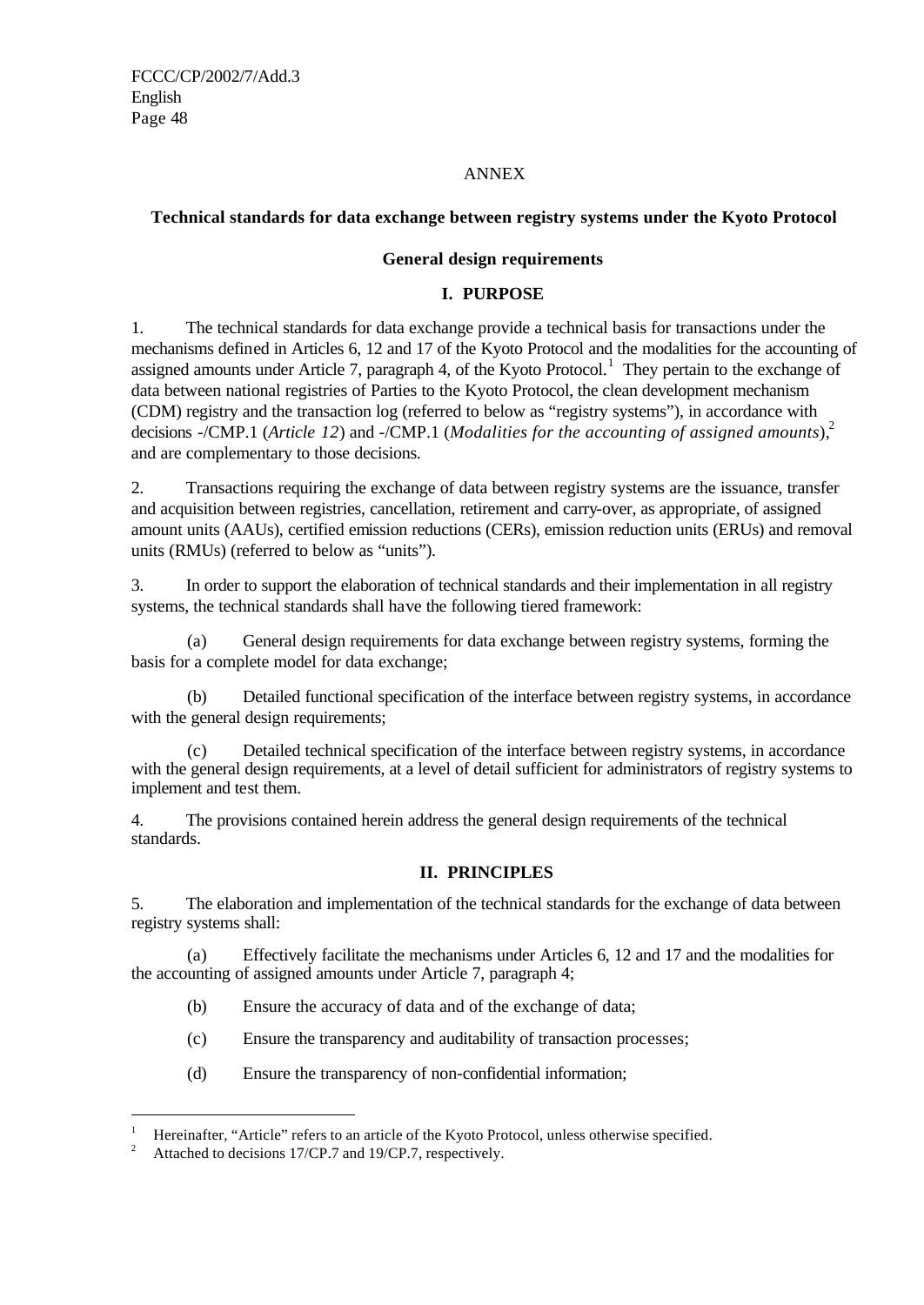- (e) Promote efficiency in transaction procedures;
- (f) Ensure the security of data storage and data exchange;
- (g) Promote the maximum resilience and availability of registry systems;

(h) Allow the independent design of individual registry systems that, at minimum, are consistent with the technical standards for data exchange between registry systems.

### **III. INTERFACE BETWEEN REGISTRY SYSTEMS**

#### **A. Message sequences**

6. In the course of conducting their activities, registry systems shall transmit and receive standardized messages, at minimum, for the types of message sequences listed in table 1, in accordance with standardized message sequences to be developed. Such messages shall use formats and protocols that allow messages to be electronically processed by the receiving registry systems.

#### **Table 1 Minimum standardized message sequence types for registry systems**

*Transactions*

- 1. Issuance of units in a national registry or the CDM registry
- 2. Internal transfer of units (a) from the CDM registry pending account to another account or (b) from an account to a cancellation or retirement account
- 3. External transfer of units to a national registry
- 4. Carry-over of units, as appropriate, to the subsequent commitment period

*Other activities*

- 5. Reconciliation of data between registries and the transaction log
- 6. Testing of connections between registry systems
- 7. Notification of change to online status of the transaction log
- 8. Notification of change to offline status of the transaction log

7. The message sequences and content shall incorporate, as appropriate:

(a) Time certification, using a common format;

(b) Message identification, uniquely identifying the relevant message sequence, stage of the message sequence and message;

(c) The transaction number assigned by the registry system initiating the message sequence;

(d) The transaction record associated with the transaction number, as generated by the registry system initiating the message sequence, containing information, as appropriate, on:

- (i) The total quantity of units involved;
- (ii) The serial numbers of units involved, in blocks of consecutive numbers;
- (iii) The account number of the transferring account;
- (iv) The account number of the acquiring account.
- (e) The status of the transaction;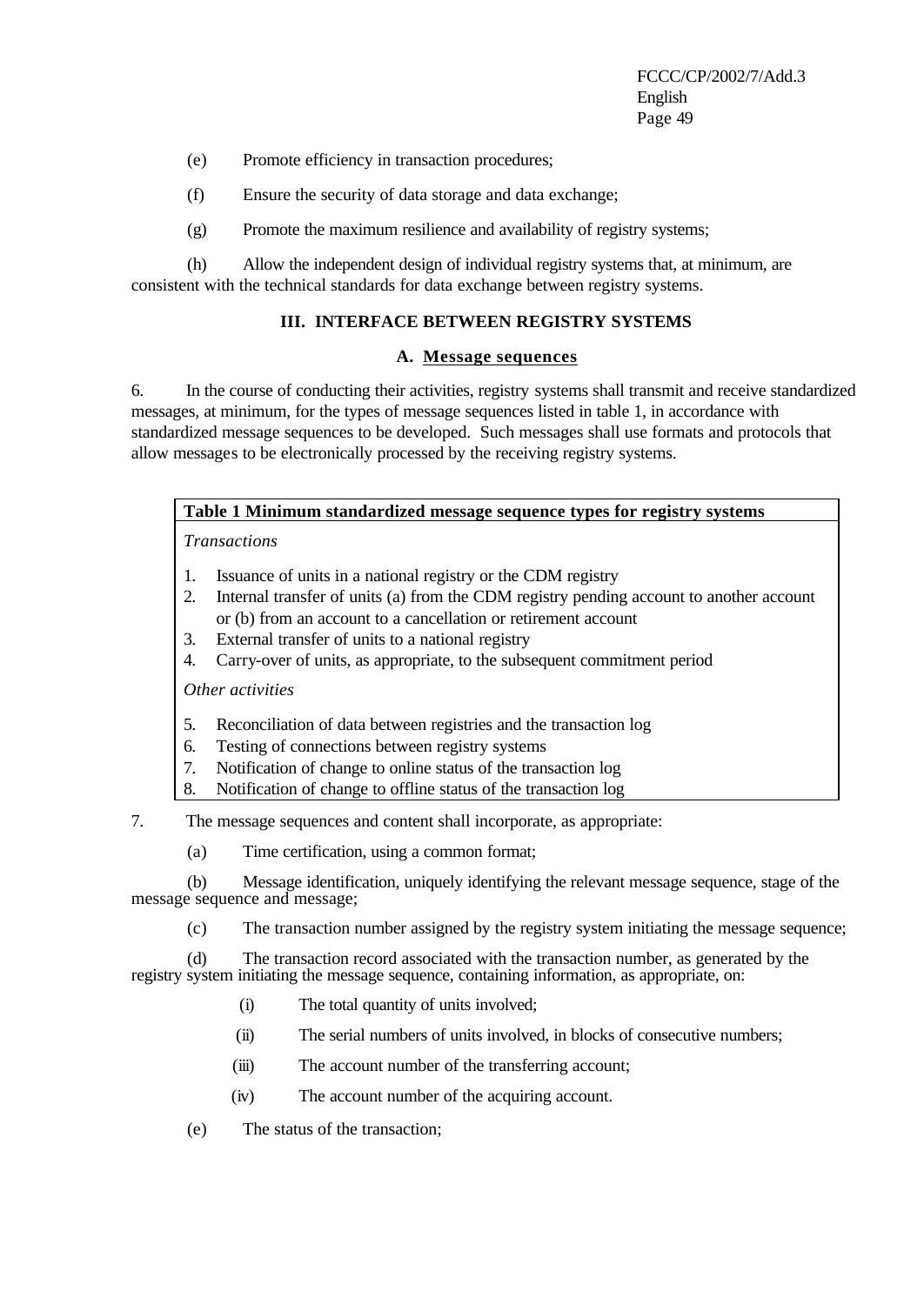(f) An indication of units for which a discrepancy has been notified by the transaction log, until the discrepancy has been resolved;

(g) Provision for the termination, by the acquiring registry, of a transaction for which a discrepancy has been notified by the transaction log, that has not been terminated by the transferring registry;

- (h) Confirmation responses to notify that a message has been received;
- (i) Error messages, as necessary, identifying the point of failure.

8. A common language protocol shall be used for each type of message sequence. The language protocol for the messages shall be able to support a structured messaging format and shall be independent of the platform and the software vendor.

9. The messaging format shall allow for the possibility of changes and additions to the data contained in a message. Message formats shall allow any interpreting software to determine the content and structure of the data contained within each transaction. The character set used in the message shall also be independent of software vendor and be able to support non-Roman characters.

10. Message content and the interaction between the systems shall be modelled using a standard notation.

# **B. Transaction rules**

11. A specific point shall be identified in each message sequence at which the transaction shall be deemed unequivocally final.

12. Subsequent messages in the sequence shall be sent in a time frame consistent with the functional and/or technical specification to be developed. The transaction log shall cancel transactions after a specified period of time has elapsed without a response to a message.

13. Units for which a transaction process is initiated shall not be available to other transactions until the initiated transaction process is completed or terminated. The transaction log shall verify, as part of its automated checks, whether units are already subject to a transaction process.

# **IV. REGISTRY SYSTEM REQUIREMENTS RELATED TO DATA EXCHANGE**

# **A. Number elements**

14. Each unique serial number assigned by a registry to a unit shall consist of at least the elements contained in table  $2<sup>3</sup>$ , in accordance with formats and codes to be developed.

j 3 The elements of this table are without prejudice to paragraph 15 of decision 24/CP.8.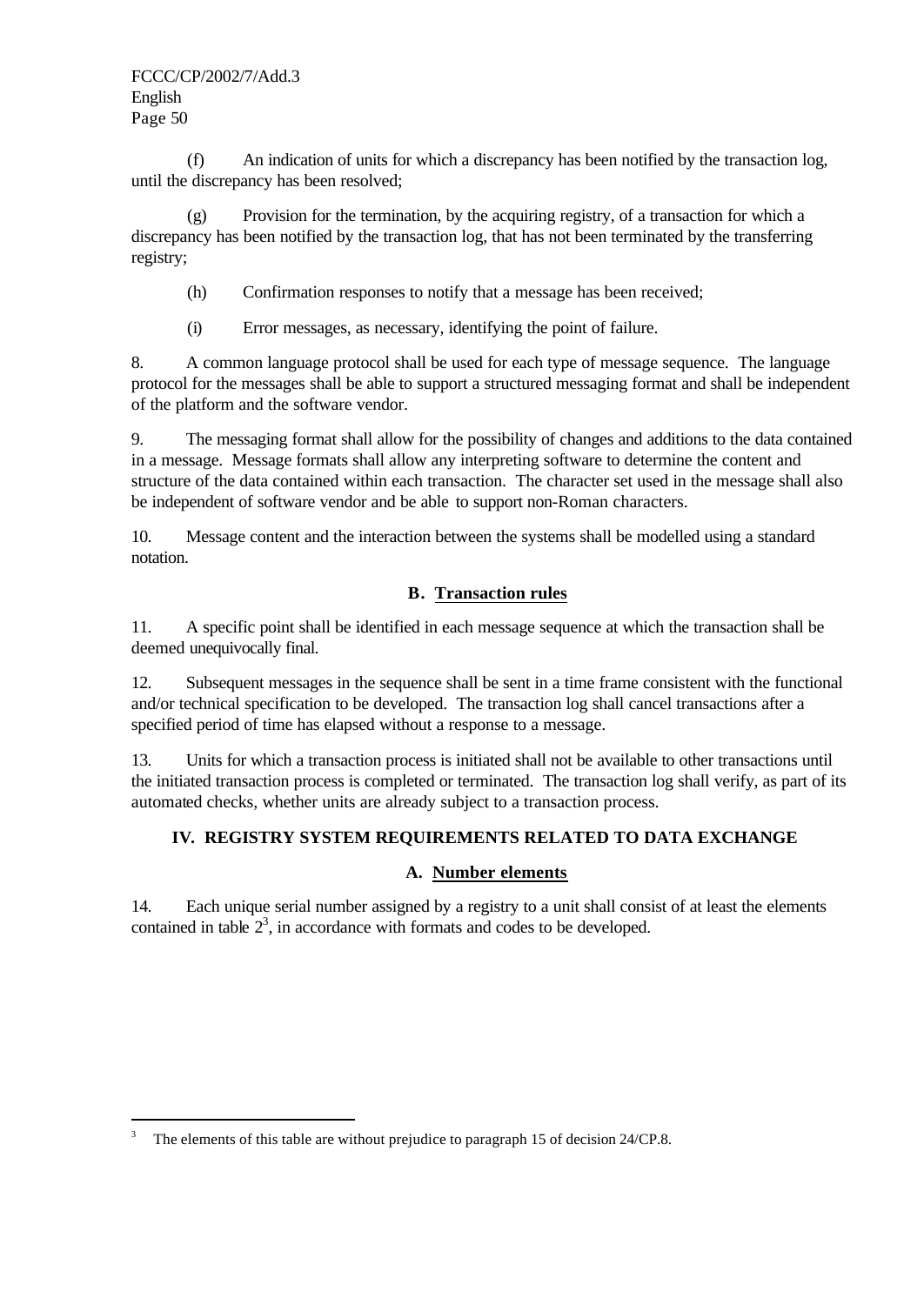| <b>Table 2 Elements of serial numbers</b> |                |            |            |     |
|-------------------------------------------|----------------|------------|------------|-----|
| Element                                   | AAU            | <i>RMU</i> | <b>CER</b> | ERU |
| Originating Party identifier              | Yes            | yes        | yes        | yes |
| Issuance commitment period                | Yes            | yes        | yes        | yes |
| Unit type                                 | Yes            | yes        | yes        | yes |
| <b>LULUCF</b> activity                    | N <sub>0</sub> | yes        | yes        | yes |
| Project identifier                        | N <sub>0</sub> | no         | yes        | yes |
| Unique number                             | Yes            | yes        | yes        | yes |

LULUCF: Land use, land-use change and forestry

15. Registry systems shall associate with the serial number of each unit an indicator of whether the unit is valid for use towards commitments under Article 3, paragraph 1, in accordance with paragraph 43 of the annex to decision -/CMP.1 (*Modalities for the accounting of assigned amounts*).

16. Each unique account number assigned by a registry shall consist of at least the elements contained in table 3, in accordance with formats and codes to be developed.

| <b>Table 3 Elements of account numbers</b> |                              |         |                    |  |
|--------------------------------------------|------------------------------|---------|--------------------|--|
| Element                                    | Holding account Cancellation | account | Retirement account |  |
| Party identifier                           | Yes                          | yes     | yes                |  |
| Commitment period                          | N <sub>0</sub>               | yes     | yes                |  |
| Account type                               | Yes                          | yes     | yes                |  |
| Unique number                              | Yes                          | yes     | ves                |  |

17. Each unique transaction number assigned by a registry shall consist of at least the elements contained in table 4, in accordance with formats and codes to be developed. The transaction number shall be assigned by the registry initiating a transaction and shall thereafter be associated with the transaction record relevant to that transaction.

| <b>Table 4 Elements of transaction numbers</b> |  |
|------------------------------------------------|--|
| Originating Party identifier                   |  |
| Commitment period                              |  |
| Date                                           |  |
| Transaction type                               |  |
| Unique number                                  |  |

### **B. Infrastructure**

18. The interface between registry systems shall operate through a central communications hub integrated with the transaction log.

19. Registry systems shall apply common protocols and procedures for the testing, initiation and suspension of the operation of registry systems or parts thereof.

20. Registry systems, and the exchange of data between them, shall apply security measures that ensure: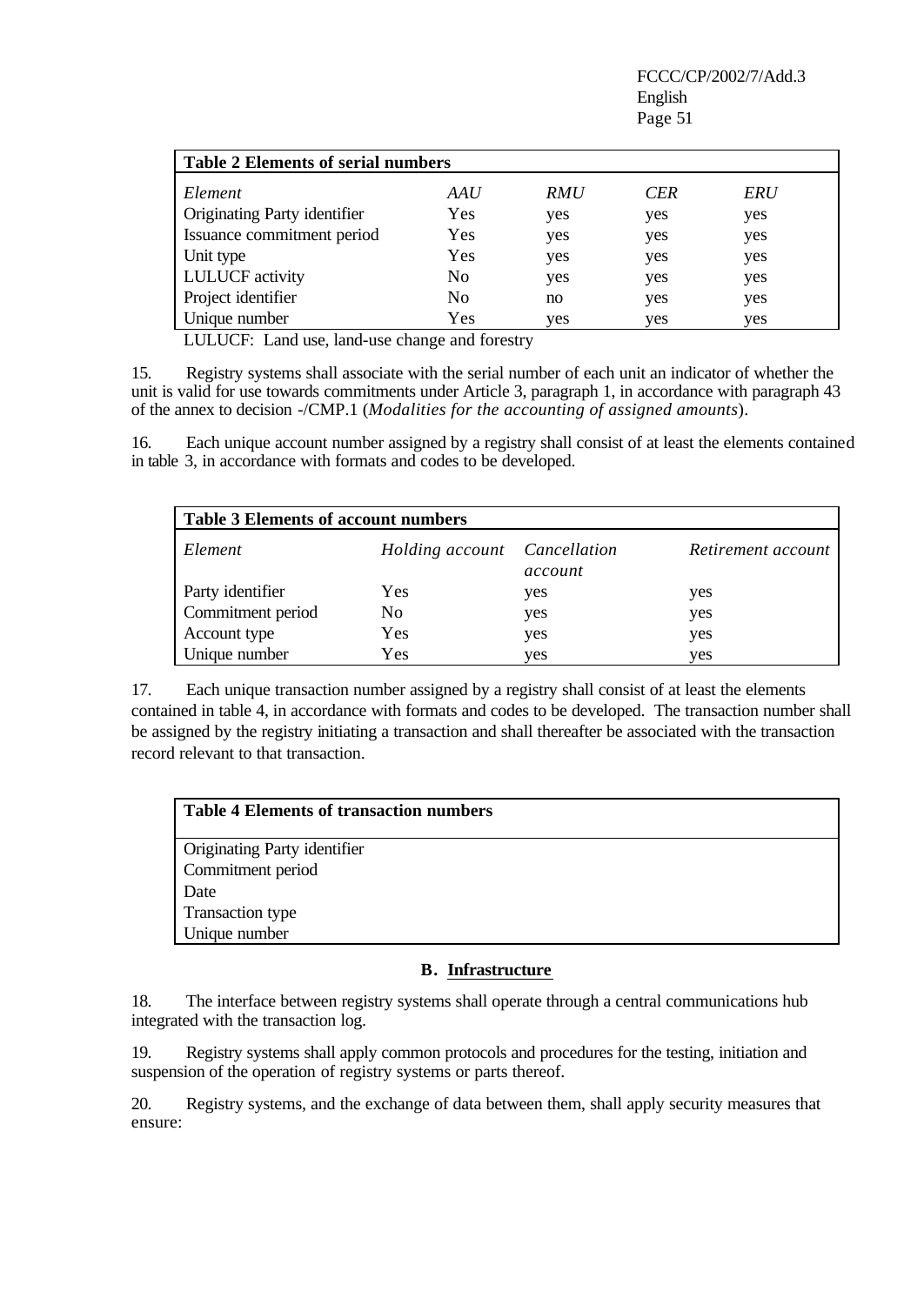(a) Confidentiality: data transmitted between registry systems shall be encrypted so as to be unreadable by any party not involved in the transaction;

(b) Authentication: the communicating registry systems shall be uniquely and securely identified and identifiable. The transaction log shall act as the central reference database for authentication information;

(c) Non-repudiation: there should be a single full and final record of all actions such that those actions cannot be disputed or repudiated;

(d) Integrity: data exchanged between registry systems shall not be modifiable by any party not involved in the transaction;

(e) Auditability: a full audit trail shall be maintained for each message and message sequence to document all processes, actions and messages and the date and time at which they occurred.

21. The ability of the transaction log to receive and process messages shall be scalable.

22. The scheduled downtime of registry systems shall be kept to a minimum. Registry systems shall have systems and procedures in place to isolate any problems and minimize the interruption or suspension of their functions.

23. The transaction log shall maintain a publicly accessible list of units, and the relevant transaction records, that are subject to a notification of a discrepancy that has not yet been resolved.

24. A separate messaging test environment shall be maintained by each registry system, in conjunction with its operational system, in order to allow registries to test the development and amendment of their messaging infrastructure without disrupting the operational messaging framework.

25. Each registry system shall implement measures, including automated internal checks, to:

(a) Ensure that its data records and transactions are accurate;

(b) Ensure that data are protected against unauthorized manipulation and that any change in data is automatically and securely recorded using journaling and auditing functionality;

(c) Ensure that it is protected against exposure to security compromises, such as through viruses, hackers and denial of service attacks;

(d) Ensure that it has robust systems and procedures for safeguarding data and recovering data and registry service in the event of a disaster;

(e) Prevent inconsistencies and, where they are found, halt transactions until the inconsistencies have been resolved;

(f) Prevent discrepancies from occurring.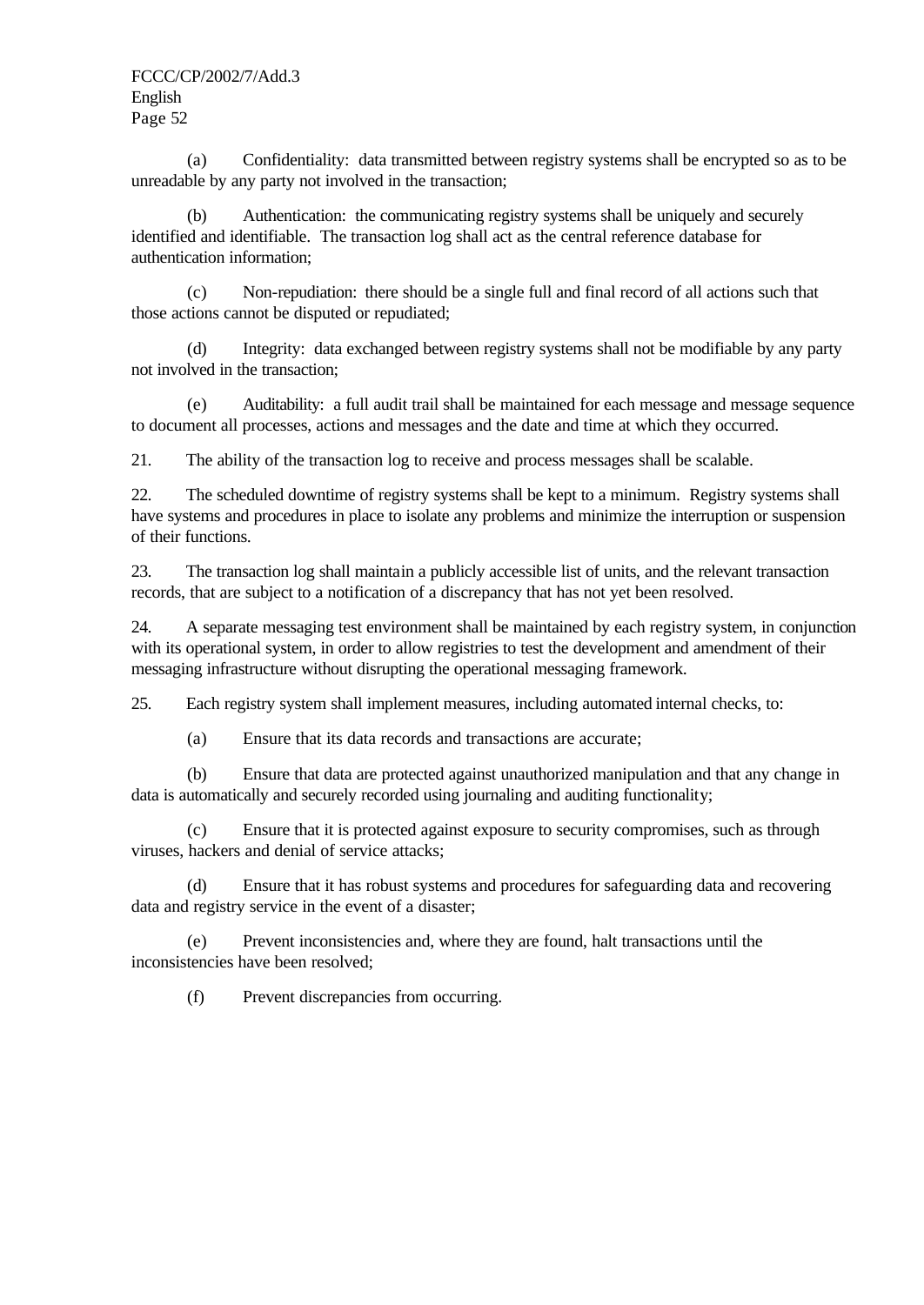### **C. Data**

26. The transaction log and registries shall reconcile their data with each other in order to ensure data consistency and facilitate the automated checks of the transaction log. The transaction log shall, on a daily basis, compare a statement from each registry of its unit holding position against the records of the transaction log. The transaction log shall notify each registry of the result. In the event of an inconsistency being found, all transactions in question shall be halted until the inconsistency has been resolved.

27. Each registry system shall retain its records of unit holdings and transactions pertaining to a commitment period at least until any questions of implementation relating to emissions or assigned amount information, for which the data records were created, have been resolved.

28. In order to facilitate the automated checks of the transaction log, registries shall, in a timely manner, provide the following information and ensure that it remains up to date:

- (a) Confirmation of the completion or termination of transactions;
- (b) The authorization, or removal thereof, by Parties of:
	- (i) Legal entities to participate in Article 6 projects under decision -/CMP.1 (*Article 6*);
	- (ii) Private and/or public entities to participate in Article 12 project activities under decision -/CMP.1 (*Article 12*);
	- (iii) Legal entities to transfer and/or acquire ERUs, CERs, AAUs or RMUs under decision -/CMP.1 (*Article 17*).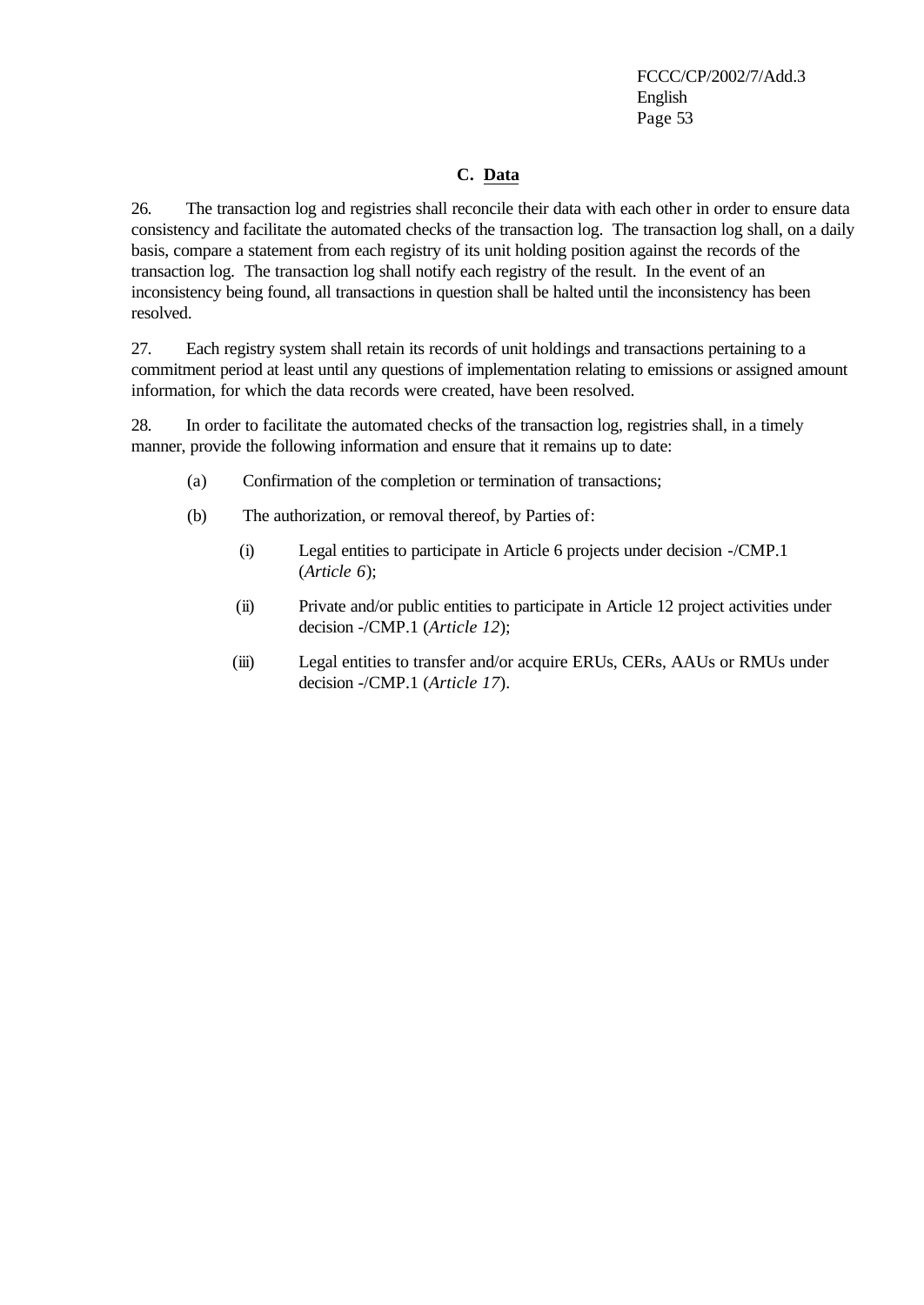# **Decision 25/CP.8**

# **Demonstrable progress under Article 3, paragraph 2, of the Kyoto Protocol**

*The Conference of the Parties,*

*Recalling* Article 3, paragraph 2, of the Kyoto Protocol,

*Recalling* also its decisions 4/CP.5 and 13/CP.7,

*Recalling further* its decision 22/CP.7, by which it urged each Party included in Annex I to the Convention that is also a Party to the Kyoto Protocol to submit, by 1 January 2006, a report to provide the Conference of the Parties serving as the meeting of the Parties to the Kyoto Protocol with the basis for reviewing the demonstration of progress by 2005, in accordance with Article 3, paragraph 2, of the Kyoto Protocol,

1. *Reiterates* that the report mentioned in the third preambular paragraph shall include:

(a) A description of domestic measures, including any legal and institutional steps to prepare to implement each Party's commitments under the Kyoto Protocol to mitigate greenhouse gas emissions, and any of its programmes for domestic compliance and enforcement;

(b) Trends in, and projections of, its greenhouse gas emissions;

(c) An evaluation of how such domestic measures, in light of these trends and projections, will contribute to the Party's meeting its commitments under Article 3;

(d) A description of the activities, actions and programmes undertaken by the Party in fulfilment of its commitments under Articles 10 and 11.

2. *Requests* each Party included in Annex I to the Convention that is also a Party to the Kyoto Protocol, to prepare the above-mentioned report in accordance with the provisions of the guidelines for the preparation of national communications by Parties included in Annex I to the Convention, Part II: UNFCCC reporting guidelines on national communications,<sup>1</sup> and the provisions of the guidelines for the preparation of the information required under Article 7 of the Kyoto Protocol,  $2$  relating to paragraph 1 above, and incorporating any relevant contribution pursuant to decision 13/CP.7;

3. *Requests* each Party included in Annex I to the Convention that is also a Party to the Kyoto Protocol to prepare the above-mentioned report as a single document including four chapters that shall contain the information required by paragraph 1 above. The information should be consistent with that provided by the Party in its fourth national communication<sup>3</sup> and will be evaluated together with the national communication submitted after the entry into force of the Kyoto Protocol;

j

<sup>1</sup> Decision 4/CP.5 (FCCC/CP/1999/7)*.*

<sup>2</sup> Document FCCC/CP/2001/13/Add.3*.*

<sup>3</sup> The date for submission of the fourth national communication from Parties included in Annex I to the Convention

is 1 January 2006 (decision 4/CP.8).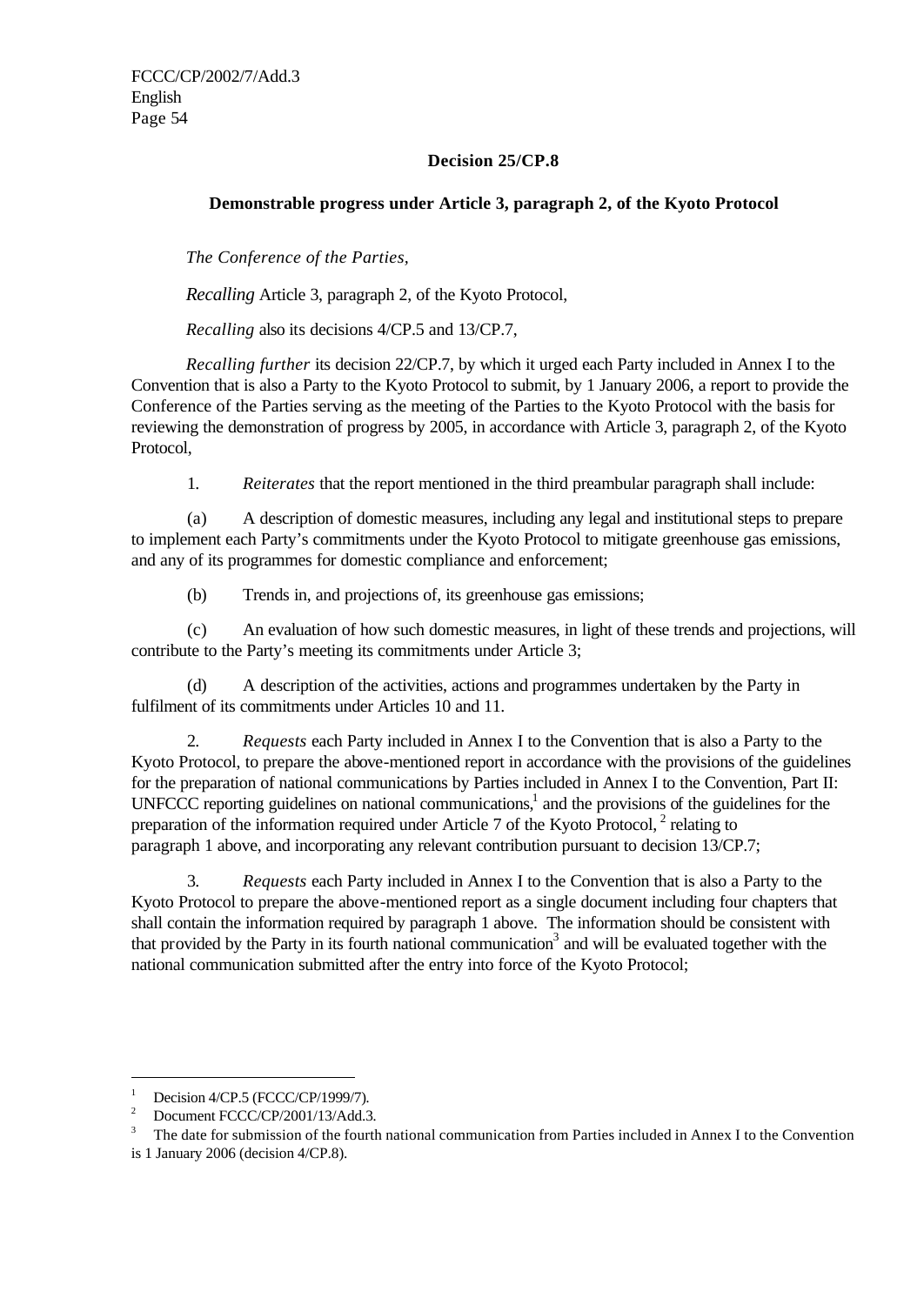4. *Requests* the secretariat to prepare a synthesis of the reports by Partie s on demonstrable progress for consideration by the Subsidiary Body for Implementation at its first session in 2006. The Subsidiary Body for Implementation shall use this report as the basis for reviewing the demonstration of progress by 2005, in accordance with Article 3, paragraph 2, of the Kyoto Protocol, with a view to providing advice on this matter to the subsequent session of the Conference of Parties serving as the meeting of the Parties to the Kyoto Protocol.

> *7 th plenary meeting 1 November 2002*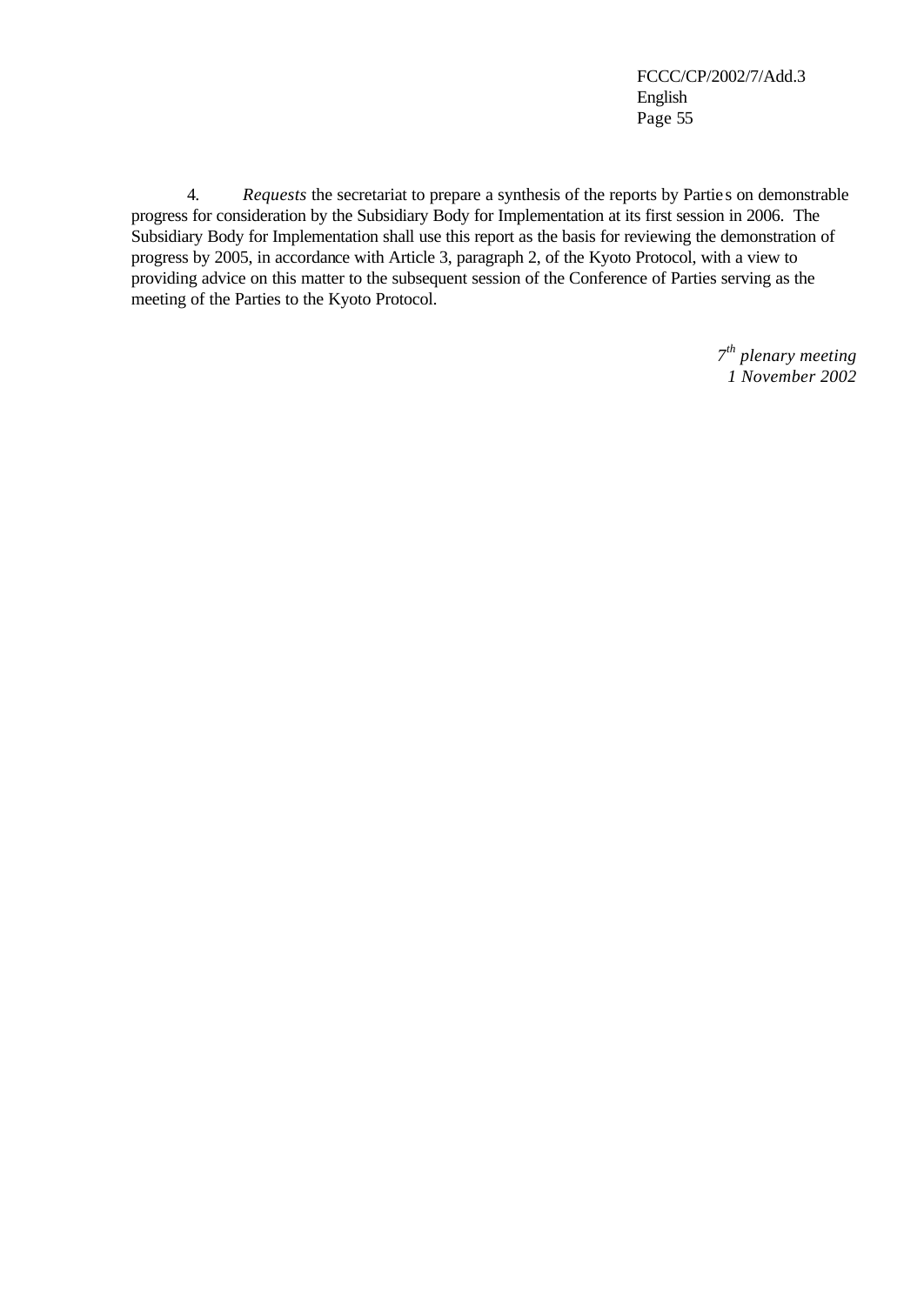### **III. RESOLUTIONS ADOPTED BY THE CONFERENCE OF THE PARTIES**

### **Resolution 1/CP.8**

# **Expression of gratitude to the Government of the Republic of India and the people of the city of New Delhi**

*The Conference of the Parties,*

*Having met* in New Delhi from 23 October to 1 November 2002 at the invitation of the Government of the Republic of India,

1. *Expresses its profound gratitude* to the Government of the Republic of India for having made it possible for its eighth session to be held in New Delhi;

2. *Requests* the Government of the Republic of India to convey to the city and the people of New Delhi its gratitude for the hospitality and warm welcome extended to the participants.

> *8 th plenary meeting 1 November 2002*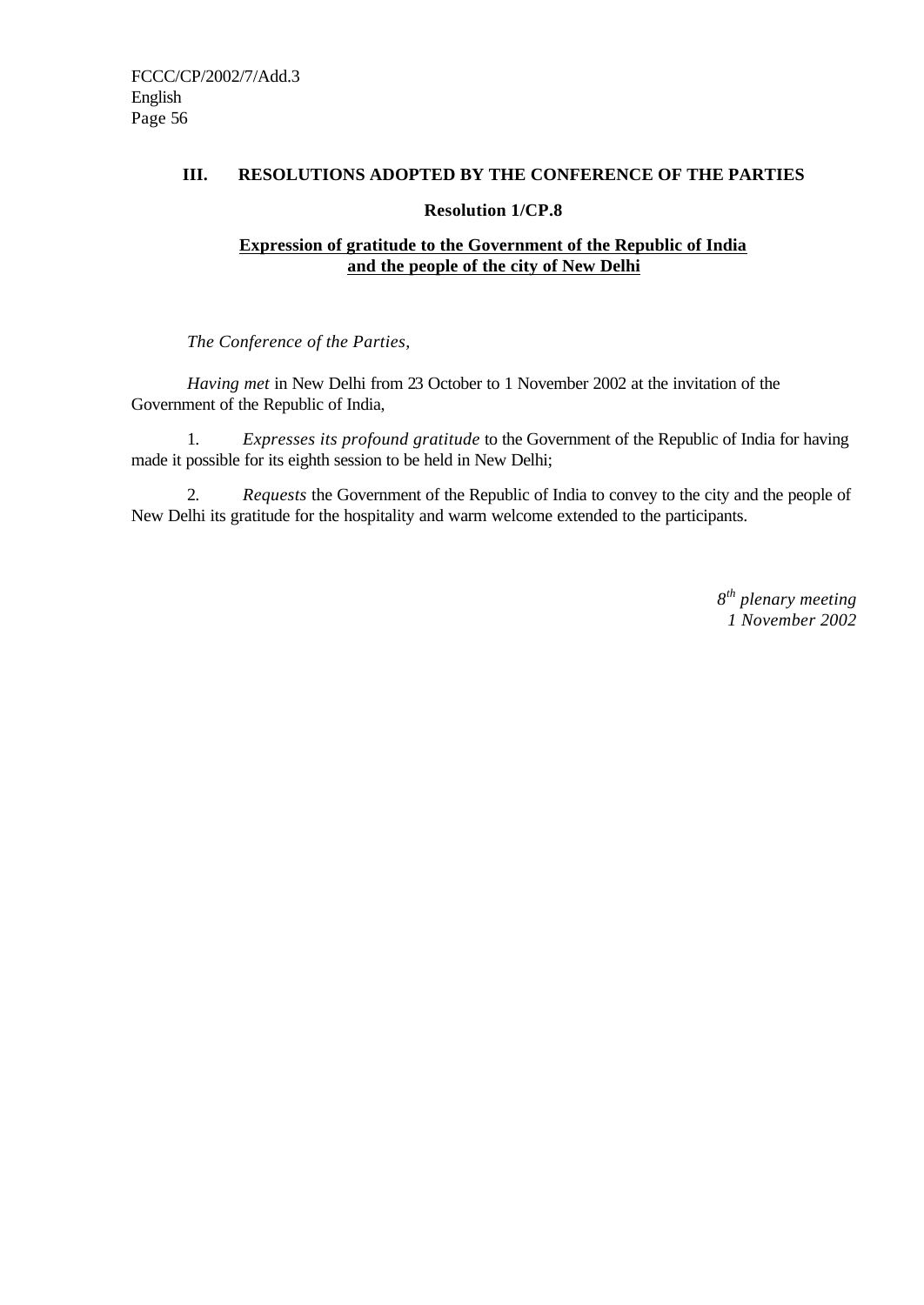# **IV. OTHER ACTIONS TAKEN BY THE CONFERENCE OF THE PARTIES**

# **A. Report of the Global Environment Facility to the Conference of the Parties**

The Conference of the Parties at its eighth session endorsed the conclusions of the Subsidiary Body for Implementation on the Report of the Global Environment Facility to the Conference of the Parties.<sup>1</sup> These conclusions are reproduced below for ease of reference.

1. The Subsidiary Body for Implementation (SBI) took note of the report of the Global Environment Facility (GEF) contained in document FCCC/CP/2002/4. The report includes information on how the GEF has applied the guidance and decisions of the Conference of the Parties, in accordance with the Memorandum of Understanding between the Conference of the Parties and the Council of the GEF annexed to decision 12/CP.2.

2. The SBI noted with satisfaction the successful and substantial third replenishment of the GEF Trust Fund and called upon countries and other entities that are in a position to do so to make additional contributions to the GEF.

3. The SBI welcomed the Beijing Declaration adopted at the second GEF Assembly, which noted that the GEF had produced significant results in effectively using resources for global environmental protection and sustainable development.

4. The SBI noted the efforts made by the GEF, as an operating entity of the financial mechanism, in providing useful information on the implementation of relevant COP decisions, and welcomed the efforts made by the GEF in funding the activities relating to phase II of enabling activities in developing countries.

5. The SBI noted that the GEF had provided information on the arrangements necessary for the establishment and administration of the two new funds under the Convention (the Special Climate Change Fund and the Least Developed Countries Fund), in accordance with decision 7/CP.7. In relation to the Least Developed Countries Fund, the SBI noted with appreciation that the GEF Council had approved arrangements for the operation of the fund, and the GEF secretariat had acted quickly to mobilize resources based on an assessment of the financing needs and had convened consultations with potential donors at which resources had been successfully raised.

6. The SBI welcomed the progress made by the GEF in addressing the responsiveness and efficiency of the project cycle. However, the SBI noted that there were still areas where concerns had been expressed by developing country Parties, particularly with regard to the progress made in funding the activities relating to the framework for capacity-building in developing countries (decision 2/CP.7); the framework for meaningful and effective actions to enhance the implementation of Article 4, paragraph 5, of the Convention (decision 4/CP.7); adaptation and other issues in accordance with decision 5/CP.7 and the preparation of second national communications (decisions 2/CP.4 and 8/CP.5), as well as other issues contained in decision 6/CP.7.

7. The SBI noted that, as reflected in the Beijing Declaration of the second GEF Assembly, the GEF should enhance its strategic business planning for the allocation of scarce GEF resources to high-priority areas for developing country Parties, taking into account national priorities.

j

<sup>1</sup> FCCC/SBI/2002/17, paragraphs 22–24